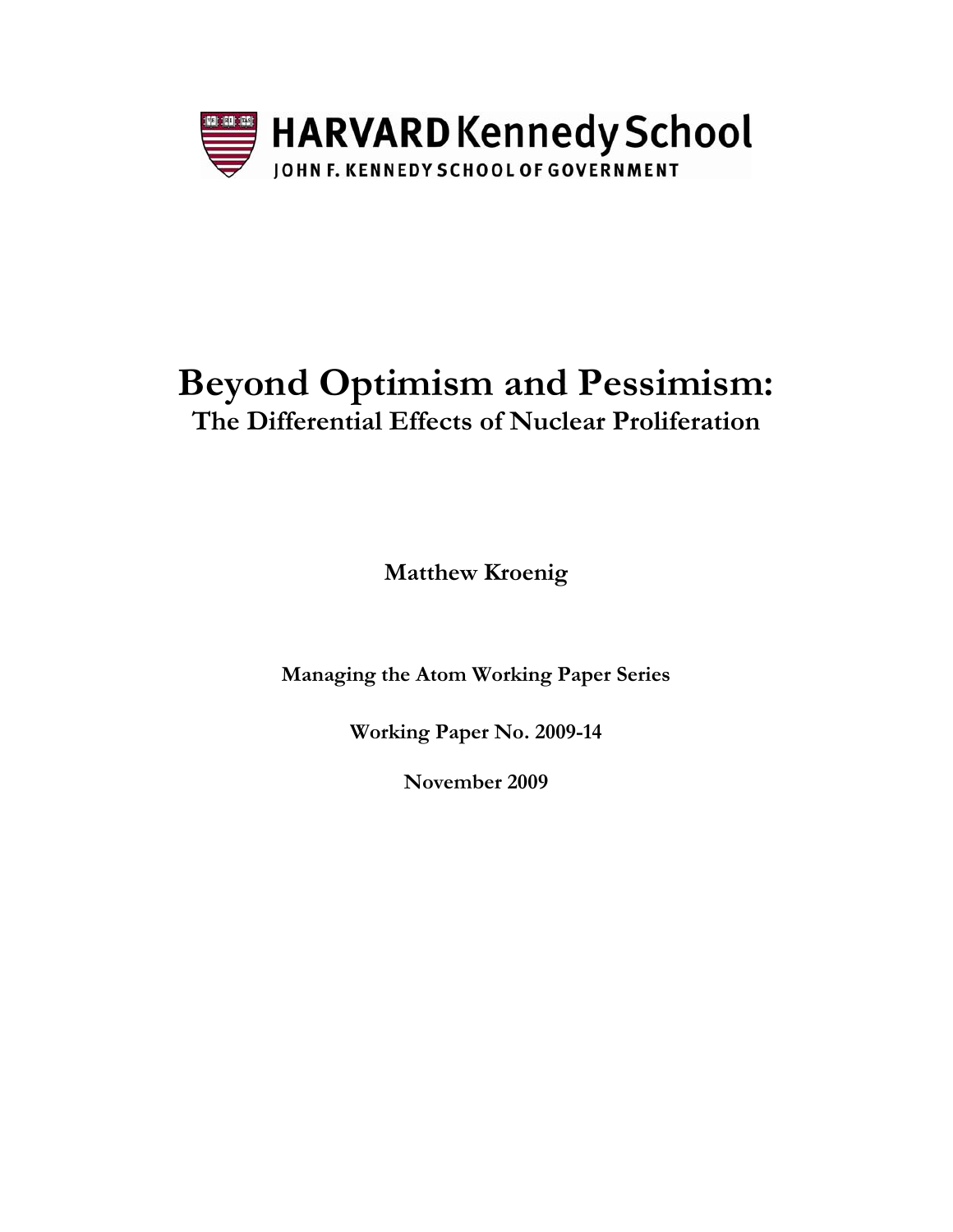# **CITATION AND REPRODUCTION**

This document appears as a Managing the Atom Project Working Paper. MTA Working Papers are works in progress. Comments are welcome and may be directed to the author.

This paper may be cited as: Matthew Kroenig, "Beyond Optimism and Pessimism: The Differential Effects of Nuclear Proliferation," Managing the Atom Working Paper No. 2009-14, Harvard Kennedy School, Harvard University, November 2009.

The views expressed in this paper are those of the author and publication does not imply their endorsement by MTA and Harvard University. This paper may be reproduced for personal and classroom use. Any other reproduction is not permitted without written permission of the Belfer Center for Science and International Affairs. To obtain more information, please contact: Neal Doyle, Managing the Atom Project, 79 JFK Street, Mailbox 134, Cambridge, MA 02138, telephone (617) 495-4219, facsimile (617) 496-0606; email neal\_doyle@harvard.edu.

# **ACKNOWLEDGMENTS**

For helpful comments on earlier drafts of this paper, the author would like to thank Philipp Bleek, Alexander Downes, Matthew Fuhrmann, Jonathan Monten, John Mueller, Steve Ward, the participants at the 2080 American Political Science Association Annual Meeting, the Managing the Atom Project Seminar at Harvard University, and the Georgetown University International Theory and Research Seminar.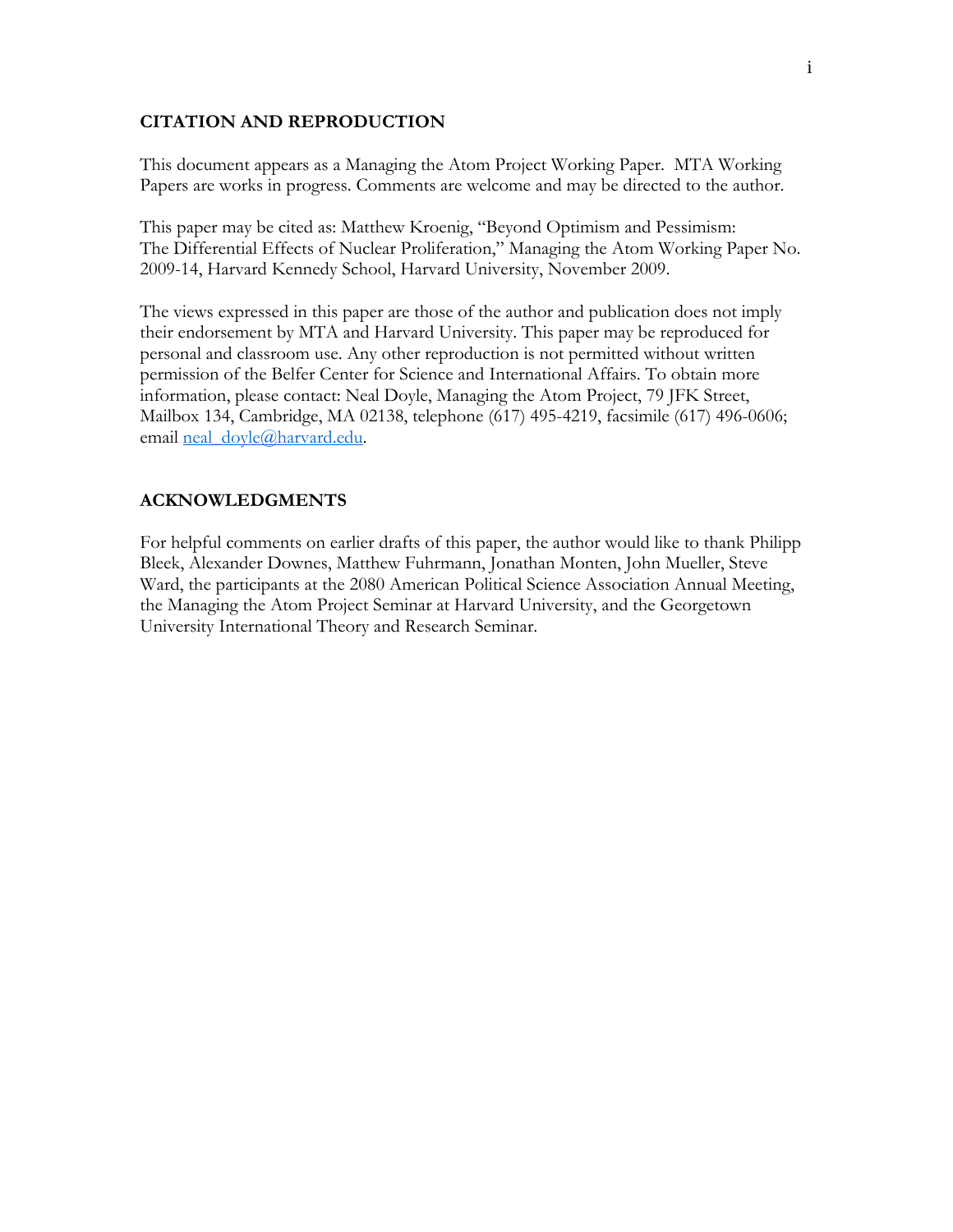# **Beyond Optimism and Pessimism**

# **TABLE OF CONTENTS**

| THE DIFFERENTIAL EFFECTS OF NUCLEAR PROLIFERATION -------------5          |  |
|---------------------------------------------------------------------------|--|
|                                                                           |  |
| WHY MORE IS EVEN WORSE FOR POWER-PROJECTING STATES----------------------7 |  |
| WHY MORE CAN BE BETTER FOR NON-POWER-PROJECTING STATES ---------- 22      |  |
|                                                                           |  |
|                                                                           |  |
|                                                                           |  |
|                                                                           |  |
|                                                                           |  |
|                                                                           |  |
|                                                                           |  |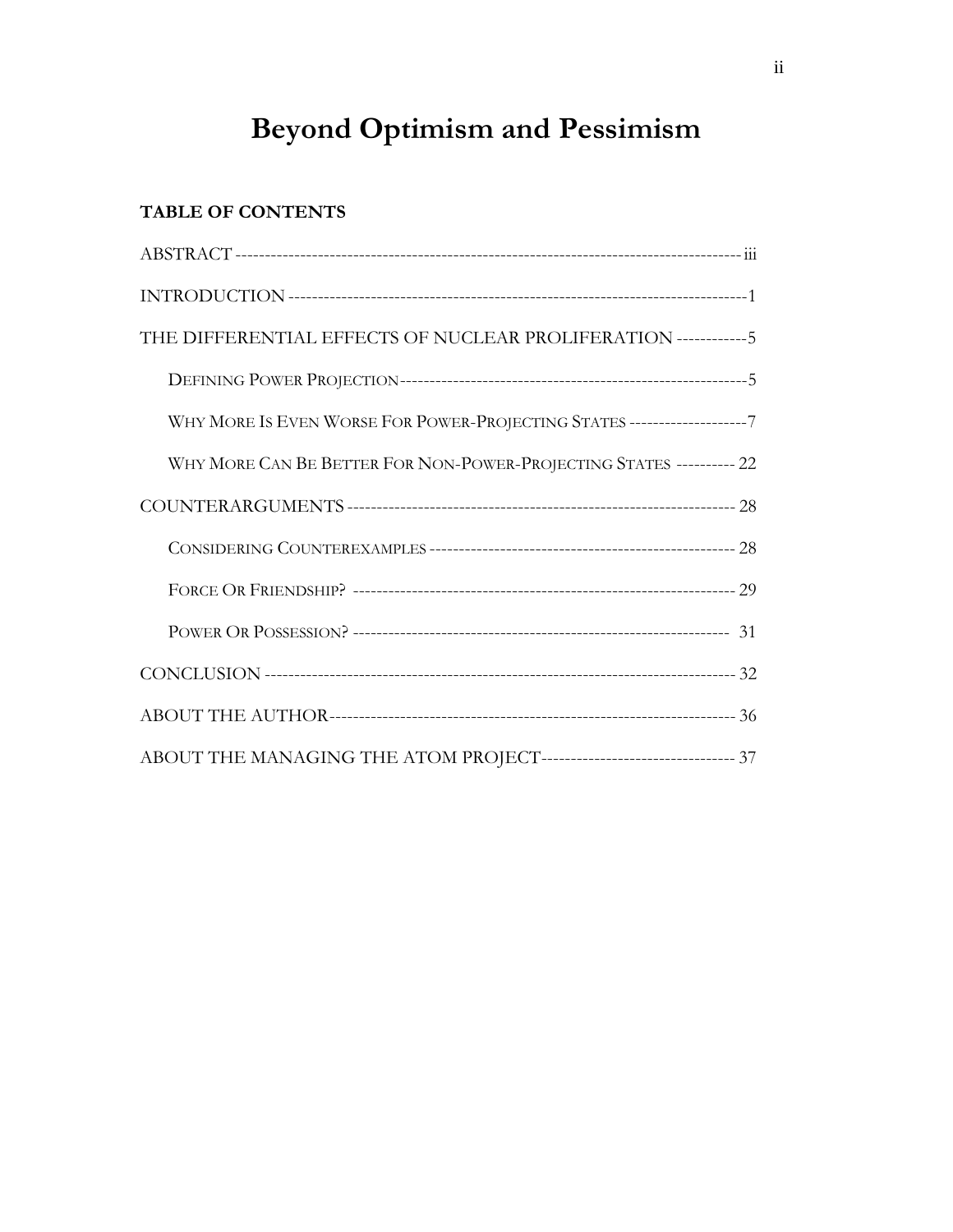#### **ABSTRACT**

What is the effect of the spread of nuclear weapons on international politics? The scholarly debate pits proliferation optimists, who claim that "more may be better," against proliferation pessimists, who argue that "more will be worse." These scholars focus on the aggregate effects of nuclear proliferation, but never explicitly consider the differential effects of the spread of nuclear weapons. In other words, they do not examine whether nuclear proliferation may threaten some states more than others. I propose a theory of nuclear proliferation that examines the differential effects of nuclear proliferation. I argue that the threat nuclear proliferation poses to a particular state depends on that state's ability to project military power. The spread of nuclear weapons is worse for states that have the ability to project conventional military power over a potential nuclear weapon state primarily because nuclear proliferation constrains their conventional military freedom of action. On the other hand, nuclear proliferation is less threatening to, and can sometimes even improve the strategic environment of, states that lack the ability to project power over a potential nuclear weapon state, because the spread of nuclear weapons disproportionately constrains other, more powerful states. This article contributes to our understanding of the consequences of nuclear proliferation and contains important implications for nuclear nonproliferation policy.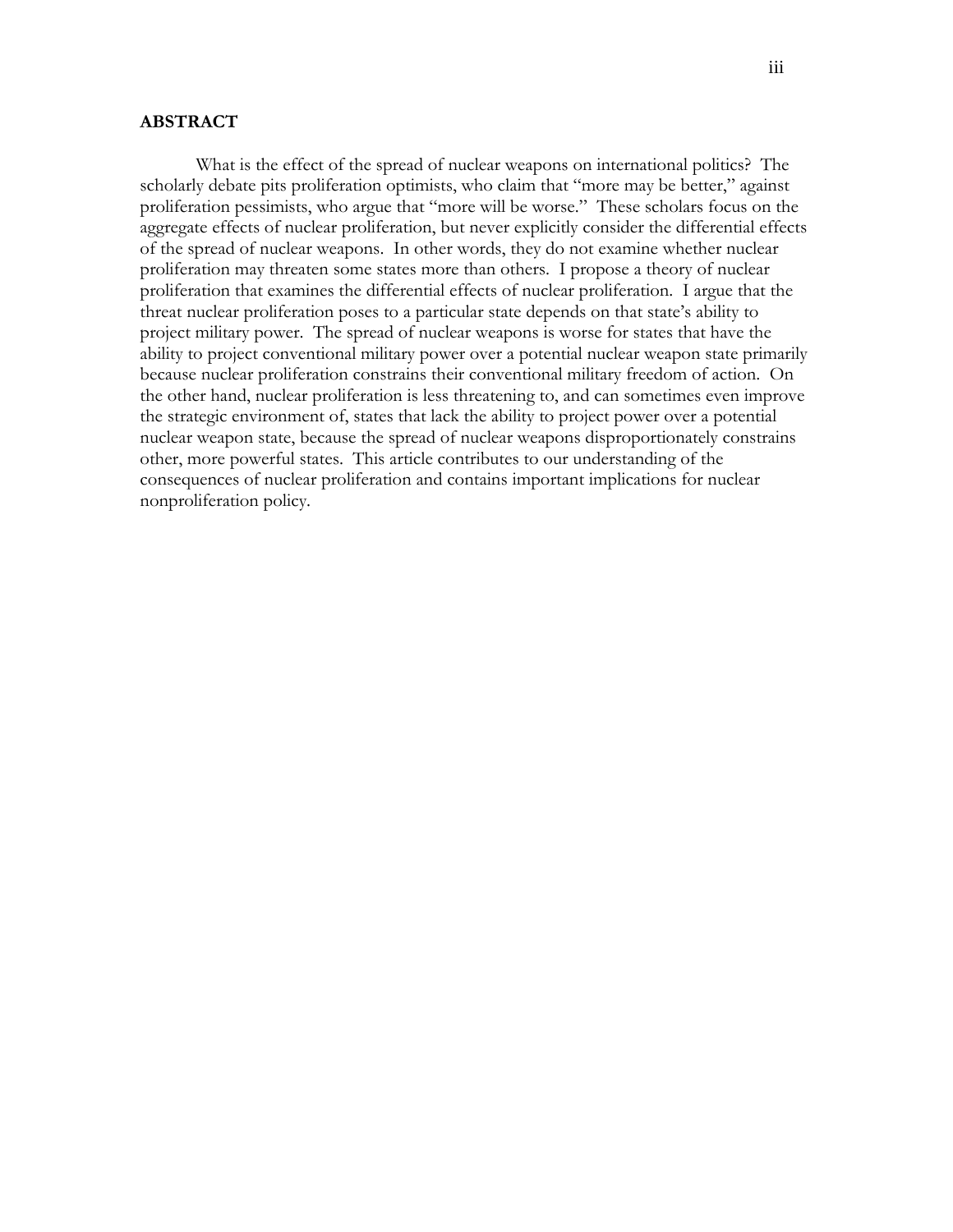# **Beyond Optimism and Pessimism: The Differential Effects of Nuclear Proliferation**

### **INTRODUCTION**

 $\overline{a}$ 

What is the effect of the spread of nuclear weapons on international politics? The scholarly debate pits proliferation optimists, who claim that "more may be better," against proliferation pessimists, who argue that "more will be worse."<sup>[1](#page-4-0)</sup> Kenneth Waltz, and other "proliferation optimists" argue that "more may be better" because nuclear weapons increase the cost of conflict, deterring leaders from engaging in war against nuclear-armed states.<sup>[2](#page-4-1)</sup> The spread of nuclear weapons, in the optimists' conception, has a pacifying effect on international politics, leading to international stability. On the other hand, Scott Sagan, and other "proliferation pessimists" argue that "more will be worse" because more nuclear weapons in the hands of more states increases the chance of preventive wars, crisis instability, and accidental nuclear detonation.<sup>[3](#page-4-2)</sup> According to the pessimists, nuclear proliferation contributes to greater levels of international instability.

<span id="page-4-0"></span><sup>1</sup> Scott D. Sagan and Kenneth N. Waltz, *The Spread of Nuclear Weapons: A Debate Renewed* (New York: W.W. Norton & Company, 2002).

<span id="page-4-1"></span><sup>2</sup> See e.g., Kenneth N. Waltz, "More May Be Better," in Sagan and Waltz, *The Spread of Nuclear Weapons*; Kenneth N. Waltz, *Theory of International Politics* (New York: McGraw Hill Inc., 1979); John J. Mearsheimer, "Back to the Future: Instability in Europe after the Cold War," *International Security*, Vol. 15, No. 1 (Summer 1990), pp. 5-56; John J. Mearsheimer, "The Case for a Ukrainian Nuclear Deterrent," *Foreign Affairs,* Vol. 72, No. 3 (Summer 1993), pp. 50-66; Steven Van Evera, "Primed for Peace: Europe after the Cold War," *International Security,* Vol. 15, No. 3 (Winter 1990/91), pp. 7-57; John Lewis Gaddis, "The Long Peace," *International Security,* Vol. 10, No. 4 (Spring 1986), pp. 99-142; Bruce Bueno de Mesquita and William. H. Riker, "An Assessment of the Merits of Selective Nuclear Proliferation," *Journal of Conflict Resolution,* Vol. 26, No. 2 (June 1982), pp. 283-306; David J. Karl , "[Proliferation Pessimism and Emerging Nuclear Powers,](http://www.jstor.org.ezp2.harvard.edu/view/01622889/di008157/00p00052/0?frame=noframe&dpi=3&userID=80673cc8@harvard.edu/01c0a8346800501d43247&backcontext=page&backurl=/cgi-bin/jstor/viewitem/01622889/di008157/00p00052/17%3fframe%3dnoframe%26dpi%3d3%26userID%3d80673cc8@harvard.edu/01c0a8346800501d43247%26config%3djstor%26PAGE%3d17&config=jstor&PAGE=0)" *International Security*, Vol. 21, No. 3. (Winter 1996-1997), pp. 87-119; Jordan Seng, "Less is More: Command and Control Advantages of Minor Nuclear States," *Security Studies,* Vol. 6, No. 4 (Summer 1997), pp. 50- 92; Devin T. Hagerty, *The Consequences of Nuclear Proliferation: Lessons from South Asia* (Cambridge, MA: The MIT Press, 1998).

<span id="page-4-2"></span><sup>3</sup> See e.g., Scott D. Sagan, "More Will Be Worse," in Scott D. Sagan and Kenneth N. Waltz, *The Spread of Nuclear Weapons*; Scott D. Sagan, *The Limits of Safety: Organizations, Accidents, and Nuclear Weapons* (Princeton, NJ: Princeton University Press, 1993); Bruce G. Blair, *The Logic of Accidental Nuclear War* (Washington D.C.: Brookings University Press, 1993); Bruce G. Blair, "Nuclear Inadvertence: Theory and Evidence," *Security Studies,* Vol. 3, No. 3 (Spring 1994), pp. 494–500; Peter Douglas Feaver, *Guarding the Guardians: Civilian Control of Nuclear Weapons in the United States* (Ithaca, NY: Cornell University Press, 1993); Peter Douglas Feaver, "The Politics of Inadvertence," *Security Studies,* Vol. 3, No. 3 (Spring 1994), pp. 501–508; Steven E. Miller, "The Case against a Ukrainian Nuclear Deterrent," *Foreign Affairs*, Vol. 73, No. 3 (Summer 1993), pp. 67-80; Peter R. Lavoy, "The Strategic Consequences of Nuclear Proliferation," *Security Studies,* Vol. 4, No.4 (Summer 1995), pp. 695–753; Peter Douglas Feaver, "Neooptimists and the Enduring Problem of Nuclear Proliferation," *Security Studies,* Vol. 6, No. 4 (Summer 1997), pp. 126-136; Lyle J. Goldstein, *Preventive Attack and Weapons of Mass Destruction: A Comparative Historical Analysis* (Stanford University Press, 2006); Jeffrey W. Knopf, "Recasting the Optimism/Pessimism Debate," *Security Studies*, Vol. 12, No. 1 (Autumn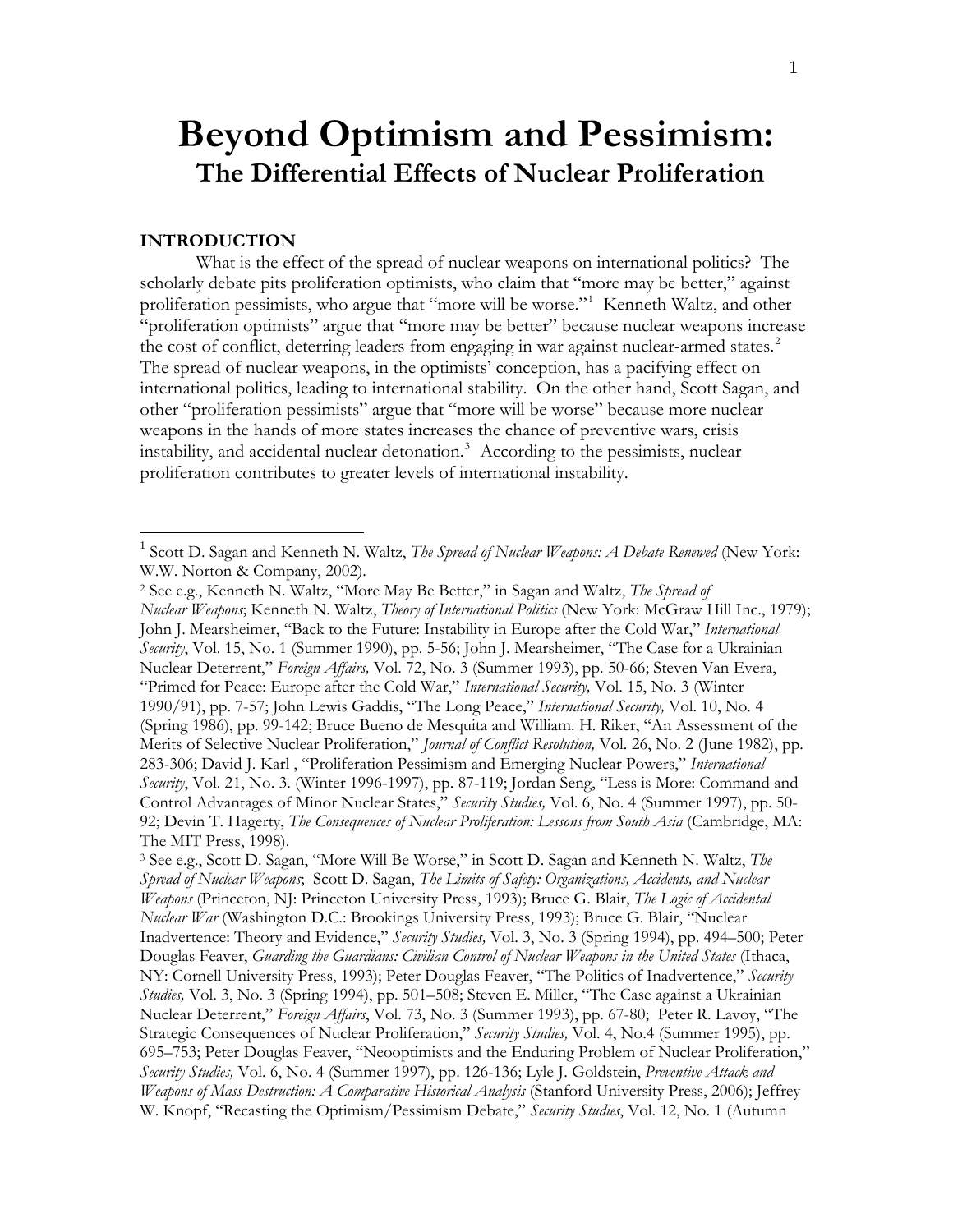The optimism/pessimism debate has done much to illuminate our understanding of the consequences of the spread of nuclear weapons. The existing scholarship, however, has been preoccupied with the study of the aggregate effects of nuclear proliferation. In particular, these scholars have examined whether nuclear proliferation increases or decreases the stability of international and regional systems. For this reason, the existing scholarship has devoted less attention to the differential effects of nuclear proliferation. In other words, optimists and pessimists do not explicitly examine whether nuclear proliferation may differentially affect different types of states. Waltz and Sagan tangle over whether the spread of nuclear weapons is good or bad for international and regional systems as a whole, but never seriously consider whether nuclear proliferation may be good for some states and bad for others.

To contribute to our understanding of the consequences of the spread of nuclear weapons, this article proposes a theory of nuclear proliferation that examines the differential effects of nuclear proliferation. I argue that nuclear proliferation threatens some states more than others and that the threat posed by nuclear proliferation depends on a state's ability to project military power. States that have the ability to project military power over a particular target state, states that I call "power-projecting states," incur many costs and accrue few benefits when that target state acquires nuclear weapons.<sup>[4](#page-5-0)</sup> Power-projecting states include global-power-projecting states, states that can use conventional military force against every other state in the international system, and local-power-projecting states, states that can project power against neighboring, and perhaps other regional, states. I claim that states are threatened by nuclear proliferation to states over which they can project power largely because the spread of nuclear weapons constrains their conventional military freedom of action. Of course, there are other potential negative consequences of nuclear proliferation, including the low-probability, high-consequence threat of nuclear war. I argue, however, that leaders in power-projecting states are primarily concerned that nuclear proliferation will: deter them from using military force to secure their interests, reduce the effectiveness of their coercive diplomacy, trigger regional instability that could require costly intervention, weaken the integrity of their alliance structures, and set off further nuclear proliferation within their spheres of influence.

On the other hand, states that lack the ability to project military power over a particular target state, states that I call "non-power-projecting states," incur fewer strategic costs and even have the potential to accrue strategic benefits when that target state acquires nuclear weapons. Because they lack the advantages afforded by a viable military option, the spread of nuclear weapons does not further undermine their strategic position. Their relative weakness precludes them from: using military force to secure their interests, using military coercion as a tool of diplomacy, intervening in regional crises, extending security guarantees as a means to cement their alliance structures, or needing to worry about further nuclear proliferation beyond their own limited spheres of influence. For these reasons, nonpower-projecting states are, on average, less threatened by nuclear proliferation.

1

<sup>2002),</sup> pp. 41-96; Dinshaw Mistry, "Tempering Optimism about Nuclear Deterrence in South Asia," *Security Studies*, Vol. 18, No. 1 (January 2009), p. 148-182.

<span id="page-5-0"></span><sup>4</sup> A detailed definition of power-projecting states and non-power-projecting states will be provided in the next section.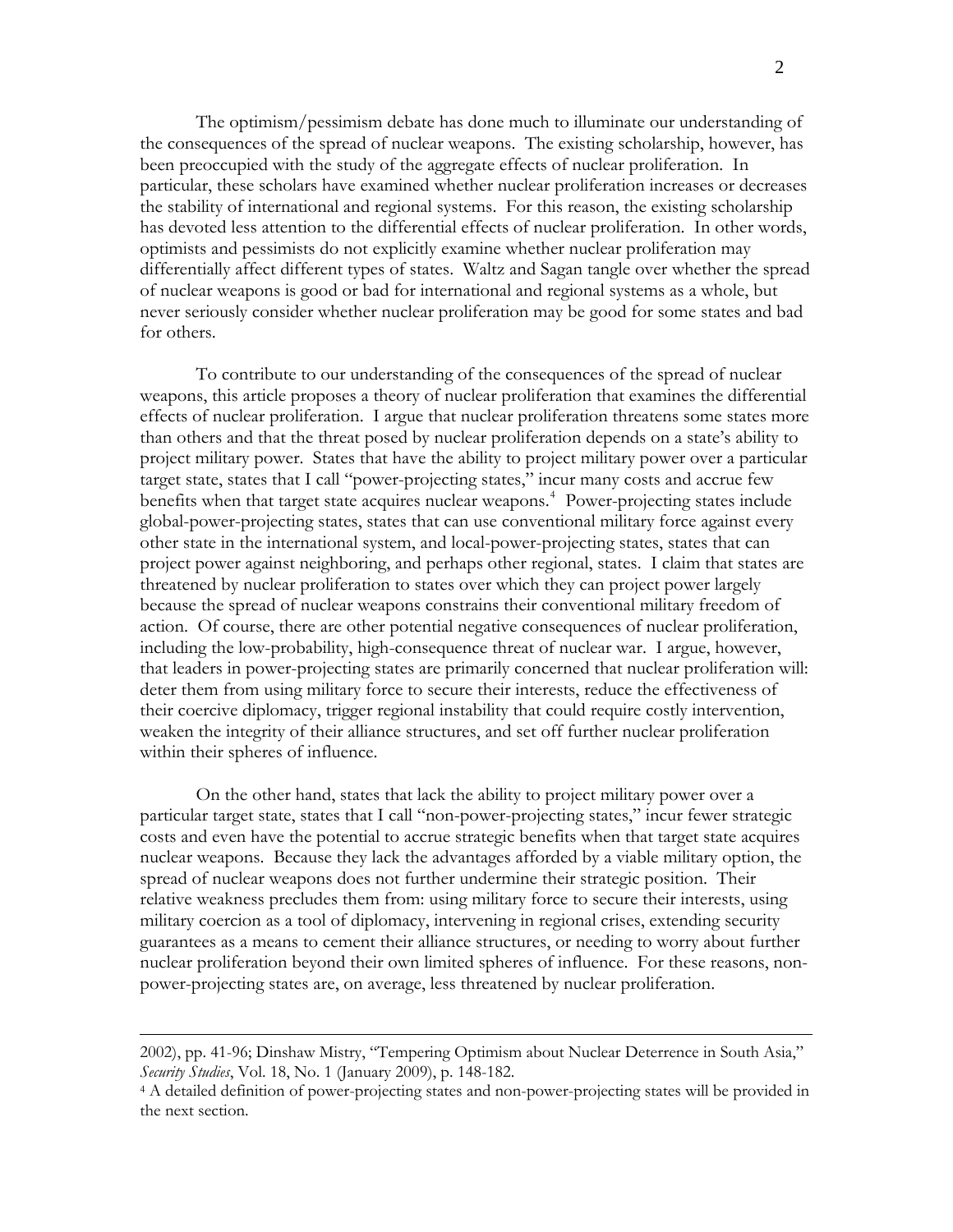Moreover, the spread of nuclear weapons can sometimes even improve the strategic environment of non-power-projecting states, even if they lack nuclear weapons themselves, because the spread of nuclear weapons disproportionally constrains other, more powerful states. I will show that non-power-projecting states have even promoted nuclear proliferation to states over which they lacked the ability to project power with the intent of constraining other states that had the ability to project power over those target states.

This is not to stay that non-power-projecting states are never threatened by nuclear proliferation, nor is to argue that they always benefit as nuclear weapons spread. The risk of catastrophic nuclear war is a threat to the entire planet, which gives all states good reason to be wary of the spread of nuclear weapons. Indeed, many small powers, including Canada, Ireland, and New Zealand, have historically opposed the global spread of nuclear weapons. Rather, the argument presented here is more nuanced. Non-power-projecting states are not likely to benefit as nuclear weapons spread, but they are more likely to benefit than are power-projecting states. The structural position of power-projecting states dictates that they will be threatened as nuclear weapons spread, but the structural position of non-powerprojecting states is less determinate. Non-power-projecting states will be less threatened by nuclear proliferation and will be more likely to benefit from it.

This power-based theory provides a better account of the differential effects of nuclear proliferation than alternative explanations based on political relationships or nuclear possession. Whether nuclear weapons spread to friends or foes clearly shapes the nature and the degree of the proliferation threat. But, I will also show that a state's political relationship with the new nuclear weapon state is less important than a state's power-projection capability in determining whether nuclear proliferation will advantage or disadvantage a state's security. While it is true that the United States is more threatened by nuclear weapons in North Korea than it would be by a Japanese nuclear arsenal, it is also the case that the United States, a global-power-projecting state, is threatened by, and opposes, nuclear proliferation in both states. Indeed, one of the principal reasons that U.S. officials oppose nuclear proliferation in North Korea is because they fear that Japan might acquire nuclear weapons in response.

Furthermore, I demonstrate that the threat that a state faces as nuclear weapons spread does not depend primarily on whether the state itself possesses nuclear weapons. Some countries that have nuclear weapons are threatened by nuclear proliferation to additional countries, and others are advantaged by it. In order to understand the degree to which a nuclear weapon state will be threatened by further nuclear proliferation, it is necessary to examine its ability to project power over the potential nuclear proliferators.

This is not an article about why some countries, but not others, build nuclear weapons, although, the argument of this article contains implications for this related issue.<sup>[5](#page-6-0)</sup>

<span id="page-6-0"></span><sup>5</sup> On the causes of nuclear proliferation, see e.g., Scott D. Sagan, "Why Do States Build Nuclear Weapons? Three Models in Search of a Bomb," *International Security*, Vol. 21, No. 3 (Winter 1996/97), pp. 54-86; Etel Solingen, "The Political Economy of Nuclear Restraint," *International Security*,Vol. 19, No. 2 (Fall 1994), pp. 126-169; Jacques E.C. Hymans, *The Psychology of Nuclear Proliferation: Identity, Emotions, and Foreign Policy* (Cambridge: Cambridge University Press, 2006); Sonali Singh and Christopher R. Way, "The Correlates of Nuclear Proliferation: A Quantitative Test," *Journal of Conflict*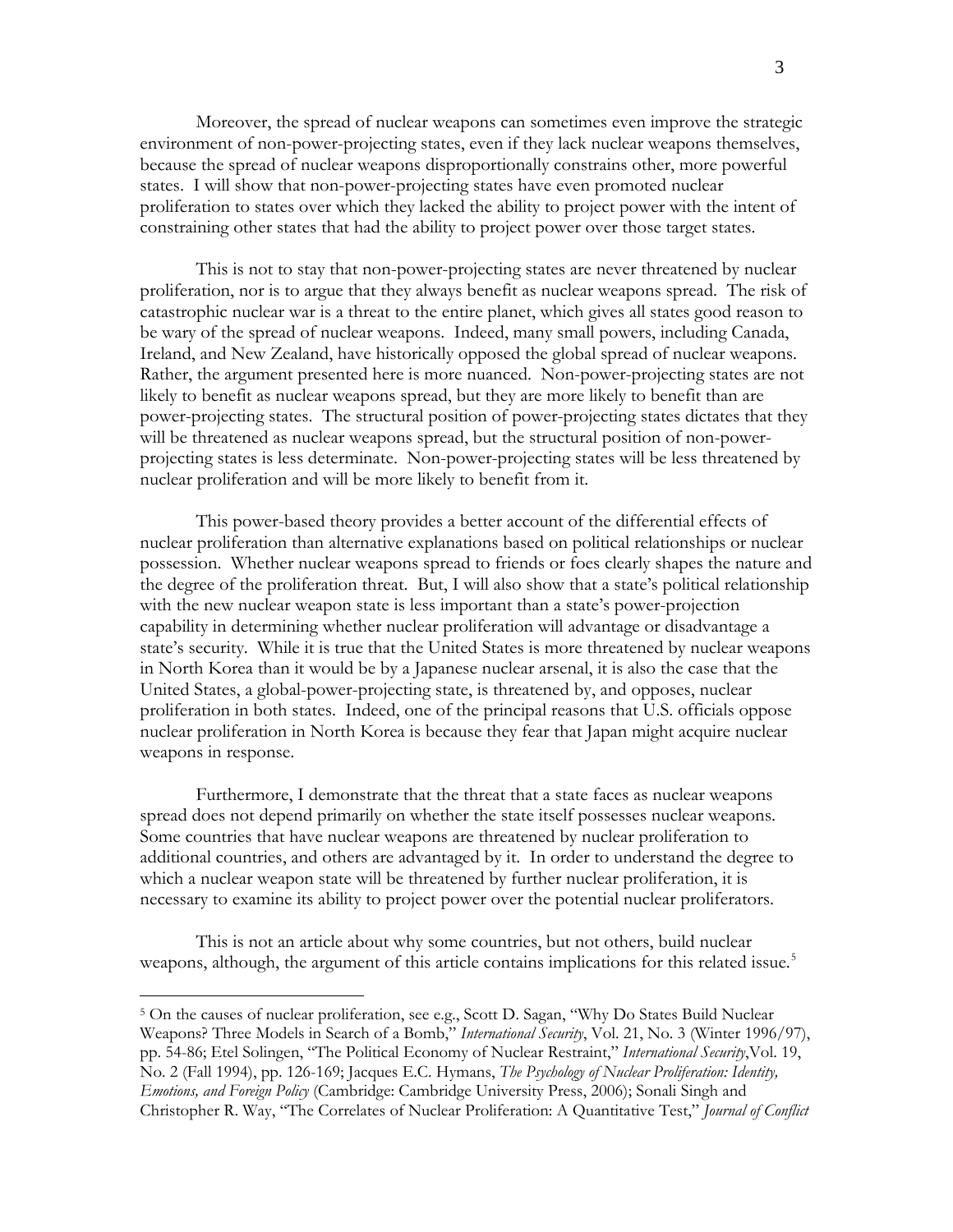If nuclear proliferation constrains powerful states, we should expect weak states to seek nuclear weapons as a means of deterring powerful rivals. Indeed, there is much evidence to support the idea that states in threatening security environments are more likely to build nuclear weapons than their neighbors in more pacific regions.<sup>[6](#page-7-0)</sup> There are, of course, many weak states that have not pursued nuclear weapons programs. Some of these countries have not developed nuclear weapons because they lacked the technical capability, or were unable to identify a willing foreign supplier.<sup>[7](#page-7-1)</sup> Others have had their security concerns partially assuaged by promises of military protection from more powerful states.<sup>[8](#page-7-2)</sup> More importantly, however, while scholars have extensively analyzed why countries build nuclear weapons, there has been very little research on the question addressed in this article: what determines whether, and the degree to which, different types of states are threatened as nuclear weapons spread?

By moving beyond the optimism and pessimism debate, this article makes a number of contributions to our theoretical understanding of nuclear proliferation. First, this article demonstrates that nuclear proliferation has differential effects. Sagan argues that the spread of nuclear weapons is bad, Waltz argues that it is good, and this article sets out the argument that it depends: the spread of nuclear weapons is bad for power-projecting states and can be good for non-power-projecting states. This novel approach promises to reinvigorate the scholarly study of the consequences of nuclear proliferation by establishing a research agenda on the differential effects of nuclear proliferation. Future studies can examine the factors, other than power projection, that shape the degree to which states will be threatened by the spread of nuclear weapons.

Second, explaining the differential effects of nuclear proliferation is the first step in developing a theory to explain variation in state responses to nuclear proliferation in other states.<sup>[9](#page-7-3)</sup> Empirically, we see that states respond very differently to the prospect of nuclear proliferation in other states. At one extreme, states are willing to use military force to stop the spread of nuclear weapons. At the other extreme, states provide sensitive nuclear assistance to help additional states acquire the bomb. Without a better understanding of the conditions under which nuclear proliferation will positively or negatively influence the security environments of different types of states, we cannot begin to explain why states

<span id="page-7-1"></span>7 Matthew Kroenig, "Importing the Bomb."

 $\overline{a}$ 

<span id="page-7-2"></span>8 Sonali Singh and Christopher R. Way, "The Correlates of Nuclear Proliferation."

*Resolution*, Vol. 48, No. 6 (December 2004), pp. 859-885; Dong-Joon Jo and Erik Gartzke, "Determinants of Nuclear Weapons Proliferation: A Quantitative Model," *Journal of Conflict Resolution*, Vol. 51, No. 1 (February 2007), pp. 167-194; Matthew Kroenig, "Importing the Bomb: Sensitive Nuclear Assistance and Nuclear Proliferation," *Journal of Conflict Resolution*, Vol. 53, No. 2 (April 2009), pp. 161-180.

<span id="page-7-0"></span><sup>6</sup> See e.g., Sonali Singh and Christopher R. Way, "The Correlates of Nuclear Proliferation," and Dong-Joon Jo and Erik Gartzke, "Determinants of Nuclear Weapons Proliferation: A Quantitative Model."

<span id="page-7-3"></span><sup>9</sup> For examinations of how countries respond *after* another country has acquired nuclear weapons, see Steve E. Miller, "Assistance to Newly Proliferating Nations," in Robert D. Blackwill and Albert Carnesale, eds., *New Nuclear Nations: Consequences for U.S. Policy* (New York: Council on Foreign Relations Press, 1994), pp. 97-131; Peter Douglas Feaver and Emerson M.S. Niou, "Managing Nuclear Proliferation: Condemn, Strike, or Assist"*, International Studies Quarterly*, Vol. 40, No. 2 (Summer, 1996), pp. 209-233.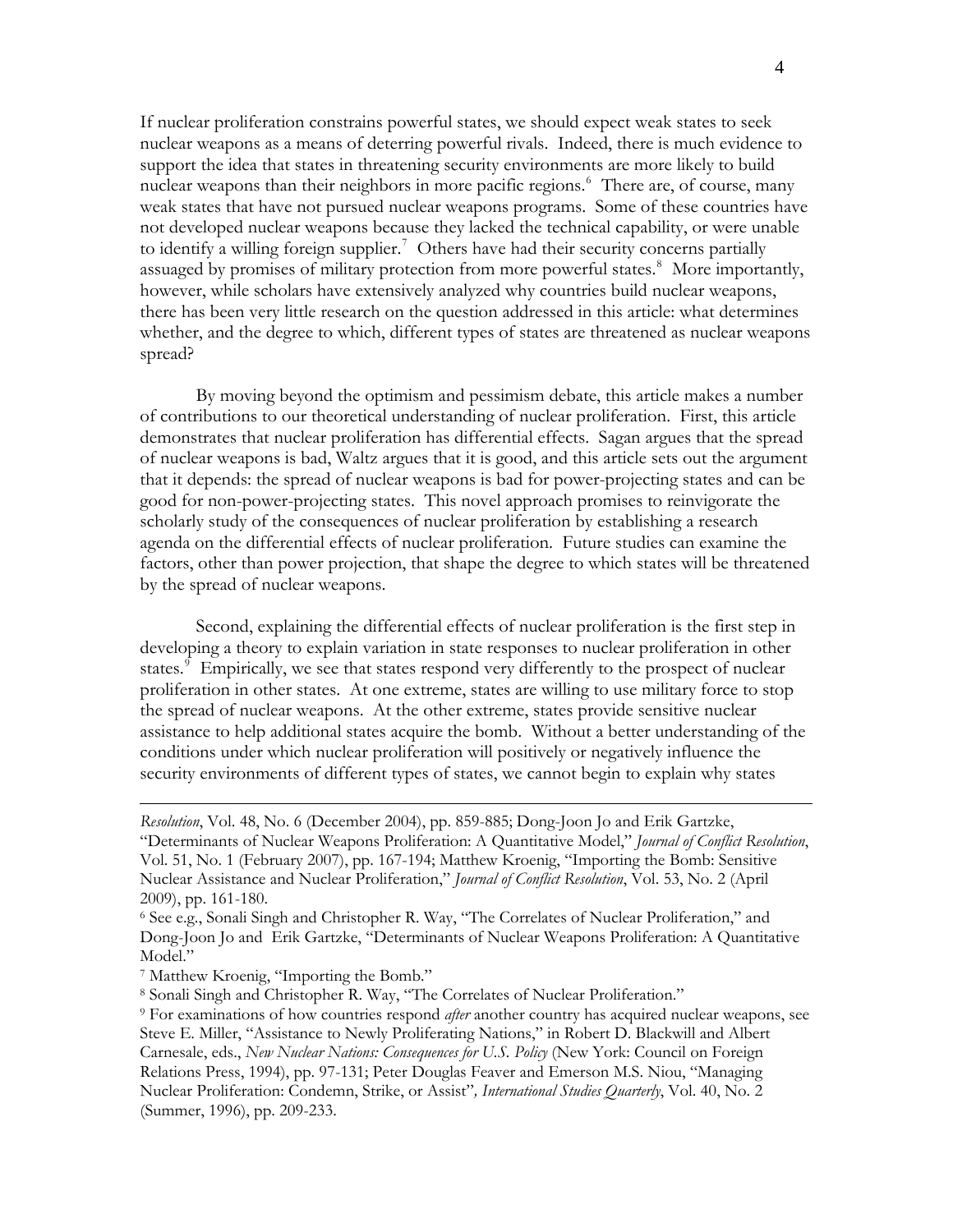support or oppose the spread of nuclear weapons in particular cases. If the argument of this article is correct, a state's ability to project power over a particular state should be an important factor determining whether, and the degree to which, a state will oppose nuclear proliferation to that state.

Finally, the focus of this research is well-suited to meet the demands of nuclear nonproliferation policymakers. Government officials do not make policy with the primary aim of contributing to the stability of the international system; rather, they pursue policies that will promote the interests of their own state.<sup>[10](#page-8-0)</sup> This article explains the nature of the threat that nuclear proliferation poses to different types of states, helping intelligence analysts and policymakers to better understand the effects of nuclear proliferation on their own security environment, and to grasp how other key states may respond to important nuclear proliferation issues.

The remainder of the article is organized into three main sections. The first section presents the argument and supporting evidence. It demonstrates that the costs of the spread of nuclear weapons are concentrated on power-projecting states. The section will then proceed to show that non-power-projecting states are less threatened by nuclear proliferation and, in certain circumstances, can benefit from it. The second section addresses potential counterarguments. The third section concludes with a consideration of the implications of this argument for the scholarly nuclear proliferation literature and provides recommendations for nuclear nonproliferation policy.

### **THE DIFFERENTIAL EFFECTS OF NUCLEAR PROLIFERATION**

This section presents a theory of the differential effects of nuclear proliferation. I begin by providing definitions for key terms. Next, I present a theoretical argument and empirical evidence that demonstrates the effects of nuclear proliferation on the strategic environment of power-projecting states. Finally, I examine the strategic effects of nuclear proliferation on non-power-projecting states.

#### **DEFINING POWER PROJECTION**

 $\overline{a}$ 

Power-projecting states are states that have the ability to fight a full-scale, conventional, military, ground war on the territory of a potential target state. Non-power-projecting states are states that lack this capability. It is important to emphasize that the state must have the ability to fight a full-scale war on the target state's soil. To project power, a state does not necessarily require the ability to decisively win a military conflict, but it must at least be able to put up a serious fight. The ability to move a token contingent of forces into another country does not constitute a force-projection capability. Similarly, the ability to bomb a state alone, without a corresponding ability to put boots on the ground in that state's territory, is not a sufficient power-projection capability.<sup>[11](#page-8-1)</sup> This conceptualization of power

<span id="page-8-0"></span><sup>&</sup>lt;sup>10</sup> Of course, states may sometimes have an interest in promoting international stability, but policymakers do not generally view international stability as a good in and of itself that trumps the national interest.

<span id="page-8-1"></span><sup>11</sup> I follow other theorists of international relations in emphasizing the importance of ground forces. For instance, according to John Mearsheimer, "armies are the central ingredient of military power, because they are the principal instrument for conquering and controlling territory—the paramount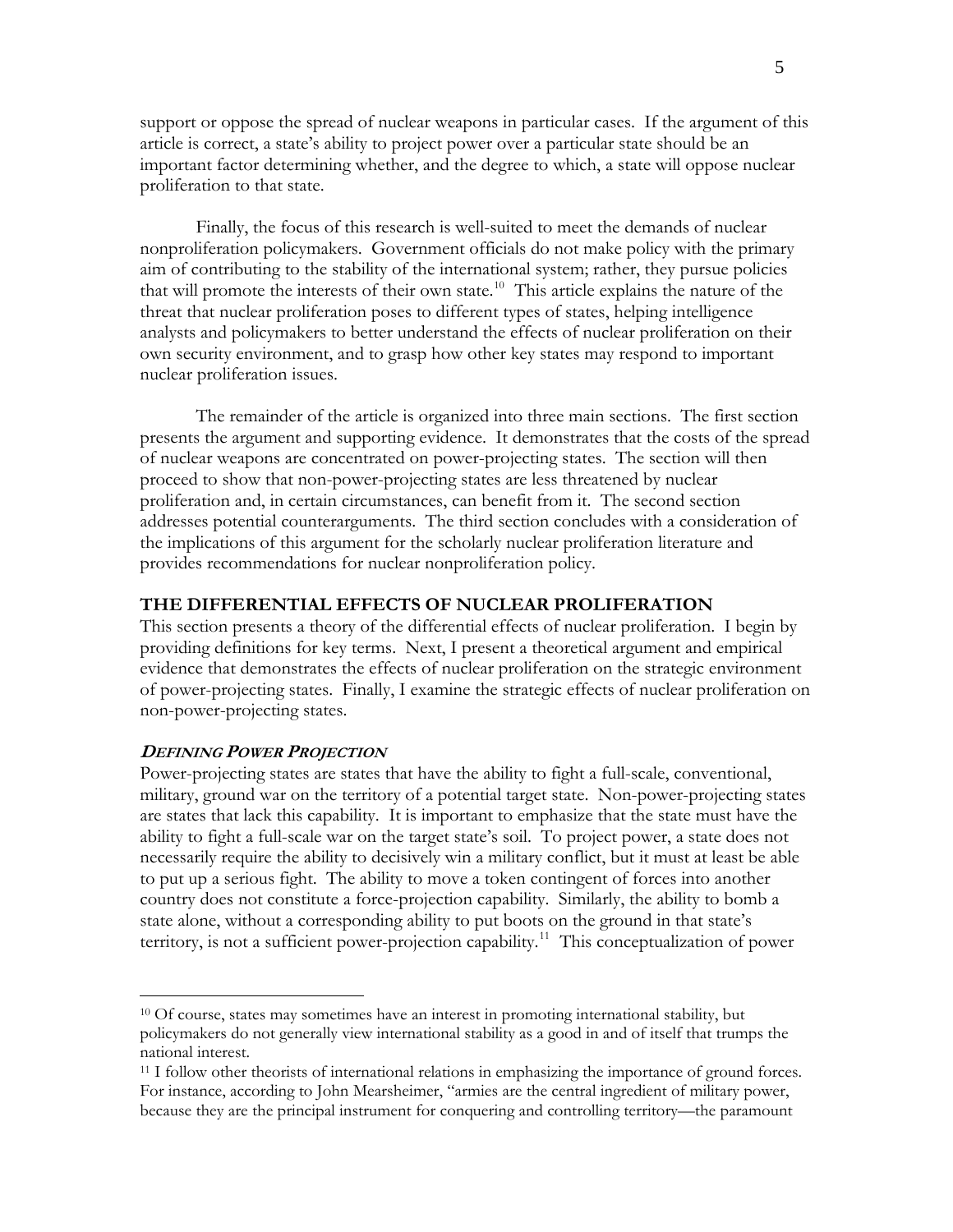cannot be calculated by simply aggregating and comparing standard measures of power such as GDP, military spending, or population size. These measures provide a useful starting point, but power projection can only be assessed through careful military analysis. What matters is whether the state in question possesses the military capabilities, force posture, and geographical position that would allow it to invade a particular state at a particular time in the face of a hostile defense.

It is also very important to emphasize that this is a relative definition of power. Because power-projection capability depends on a state's ability to project power over a particular target state, power-projection capability can only be assessed in the context of a dyadic relationship. Some states may be able to project power over every other state in the entire international system, but most states will have the ability to project power over some states, but not others.

For this reason, I distinguish between two different types of power-projecting states. Global-power-projecting states are states that have the ability to project power over every other state in the international system. The United States since 1945 and the Soviet Union during the Cold War are global power-projecting states. These countries enjoy the ability to use large-scale military force against every state in the international system and are, thus, threatened by nuclear proliferation anywhere on the globe.

Local-power-projecting states are states that have the ability to project power against neighboring states, and, perhaps, other states in their geographical region.<sup>[12](#page-9-0)</sup> Many states have the ability to project power against neighboring states. Examples of local-powerprojecting states include: India in relation to Pakistan, Egypt vis-à-vis Israel, Turkey and Iran, and South Korea and North Korea, and all of these dyads in reverse. Local-powerprojecting states fear nuclear proliferation to their neighbors for the very same reasons that global-power-projecting states are threatened by nuclear proliferation anywhere.

Non-power-projecting states are states that lack the ability to project power against a potential target state for one of two reasons. First, a state may be a non-power-projecting state simply because it too weak to fight a full-scale conventional military war, even against nearby states. Somalia, Jamaica, and other weak states fit this category. Second, and more importantly, local-power-projecting states are non-power-projecting states in relation to states outside of their own geographical regions. For example, while Pakistan is a powerprojecting state in relation to India, it is a non-power-projecting state against Libya. Similarly, South Korea can project power against North Korea, but it could not plausibly invade Argentina.

Even countries often considered to be great powers are non-power projecting states in relation to most states in the international system. For example, India can project power

1

political objective in a world of territorial states." *The Tragedy of Great Power Politics* (New York: WW Norton & Co., 2001) pp. 43.

<span id="page-9-0"></span><sup>&</sup>lt;sup>12</sup> In common parlance, the term power-projection capability often implies that a state has the ability to move military forces great distances. I do not use power projection in this way. Rather, as defined here, a state has the ability to project power against another state if it can invade and fight a full-scale conventional war against that state, even if the target state is a neighboring state.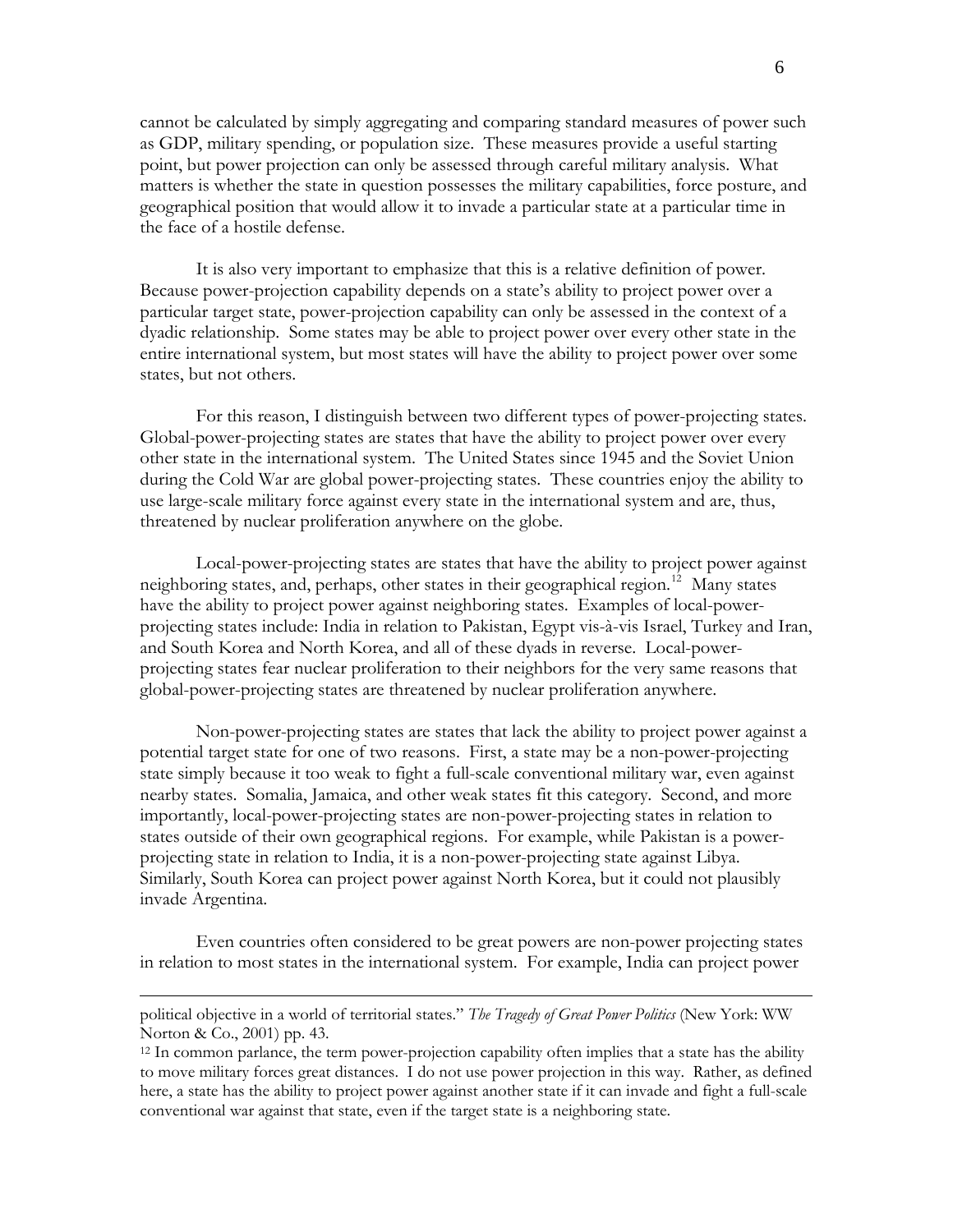against Pakistan, but could not plausibly invade Taiwan. China is a power-projecting state in relation to many states on its border, including Vietnam, but is a non-power-projecting state in relation to most countries outside of East Asia. Non-power-projecting states lack the ability to use military force against particular target states and are less threatened when those target states acquire nuclear weapons.

# **WHY MORE IS EVEN WORSE FOR POWER-PROJECTING STATES**

The spread of nuclear weapons threatens power-projecting states primarily because it constrains their conventional military power. The spread of nuclear weapons to states against which states once had the option to use conventional military force erodes a source of strategic advantage. These strategic costs are not as catastrophic as nuclear war, but they are costs that power-projecting states can count on incurring with near certainty as nuclear weapons spread. Power-projecting states also consider other high-impact, low-probability consequences of nuclear proliferation, such as nuclear war, accidental nuclear detonation, or, in recent years, nuclear terrorism, but power-projecting states are threatened by nuclear proliferation in large part because it constrains their conventional military freedom of action.

To make this case, I will draw primarily on evidence from the U.S. experience with nuclear proliferation for two reasons. First, the United States is a global-power-projecting state and can use force against every other state in the international system.<sup>[13](#page-10-0)</sup> Second, abundant access to declassified and other archival materials provides excellent insight into how U.S. officials assess the threat posed by nuclear proliferation. To demonstrate that the constraining effects of nuclear proliferation extend beyond the United States, this section will also present available evidence from other power-projecting states. The Soviet Union, during the Cold War, was also a global-power-projecting state. I will also provide evidence from local-power-projecting states. Dyads of power-projecting states and potential target states considered here include: Egypt and Israel, India and Pakistan, Turkey and Iran, and South Korea and North Korea.

I will present three types of evidence to illustrate the effects of nuclear proliferation. First, I will provide direct evidence of nuclear proliferation's effects. For example, to demonstrate that nuclear proliferation deters power-projecting states from using military force to their advantage, I will provide evidence of instances in which power-projecting states refrained from using force because they feared possible nuclear retaliation. This type of evidence, when available, provides direct support for my argument about nuclear proliferation's effects. This type of evidence is necessarily limited, however, given the nature of the study. For example, if nuclear proliferation deters power-projecting states from using military force to their advantage, this deterrent effect will often show up in the historical record as a nonevent. To supplement my analysis, therefore, I will also provide evidence of how leaders assessed the threat of nuclear proliferation. Furthermore, I will also present evidence of whether states opposed or supported the spread of nuclear weapons in particular cases. Threat assessments and state responses to proliferation in other states are important observable implications of the theoretical argument. If, for example, nuclear proliferation deters power-projecting states from using military force to their advantage, we should find

<span id="page-10-0"></span><sup>13</sup> On U.S. force-projection capabilities, see e.g., Barry R. Posen, "Command of the Commons: The Military Foundation of U.S. Hegemony," *International Security,* Vol. 28, No. 1 (Summer 2003), pp. 5- 46.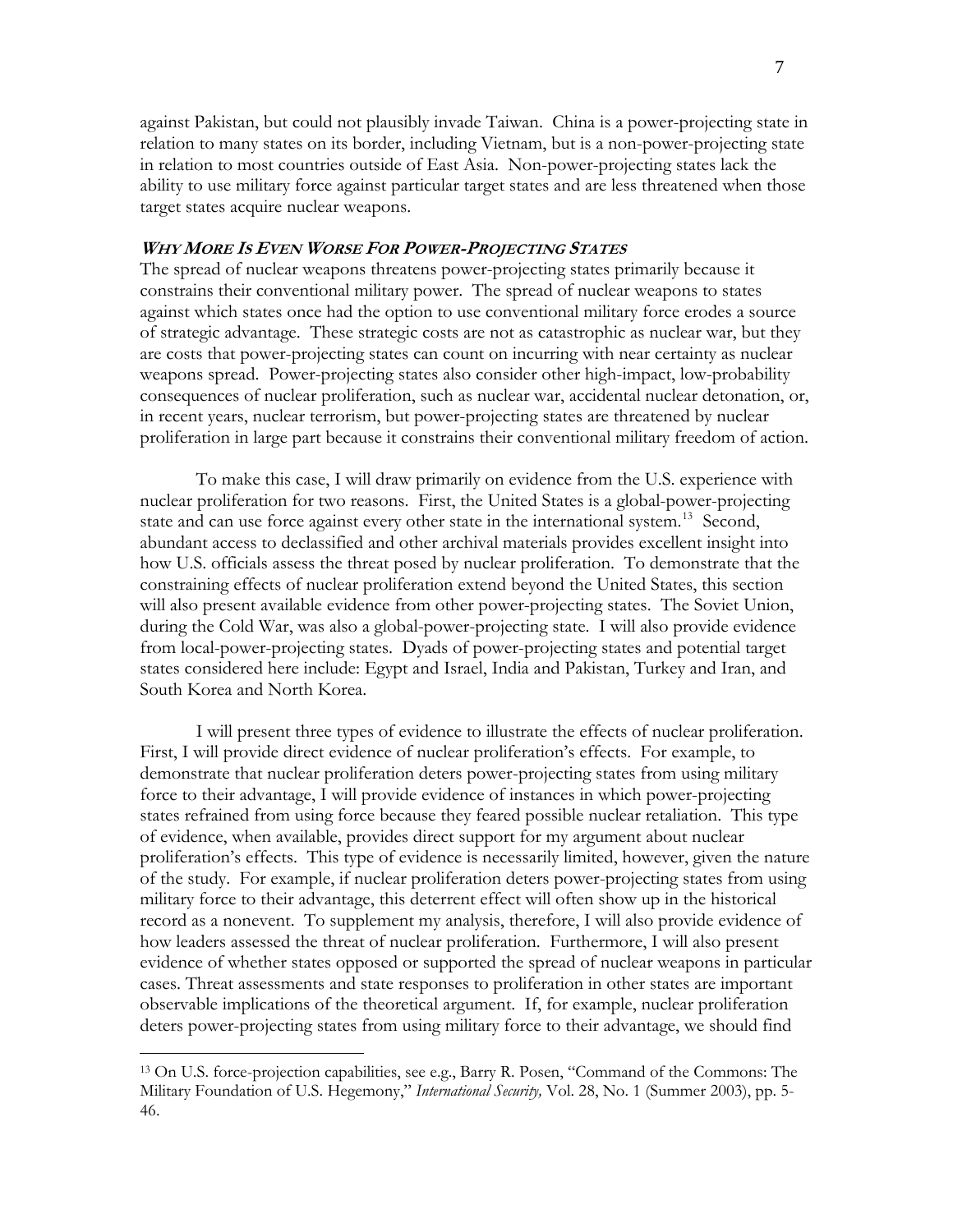evidence in the historical record that leaders in power-projecting states assessed that nuclear proliferation would have a deterrent effect and that they opposed the spread of nuclear weapons for this reason.

#### **Deters Military Intervention**

Nuclear weapons in other states deter power-projecting states from using conventional military force to pursue their interests. Power-projecting states can use force in an attempt to reduce the military capabilities, change the policies, or even overthrow the governments, of threatening nonnuclear weapons states. When facing a nuclear power, however, direct military intervention becomes a much less attractive option. Powerprojecting states are deterred from using their conventional military power against threatening, nuclear weapon states, constraining their military freedom of action.<sup>[14](#page-11-0)</sup>

Of course, nuclear deterrence may not always work. Nuclear-armed states, like Israel, have been attacked and theories of the stability/instability paradox claim that strategic nuclear deterrence could make the world safe for low-level conflicts.<sup>[15](#page-11-1)</sup> Still, nuclear weapons are widely regarded as having powerful deterrent effects. Even theorists of the stability/instability paradox admit that nuclear weapons impose constraints on the use of conventional military power because, while nuclear weapons may encourage low-level conflict, states could still be deterred from engaging in high-level conventional conflict that could escalate to the nuclear level.<sup>[16](#page-11-2)</sup>

There is direct evidence that power-projecting states have been deterred from using military force by the fear of nuclear retaliation. The Soviet Union's nuclear missiles in Cuba deterred the United States from using military force during the Cuban Missile Crisis.

<span id="page-11-0"></span><sup>14</sup> On nuclear deterrence theory, see e.g., Bernard Brodie, *The Absolute Weapon: Atomic Power and World Order* (Manchester, NH: Ayer Co. Pub., 1946); Bernard Brodie, *Strategy in the Missile Age* (Princeton, NJ: Princeton University Press, 1959); Morton Halperin, *Limited War in the Nuclear Age* (*Santa* Monica, CA: Rand, 1963); Herman Kahn, *On Thermonuclear War* (Princeton, NJ: Princeton University Press, 1960); Herman Kahn, *On Escalation* (New York: Praeger, 1965); Klaus Knorr and Thorton Read, eds. *Limited Strategic War* (Princeton, NJ: Princeton University Press, 1962); Thomas Schelling, *The Strategy of Conflict* (Cambridge, MA: Harvard University Press, 1960); Thomas Schelling, *Arms and Influence*; Thomas Schelling and Morton Halperin. *Strategy and Arms Control* (New York: Twentieth Century Fund, 1961); Charles L. Glaser, *Analyzing Strategic Nuclear Policy* (Princeton, NJ: Princeton University Press, 1991); Glenn H. Snyder, "The Balance of Power and the Balance of Terror," in Paul Seabury ed., *The Balance of Power* (San Francisco: Chandler, 1965); and Robert Powell, *Nuclear Deterrence Theory: The Search for Credibility* (Cambridge: Cambridge University Press, 1990).

<span id="page-11-2"></span><span id="page-11-1"></span><sup>15</sup> For the original formulation of the stability-instability paradox, see Glenn H. Snyder, "The Balance of Power and the Balance of Terror." For empirical examinations of the stability-instability paradox, see S. Paul Kapur, "India and Pakistan's Unstable Peace: Why Nuclear South Asia Is Not like Cold War Europe," *International Security,* Vol. 30, No. 2 (Fall 2005), pp. 127-152; S. Paul Kapur, *Dangerous Deterrent: Nuclear Weapons Proliferation and Conflict in South Asia* (Stanford, CA: Stanford University Press, 2007); Sumit Ganguly, "Nuclear Stability in South Asia," *International Security*, Vol. 33, No. 2 (Fall 2008), pp. 45-70; S. Paul Kapur, "Ten Years of Instability in a Nuclear South Asia," *International Security*, Vol. 33, No. 2 (Fall 2008), pp. 71-94; Robert Rauchhaus, "Evaluating the Nuclear Peace Hypothesis: A Quantitative Approach," *Journal of Conflict Resolution*, Vol. 53, No. 2, (April 2009), pp. 258-277.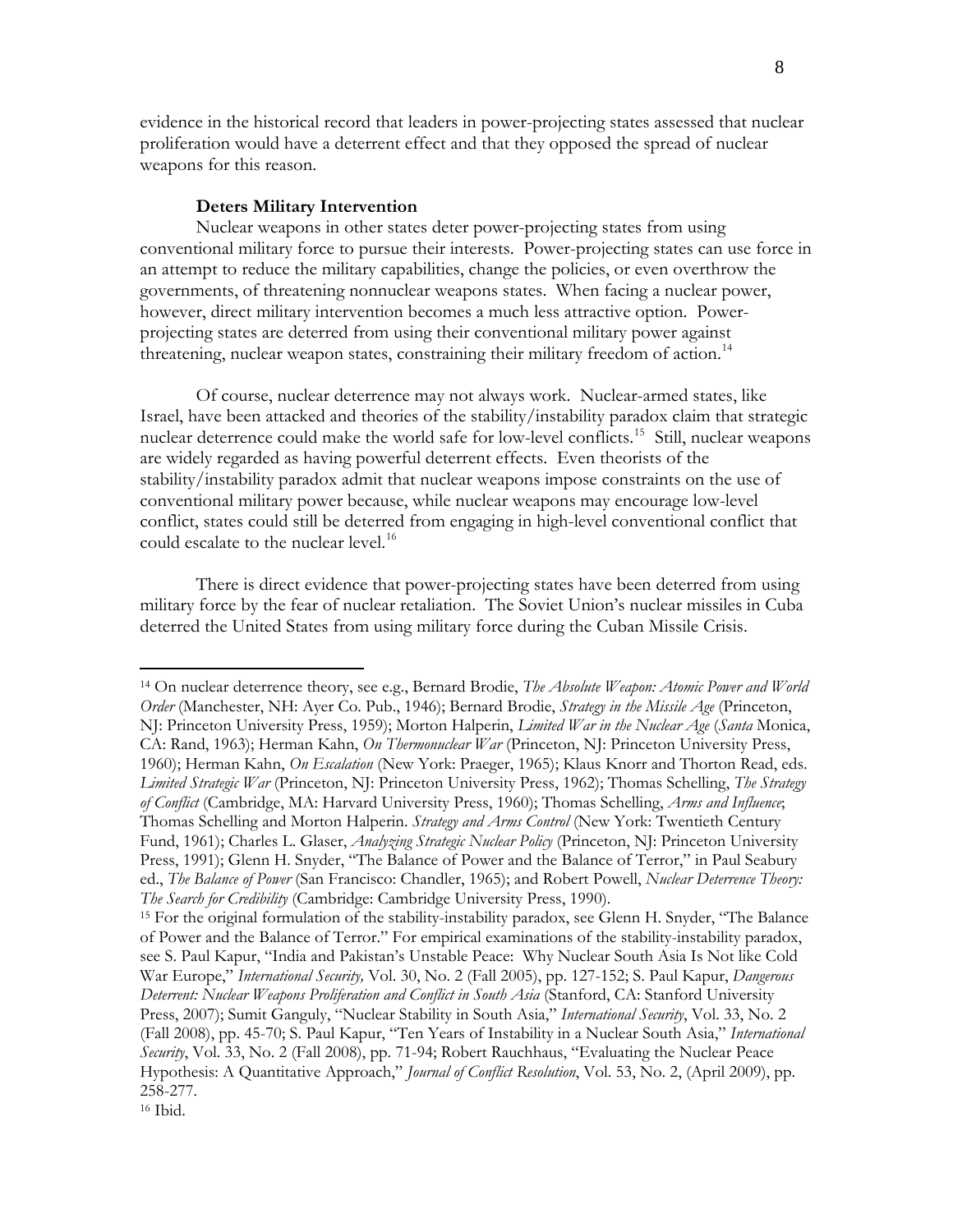President Kennedy later explained that just a few missiles in Cuba "had a deterrent effect on us."<sup>[17](#page-12-0)</sup> Nuclear weapons appear to have induced caution in both the Soviet Union and China during the Sino-Soviet Border War of 1969.<sup>[18](#page-12-1)</sup> Similarly, it appears that nuclear weapons in Pakistan may have deterred India from using large-scale military force against its neighbor in a series of militarized disputes in South Asia.<sup>[19](#page-12-2)</sup> Furthermore, the fledgling nuclear arsenal in North Korea deters U.S. leaders from seriously considering the use of force against Pyongyang. While it is true that North Korean conventional military forces could also inflict severe costs on the United States and its regional allies, it would be difficult to argue that North Korea's fledgling nuclear capability does not provide an additional deterrent effect. Indeed, analysts suspect that one reason that the George W. Bush administration did not seriously consider the use of force against North Korea, a state designated by President Bush as a member of the "axis of evil," was because the United States was deterred by North Korea's nuclear arsenal.<sup>[20](#page-12-3)</sup> Finally, even in the case that is often cited as a failure of nuclear deterrence, the 1973 Arab-Israeli War, the Arab states did not attack the Israeli homeland, and had no real intention of doing so, in part because they may have feared retaliation from Israel's nuclear arsenal.<sup>[21](#page-12-4)</sup> These are a few of the many cases in which nuclear weapons have deterred power-projecting states from using, or seriously contemplating the use of, military force.

The deterrent effects of nuclear weapons are recognized and feared by the leaders of power-projecting states. For example, a 1961 U.S. Joint Chiefs of Staff report concluded, "a nuclear China would only weaken Washington's influence in the region and its capabilities to intervene on behalf of its allies there."<sup>[22](#page-12-5)</sup> Similarly, a 1963 U.S. National Intelligence Estimate (NIE) assessed that if China acquired nuclear weapons, "the U.S. would be more reluctant to intervene on the Asian mainland."<sup>[23](#page-12-6)</sup> This view was shared by President John F. Kennedy, who "feared that even a minimal Chinese nuclear force could prevent U.S . military intervention" in China. Partly for this reason, Kennedy thought that China's imminent ascendance to the nuclear club was "likely to be historically the most significant and worst event of the 1960s."<sup>[24](#page-12-7)</sup>

1

<span id="page-12-6"></span>23 Director of Central Intelligence, Special National Intelligence Estimate (SNIE) 13-2-63,

<span id="page-12-0"></span><sup>17</sup> Marc Trachtenberg, *A Constructed Peace: The Making of the European Settlement, 1945–1963* (Princeton, NJ: Princeton University Press, 1999), pp. 320.

<span id="page-12-1"></span><sup>18</sup> Rajesh M. Basrur, Michael D. Cohen, and Ward Wilson, "Correspondence: Do Small Arsenals Deter?" *International Security*, Vol. 32, No. 3, (Winter 2007/2008), pp. 202-214. 19 Ibid.

<span id="page-12-3"></span><span id="page-12-2"></span><sup>20</sup> See e.g., Fred Kaplan, "The Unspeakable Truth: What Bush Dares Not Say about North Korea," *Slate,* January 7, 2003. 21 On the Yom Kippur War, see e.g., Abraham Rabinovich, *The Yom Kippur War: The Epic Encounter* 

<span id="page-12-4"></span>*That Transformed the Middle East* (New York: Schocken, 2004). 22 William Burr and Jeffrey T. Richelson, "Whether to Strangle the Baby in the Cradle: The United

<span id="page-12-5"></span>States and the Chinese Nuclear Program, 1960-64," *International Security,* Vol. 25, No. 3 (Winter 2000), pp. 61.

<sup>&</sup>quot;Communist China's Advanced Weapons Program," July 24, 1963, as cited in William Burr and Jeffrey T. Richelson, "Whether to Strangle the Baby in the Cradle," pp. 66.

<span id="page-12-7"></span><sup>24</sup> James Fetzer, "Clinging to Containment: China Policy," in Thomas G. Paterson, ed., *Kennedy's Quest for Victory: American Foreign Policy,* 1961-63 (New York: Oxford University Press, 1989), pp. 182, quoted in William Burr and Jeffrey T. Richelson, "Whether to Strangle the Baby in the Cradle," pp. 61.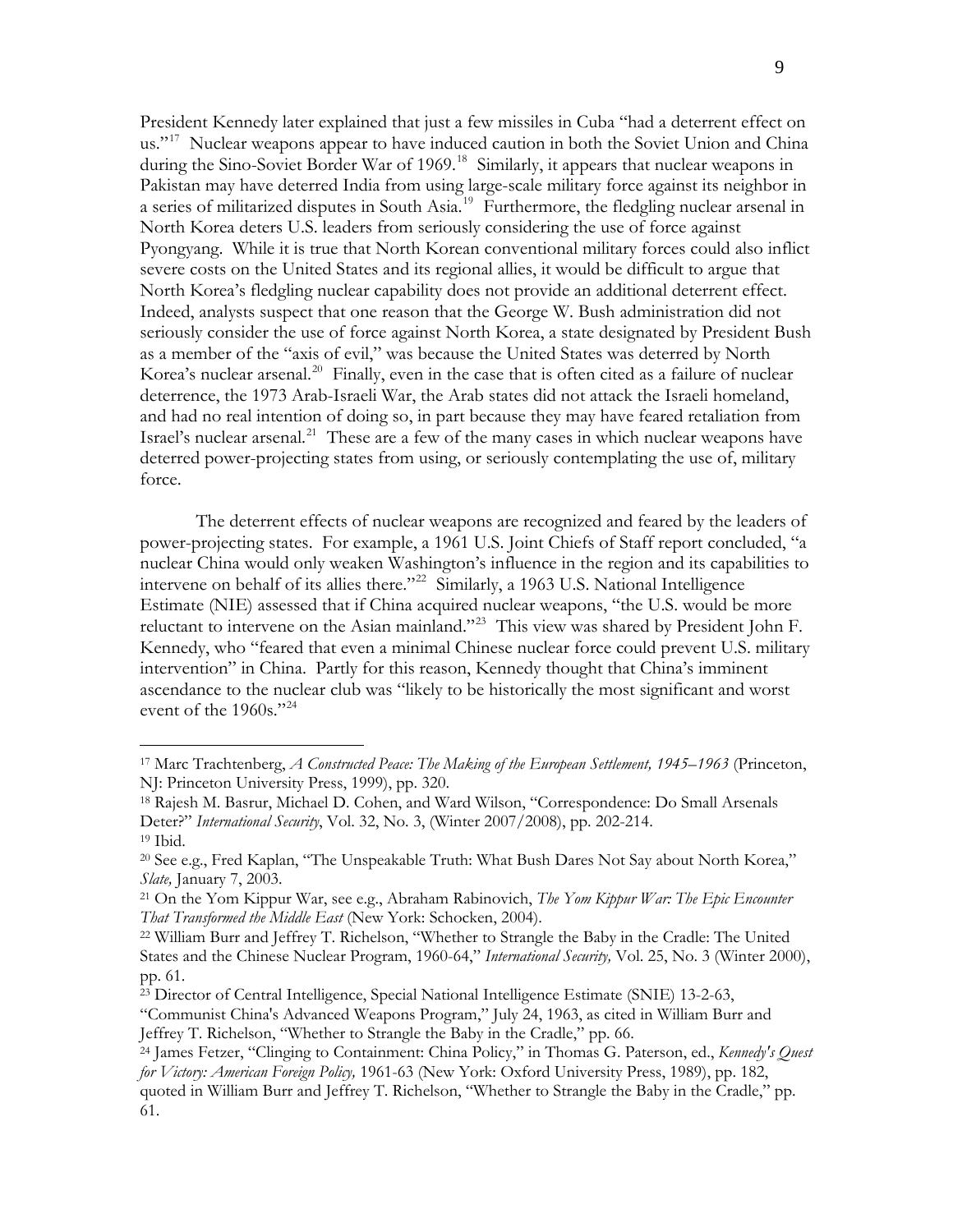U.S.-based analysts have continued to fear the effect of nuclear deterrence on the U.S.'s conventional military might since Kennedy's time. A 1986 Top Secret CIA assessment, *North Korea: Potential for Nuclear Weapons Development*, stated that a nuclear North Korea "would have the effect of deterring a U.S. response to a North Korean attack."<sup>[25](#page-13-0)</sup> As the United States considers the very real possibility that Iran may soon acquire nuclear weapons, U.S. military planners are undoubtedly concluding that one of the primary strategic consequences of an Iranian bomb is that United States will be deterred from using military force against a nuclear-armed Iran.

The recognition that nuclear weapons deter the use of military force is common among other power-projecting states. Egyptian officials were adamantly opposed to nuclear proliferation in neighboring Israel in the 1960s because they believed it would constrain Egypt's conventional military freedom of action. Avner Cohen explains that the Egyptian military assessed, "A soon-to-be-built Israeli nuclear weapon would put the Egyptian military in an inferior position, negating Egypt's conventional superiority."[26](#page-13-1)

Similarly, Indian officials opposed nuclear proliferation in Pakistan because they feared that a Pakistani nuclear arsenal would deter an Indian conventional military invasion of Pakistan, undermining Indian security.<sup>[27](#page-13-2)</sup> Indian security strategy in relation to Pakistan had long rested on a conventional military superiority that allowed India the ability to threaten the territorial integrity of Pakistan without the fear of a credible retaliatory threat. But, in the 1980s, Indian officials, including General K. Sundarji, chief of staff of the Indian Army, feared Pakistan's nuclear program primarily because they believed that a nuclear arsenal in Pakistan would deter an Indian conventional attack, undermining India's military advantage.<sup>[28](#page-13-3)</sup>

#### **Reduces Effectiveness Of Coercive Diplomacy**

 $\overline{a}$ 

For power-projecting states, nuclear proliferation reduces the effectiveness of coercive diplomacy. Nuclear proliferation not only deters power-projecting states from using military force against adversaries, it undermines the credibility of their threats to use military force. Students of coercive diplomacy maintain that the effectiveness of deterrence and compellence policies hinges on the credibility of their associated threats.<sup>[29](#page-13-4)</sup> Adversaries are unlikely to be influenced by a threat that they believe will never be carried out. As the

<span id="page-13-0"></span><sup>25</sup> Central Intelligence Agency, *North Korea: Potential for Nuclear Weapons Development*, September 1986, p. vi**,** as quoted in Jeffrey T. Richelson, *Spying on the Bomb*, pp. 347.

<span id="page-13-1"></span><sup>26</sup> Avner Cohen, *Israel and the Bomb* (New York: Columbia University Press, 1998), pp. 265.

<span id="page-13-2"></span><sup>27</sup> See Lieutenant General K. Sundarji, ed., "Effects of Nuclear Asymmetry on Conventional Deterrence," *Combat Papers* (Mhow), no. 1 (April 1981); "Nuclear Weapons in the Third World Context," *Combat Papers* (Mhow), no. 2 (August 1981); George Perkovich, *India's Nuclear Bomb: the Impact on Global Proliferation* (Berkeley, CA: University of California Press, 1999), pp. 230; Ashley J. Tellis, *India's Emerging Nuclear Posture* (Santa Monica, CA: RAND, 2001). 28 Ibid.

<span id="page-13-4"></span><span id="page-13-3"></span><sup>29</sup> On credibility and coercion, see e.g., Robert Powell, *Nuclear Deterrence Theory*; Thomas Schelling *Arms and Influence*; Thomas Schelling, *The Strategy of Conflict*; Bruce W. Jentleson and Christopher A. Whytock. "Who Won Libya? The Force-Diplomacy Debate and its Implications for Theory and Policy," *International Security,* Vol. 30, No. 3 (Winter 2006), pp. 47-86; Todd S. Sechser, *Winning without a Fight: Power, Reputation, and Compellent Threats in International Crises,* Ph.D. dissertation, Stanford University, 2007.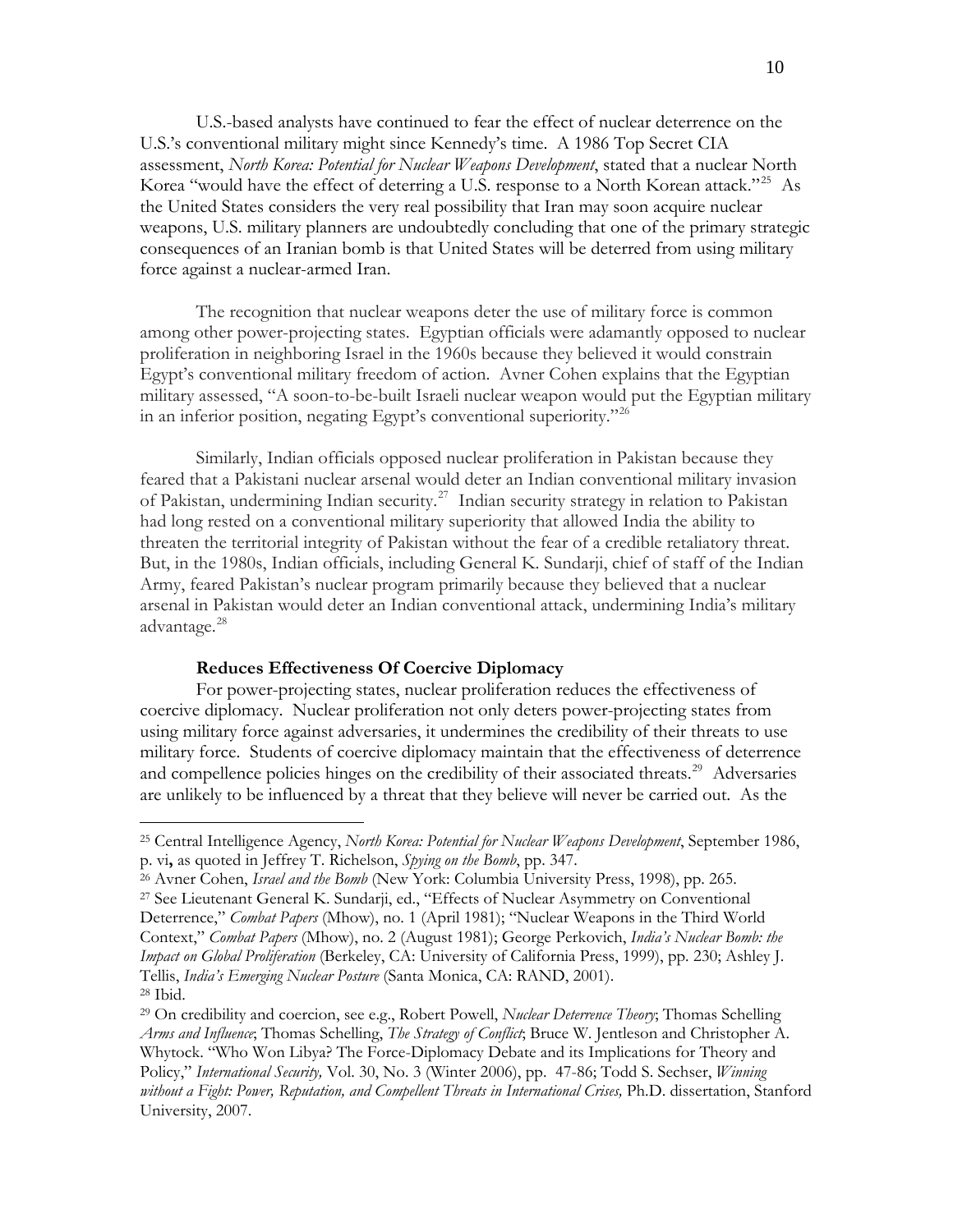spread of nuclear weapons makes it difficult for power-projecting states to use military force, it also reduces their adversaries' estimations of the probability that they will follow through on threats to use force. The presence of nuclear weapons places a limit on how hard leaders in power-projecting states believe they can push in a crisis and, accordingly, powerprojecting states limit their aims and means in conflicts with nuclear-armed adversaries. Power-projecting states may be forced to consider the redeployment of military forces and bases beyond the range of the new nuclear weapon state's delivery vehicles to minimize military vulnerability in a crisis. Power-projecting states may also be more likely to capitulate in political conflicts of interest against nuclear-armed powers. As a power-projecting state backs down in confrontations with a new nuclear-armed state, the influence of the new nuclear weapon state is enhanced at the expense of the power-projecting state. Nuclear weapons shift the bargaining space in favor, and increase the strategic influence, of their possessor. At the extreme, the new nuclear weapon state could even become the dominant state in its geographic region.

There is direct evidence that nuclear weapons enhance the bargaining position of their possessors and reduce the coercive advantages otherwise enjoyed by powerful states. In a comprehensive quantitative analysis, Erik Gartzke and Dong Joon-Jo show that nuclear weapons enhance the diplomatic bargaining power of their possessors.<sup> $30$ </sup> In a separate study, Kyle Beardsley and Victor Asal demonstrate that states are less likely to prevail in international disputes when facing nuclear-armed adversaries.<sup>[31](#page-14-1)</sup>

A similar picture emerges when one examines important cases of coercive diplomacy. Scholars have noted, for example, that the United States was much less willing to challenge China's core security interests after Beijing acquired the bomb.<sup>[32](#page-14-2)</sup> In the 1950s, the United States threatened the use of military force against the Chinese mainland in the Korean War and in two Taiwan Straits crises, but direct military challenges became much less frequent against a nuclear-armed China.<sup>[33](#page-14-3)</sup> It is also likely that the U.S. ability to coerce Saddam Hussein in the first Gulf War would have been greatly reduced had Iraq possessed nuclear weapons. In a counterfactual analysis, Barry Posen has argued that the United States could have still gone to war against a nuclear Iraq, but that the United States would have been forced to place greater limits on its war aims and means.<sup>[34](#page-14-4)</sup> Similarly, nuclear proliferation in South Asia has shifted the balance of power and undermined India's strategic influence against its rival Pakistan. As Ashley Tellis writes, the primary effect of Pakistan's nuclear arsenal has been to "significantly circumscribe India's political and military freedom of action…In effect, Pakistan—the traditionally weaker adversary—has now neutralized

<span id="page-14-0"></span><sup>&</sup>lt;sup>30</sup> For an analysis of the relationship between nuclear weapons possession and diplomatic influence, see Erik Gartzke and Dong-Joon Jo, "Bargaining, Nuclear Proliferation, and Interstate Disputes," *Journal of Conflict Resolution*, Vol. 45, No. 5, (April 2009), pp. 633-652

<span id="page-14-1"></span><sup>31</sup> Kyle Beardsley and Victor Asal, "Winning with the Bomb," *Journal of Conflict Resolution*, Vol. 45, No. 5, (April 2009), pp. 278-301.

<span id="page-14-2"></span><sup>32</sup> Ta Jen Liu, *U.S.-China Relations, 1784-1992* (New York: University Press of America, 2002); Appu K. Soman, *Double-Edged Sword: Nuclear Diplomacy in Unequal Conflicts, the United States and China, 1950- 1958* (New York: Praeger Publishers, 2000).

<span id="page-14-4"></span><span id="page-14-3"></span><sup>33</sup> Ibid.

<sup>34</sup> Barry Posen, "U.S. Security Policy in a Nuclear-Armed World (Or: What if Iraq Had Had Nuclear Weapons?)," *Security Studies,* Vol. 6, No. 3 (1997), pp. 1-31.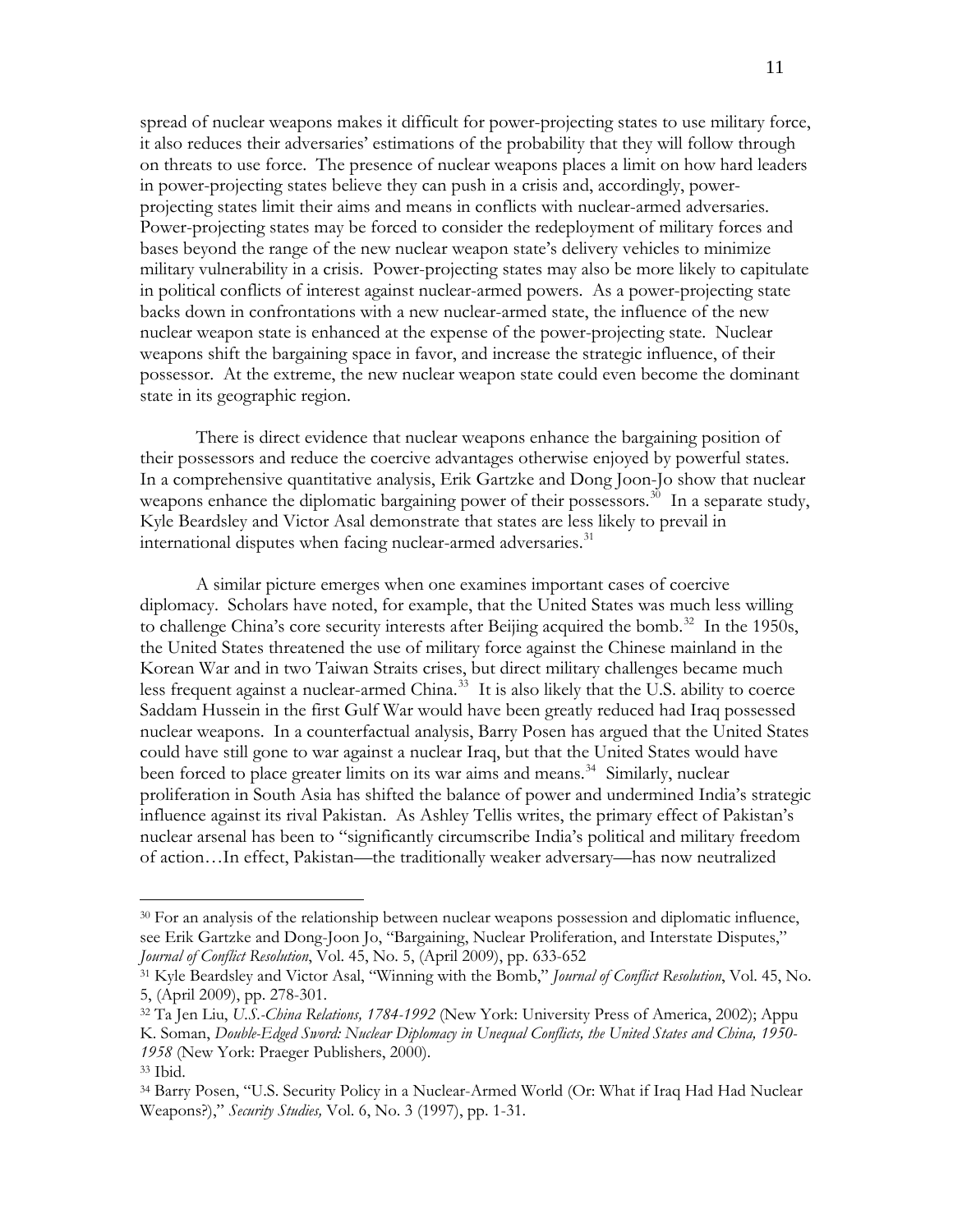India's conventional and strategic advantages."<sup>[35](#page-15-0)</sup> In addition, nuclear weapons helped to transform Israel from a state that was constantly under the threat of foreign invasion from its more powerful neighbors into a regional superpower, thus undermining some of the coercive advantages previously enjoyed by the conventionally superior Arab states.<sup>[36](#page-15-1)</sup>

Statesmen in power-projecting states recognize that nuclear proliferation could lead to a reduction in their coercive leverage, bargaining power, and regional influence. A 1963 U.S. NIE assessed that a nuclear-armed China "would feel very much stronger and this mood would doubtless be reflected in their approach to conflicts…the tone of Chinese policy would probably become more assertive."[37](#page-15-2) In their newfound assertiveness, U.S. analysts feared that a nuclear-armed China would be less willing to concede to U.S. demands and were sure "to exploit nuclear weapons for this end."<sup>[38](#page-15-3)</sup> President Kennedy was convinced that China was "bound to get nuclear weapons, in time, and that from that moment on they will dominate South East Asia."<sup>[39](#page-15-4)</sup> Considering the effect of nuclear proliferation more broadly, the Gilpatric Committee, a special committee set up by Pre sident Lyndon B. Johnson to analyze the implications of nuclear proliferation for U.S. foreign policy, assessed that nuclear proliferation could "eventually lead to the withdrawal of U.S. and Soviet forces from regions populated with new nuclear powers." The nuclear arming of China would lead to a reduction of U.S. influence in East Asia which could then "fa ll under Chicom (Communist China) hegemony."<sup>40</sup>

Similarly, in recent years, U.S. officials and U.S.-based analysts have assessed that nuclear proliferation would lead to constraints on U.S. influence and allow hostile states to gain greater sway in vital strategic regions. The administration of President George W. Bush feared that nuclear proliferation in Iraq could lead to a shift in regional influence. In the run up to the Second Gulf War, President Bush warned that if Saddam Hussein acquired nuclear weapons, he "would be in a position to dominate the Middle East."<sup>[41](#page-15-5)</sup> In 2007, U.S. officials maintained that a nuclear armed-Iran would reduce U.S. leverage, giving Iran greater influence over Middle Eastern politics. Peter Brookes, a U.S. Deputy Assistant Secretary of Defense in George W. Bush's administration, predicted that a nuclear-armed Tehran would

1

<span id="page-15-0"></span><sup>35</sup> Ashley Tellis, *India's Emerging Nuclear Posture*, pp. 45-46.

<span id="page-15-1"></span><sup>36</sup> On the strategic effects of nuclear proliferation in Israel, see e.g., Michael Karpin, *The Bomb in the Basement: How Israel Went Nuclear and What That Means for the World* (New York: Simon and Schuster, 2007).

<span id="page-15-2"></span><sup>37</sup> Director of Central Intelligence (DCI), NIE 13-2-63, "Communist China's Advanced Weapons Program," pp. 10, quoted in William Burr and Jeffrey T. Richelson, "Whether to Strangle the Baby in the Cradle," pp. 66.

<span id="page-15-3"></span><sup>38&</sup>quot;China as a Nuclear Power (Some Thoughts prior to the Chinese Test)," author unknown, October 7, 1964, National Security Files (hereafter cited as NSF), Committee on Non-Proliferation, box 5, pp.

<sup>2,</sup> Lyndon Baines Johnson Library, Austin, Texas (hereafter cited as LBJL), quoted in Francis J. Gavin, "Blasts from the Past: Proliferation Lessons from the 1960s," *International Security,* Vol. 29, No. 3 (Winter 2004/2005), pp. 104.

<span id="page-15-4"></span><sup>39</sup> Marc Trachtenberg, *A Constructed Peace,* pp. 320.

<sup>40 &</sup>quot;Probable Consequences: Permissive or Selective Proliferation," author and date unknown, PPRG, box 11, JFKL, quoted in Francis J. Gavin, "Blasts from the Past," pp. 110.

<span id="page-15-5"></span><sup>41</sup> The White House, "President Bush Outlines Iraqi Threat," October 7, 2002, www.whitehouse.gov**.**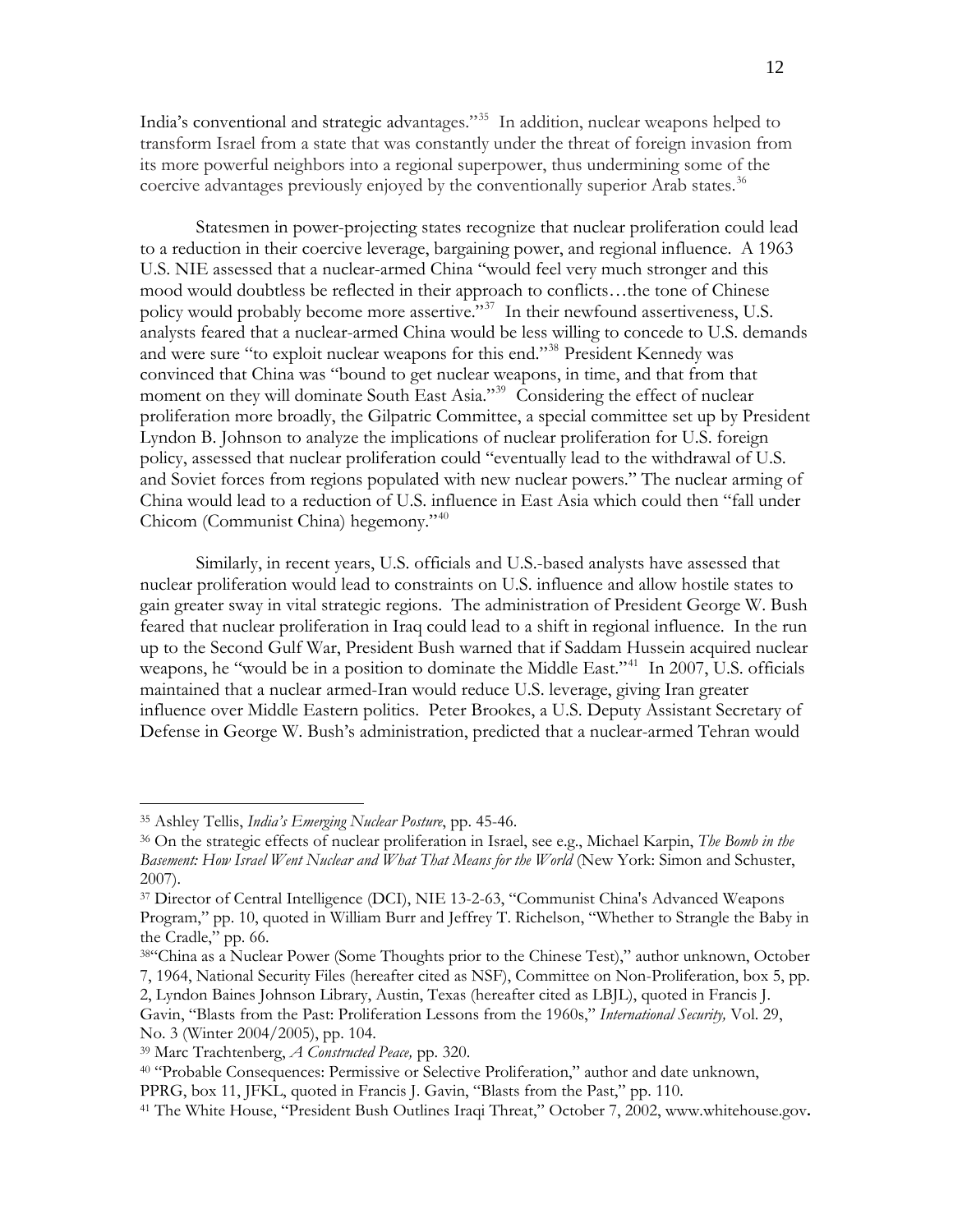become "the predominant state in the Middle East, replacing the U.S. as the region's power broker and lording over its Sunni Arab neighbors."<sup>[42](#page-16-0)</sup>

Other power-projecting states also assess that nuclear proliferation will reduce their diplomatic advantages and increase the bargaining power of the new nuclear weapon state. The Soviet Union feared that nuclear proliferation in Israel would reduce Moscow's strategic influence in the Middle East.<sup>[43](#page-16-1)</sup> Egypt was adamantly opposed to nuclear proliferation in neighboring Israel in the 1960s because, according to Avner Cohen, Egyptian officials believed that an Israeli bomb would have the effect of "reducing the influence of the Egyptian armed forces."[44](#page-16-2) Presently, Turkey opposes nuclear proliferation in neighboring Iran because they believe that an Iranian bomb would enhance Tehran's coercive bargaining power and regional influence. Mustafa Kibaroglu writes that at present a rough "parity exists between (Iran and Turkey) in geographical location, demographic structure, and military capability" but, "should Iran develop nuclear weapons capability, the balance may tip dramatically in favor of Iran."<sup>[45](#page-16-3)</sup>

#### **Triggers Regional Instability**

Nuclear proliferation can embolden new nuclear states, triggering regional instability that could potentially threaten the interests of power-projecting states and even entrap them in regional disputes. New nuclear weapon states may be more aggressive and this newfound assertiveness can result in regional instability. I define regional instability as a heightened frequency (but not necessarily the intensity) of militarized interstate disputes among states in a given geographical region. The threat that regional instability poses to power-projecting states is different from the concern about international instability expressed by the proliferation pessimists. Pessimists assume that international instability is bad in and of itself – and they may be right. But, power-projecting states have a different concern. They worry that nuclear proliferation will set off regional instability and that, because they have the ability to project power over the new nuclear weapon state, they will be compelled to intervene in a costly conflict. Power-projecting states could feel the need to act as a mediator between nuclear-armed disputants, provide conventional military assistance to one of the parties in the dispute, or because they have the ability to put boots on the ground in the new nuclear state, potentially be drawn into the fighting themselves.

There is direct evidence that nuclear weapons can contribute to regional instability. Robert Rauchhaus has demonstrated that nuclear weapon states are more likely to engage in conflict than nonnuclear weapon states.<sup>[46](#page-16-4)</sup> Michael Horowitz extends this analysis to show that aggressiveness is most pronounced in new nuclear states that have less experience with

1

<span id="page-16-0"></span><sup>42</sup> Peter Brookes, "Iran Emboldened: Tehran Seeks to Dominate Middle East Politics," *Armed Forces Journal,* April 2, 2007.

<span id="page-16-1"></span><sup>43</sup> Isaballa Ginor and Gideon Remez, *Foxbats over Dimona: The Soviets' Nuclear Gamble in the Six-Day War* (New Haven: Yale University Press, 2007).

<span id="page-16-2"></span><sup>44</sup> Avner Cohen, *Israel and the Bomb,* p. 265.

<span id="page-16-3"></span><sup>45</sup> Mustafa Kibaroglu, "Good for the Shah, Banned for the Mullahs," *The Middle East Journal* Vol. 60, No. 2 (Spring 2006), pp. 207-235.

<span id="page-16-4"></span><sup>46</sup> Robert Rauchhaus, "Evaluating the Nuclear Peace Hypothesis."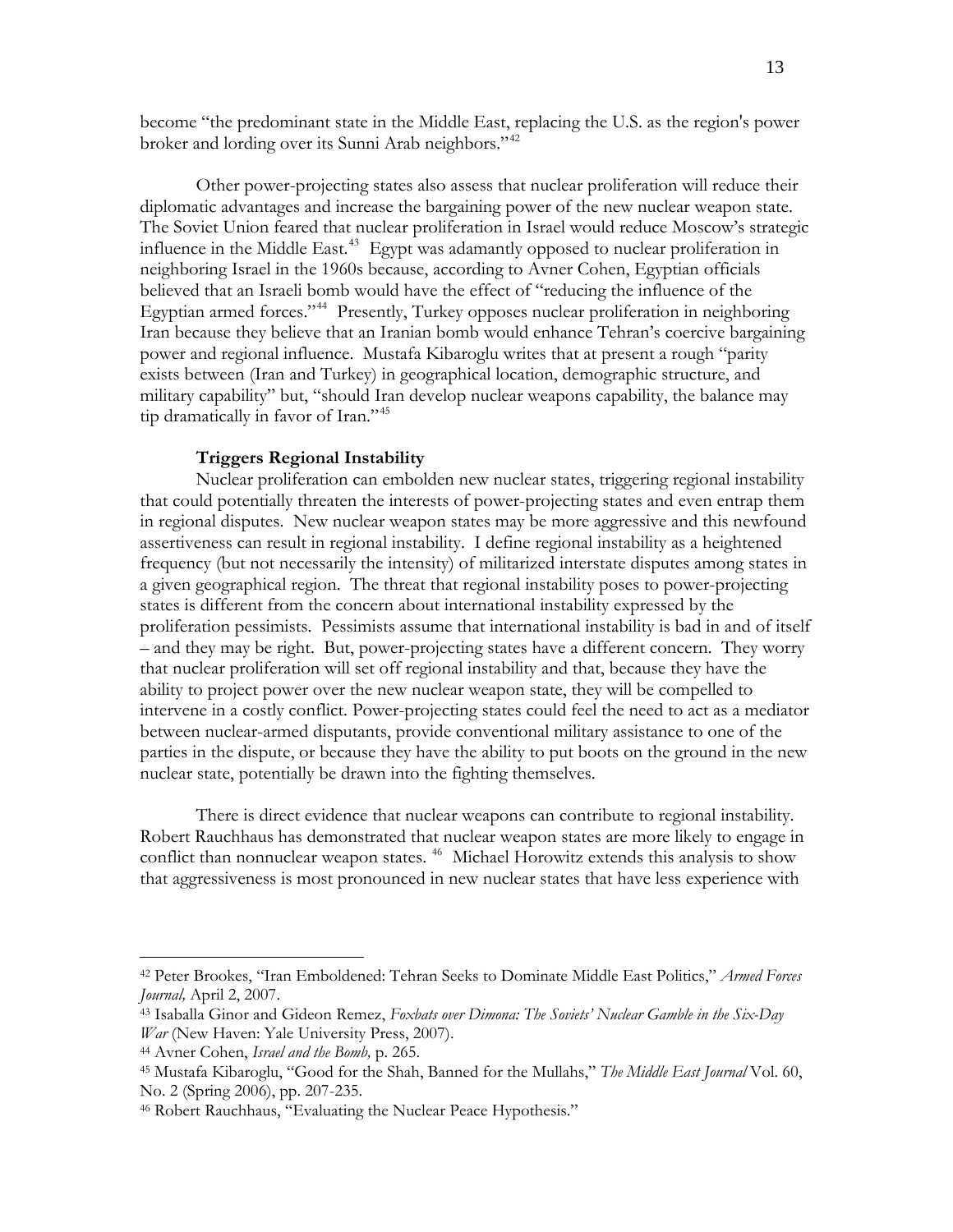nuclear diplomacy.<sup>[47](#page-17-0)</sup> These related findings are not due to the fact that dispute-prone states are more likely to acquire nuclear weapons; the scholars carefully control for a state's selection into nuclear status. Rather, the findings demonstrate that nuclear weapons increase the frequency with which their possessors participate in militarized disputes. Qualitative studies have also provided supporting evidence of nuclear weapons' potentially destabilizing effects. Research on internal decision-making in Pakistan reveals that Pakistani foreign policymakers may have been emboldened by the acquisition of nuclear weapons, encouraging them to initiate militarized disputes against India.<sup>[48](#page-17-1)</sup>

Proliferation optimists counter that nuclear proliferation should increase regional stability, but the most recent empirical investigations undermine the stronger versions of the optimism argument.[49](#page-17-2) While nuclear-armed states may be less likely to experience full-scale war providing some support for the optimist position, the preponderance of evidence suggests that nuclear-armed states are more likely to engage in other types of militarized disputes.<sup>[50](#page-17-3)</sup> This is true whether only one state or all of the contentious actors in a region possess nuclear weapons.<sup>[51](#page-17-4)</sup>

Furthermore, for the sake of argument, even if nuclear proliferation does have stabilizing effects as optimists argue, as long as regional conflict among nuclear-armed states is possible, the basic argument presented here still holds. This is because power-projecting states may still feel compelled to intervene in the conflicts that do occur. These are conflicts that they perhaps could have avoided had nuclear weapons been absent.

There is direct evidence that regional conflicts involving nuclear powers can encourage power-projecting states to become involved in nuclear disputes. Secretary of State Henry Kissinger was reluctant to aid Israel in the 1973 Yom Kippur War until Israeli Prime Minister Golda Meir threatened that, without U.S. assistance, she might be forced to use nuclear weapons against the Arab armies.<sup>52</sup> In response, Kissinger reversed his decision and provided emergency aid to the Israeli Defense Forces.<sup>[53](#page-17-6)</sup> The Soviet Union also considered a military intervention to help its Arab proxies in the Yom Kippur War, causing the United States to go on nuclear alert, and leading leaders in both Moscow and Washington to consider the very real possibility that a conflict involving a regional nuclear power could spiral into a superpower war.<sup>[54](#page-17-7)</sup> Similarly, in 1999 and 2002, the United States

<span id="page-17-0"></span><sup>47</sup> Michael Horowitz, "The Spread of Nuclear Weapons and International Conflict: Does Experience Matter?" *Journal of Conflict Resolution*, Vol. 53, No. 2, (April 2009), pp. 234-257.

<span id="page-17-1"></span><sup>48</sup> S. Paul Kapur, "India and Pakistan's Unstable Peace;" S. Paul Kapur, "Ten Years of Instability in a Nuclear South Asia."

<span id="page-17-2"></span><sup>49</sup> For the argument that nuclear weapons have helped to stabilized South Asia, see e.g., Hagerty, *The Consequences of Nuclear Proliferation;* Rajesh M. Basrur, Michael D. Cohen, and Ward Wilson,

<sup>&</sup>quot;Correspondence: Do Small Arsenals Deter?" Sumit Ganguly, "Nuclear Stability in South Asia." For an in-depth look at U.S. policy toward a nuclear Pakistan, see e.g., Stephen P. Cohen, *The Idea of Pakistan* (Washington D.C.: Brookings Institution Press, 2004).

<span id="page-17-3"></span><sup>50</sup> Michael Horowitz, "The Spread of Nuclear Weapons and International Conflict;" Robert Rauchhaus, "Evaluating the Nuclear Peace Hypothesis."

<span id="page-17-5"></span><span id="page-17-4"></span><sup>51</sup> Robert Rauchhaus' results hold for both symmetric and asymmetric nuclear dyads.

<sup>52</sup> Seymour Hersh, *The Samson Option,* pp. 225-240.

<span id="page-17-6"></span><sup>53</sup> Ibid.

<span id="page-17-7"></span><sup>54</sup> Abraham Rabinovich, *The Yom Kippur War*.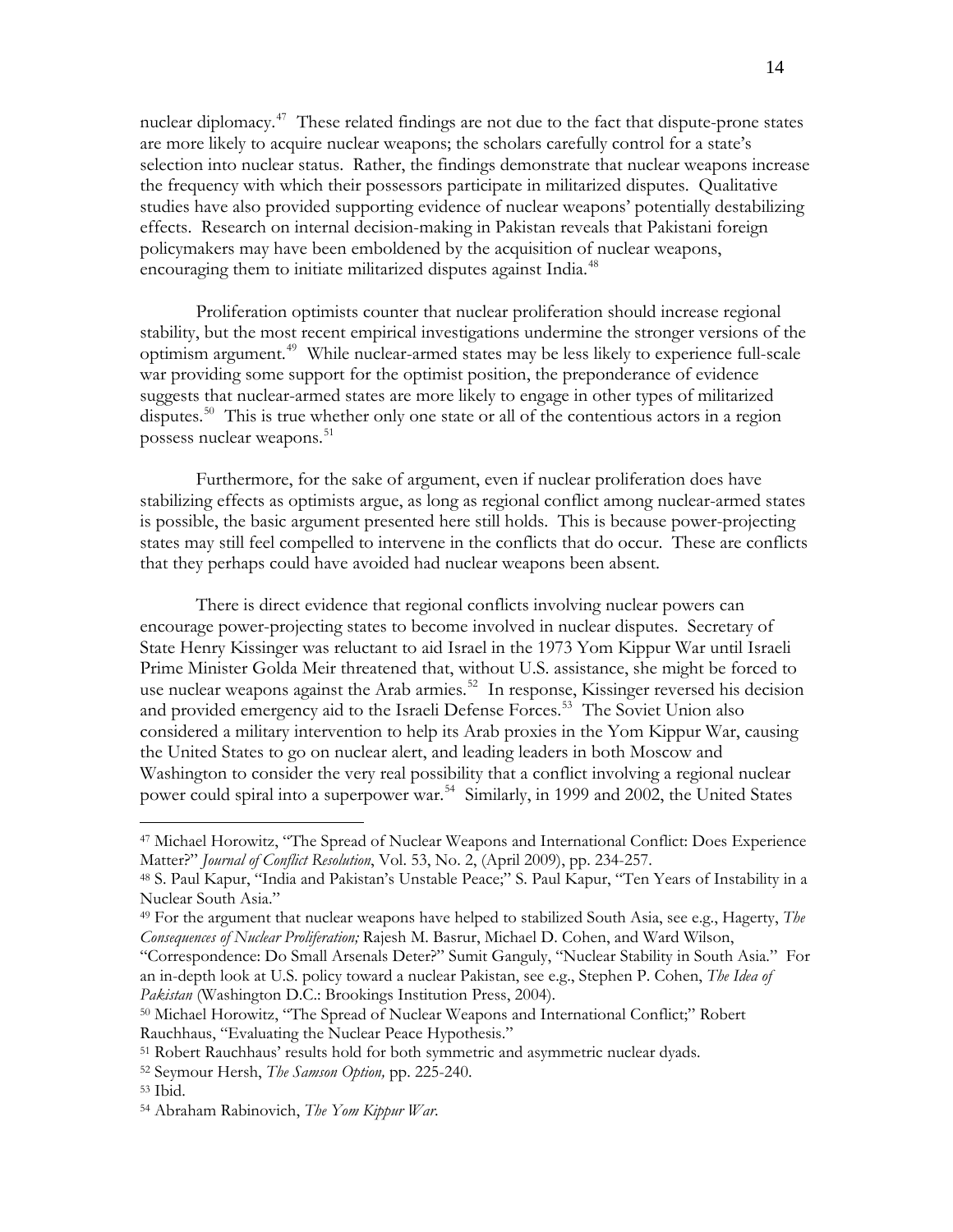became caught in diplomatic initiatives to prevent nuclear war in crises between the nuclear-armed countries of India and Pakistan.<sup>[55](#page-18-0)</sup>

Indeed, the expectation that powerful states will intervene in conflicts involving a nuclear-armed state is so firmly ingrained in the strategic thinking of national leaders that small nuclear powers actually incorporate it into their strategic doctrines. South Africa's nuclear doctrine envisioned, in the event of an imminent security threat, the detonation of a nuclear weapon, not against the threatening party, but over the Atlantic Ocean in an attempt to jolt the United States into intervening on South Africa's behalf.<sup>[56](#page-18-1)</sup> Israel's nuclear doctrine was also constructed along similar lines. While the Israelis are notoriously silent about the existence and purpose of their nuclear arsenal, Francis Perrin, a French official who assisted in the development of Israel's nuclear program in the 1950s and 1960s, explained that Israel's arsenal was originally aimed "against the Americans, not to launch against America, but to say 'If you don't want to help us in a critical situation, we will require you to help us. Otherwise, we will use our nuclear bombs."<sup>[57](#page-18-2)</sup> Similarly, Pakistan's surprise officials calculated that the United States would never allow an extended conflict in nuclear South Asia. 58 raid on Indian-controlled Kargil in 1999 was motivated partly by the expectation that Pakistan would be able to retain any territory it was able to seize quickly, because Pakistani

could embolden Israel against its Arab enemies, or entice Arab states to launch a preventive nuclear weapons, "Israel's policy toward its neighbors would become more rather than less Israel's "development of such (nuclear) weapons would dangerously threaten the stability of nuclear-armed China would "be more willing to take risks in military probing operations because of an overoptimistic assessment of its psychological advantage."<sup>61</sup> For these reasons, power-projecting states worry about the effect of nuclear proliferation on regional stability. U.S. officials feared that nuclear proliferation in Israel military strike on Israel's nuclear arsenal. In a 1963 NIE on Israel's nascent nuclear program, the consensus view of the U.S. intelligence community was that if Israel acquired tough…it would seek to exploit the psychological advantage of its nuclear capability to intimidate the Arabs."[59](#page-18-3) President Kennedy concurred. In a letter to Israeli Prime Minister David Ben-Gurion, Kennedy wrote that Israel should abandon its nuclear program because the area."<sup>[60](#page-18-4)</sup> Similarly, in the case of China's nuclear program, U.S. officials believed that a

<span id="page-18-0"></span><sup>55</sup> S. Paul Kapur, "India and Pakistan's Unstable Peace;" Celia W. Dugger, "The Kashmir Brink," *The New York Times*, June 20, 2002.

<span id="page-18-1"></span><sup>56</sup> Mitchell Reiss, *Bridled Ambition: Why Countries Constrain their Nuclear Capabilities* (Princeton NJ: Princeton University Press, 1995), pp. 15-16.

<span id="page-18-2"></span><sup>57</sup> Seymour Hersh, *The Samson Option*, p. 40.

<span id="page-18-3"></span><sup>58</sup> S. Paul Kapur, "India and Pakistan's Unstable Peace."

<sup>59</sup> CIA, Office of National Estimate, Memorandum for the Director, Sherman Kent, "Consequences of Israeli Acquisition of Nuclear Capability," March 6, 1963, 1, NSF Box 118, John F. Kennedy Library.

<span id="page-18-4"></span><sup>60</sup> Letter, Kennedy to Ben Gurion, in State Department Deptel 780 (Tel Aviv), May 4, 1963, NSF, Box 119a, John F. Kennedy Library.

<sup>61</sup> William Burr and Jeffrey T. Richelson, "Whether to Strangle the Baby in the Cradle," pp. 66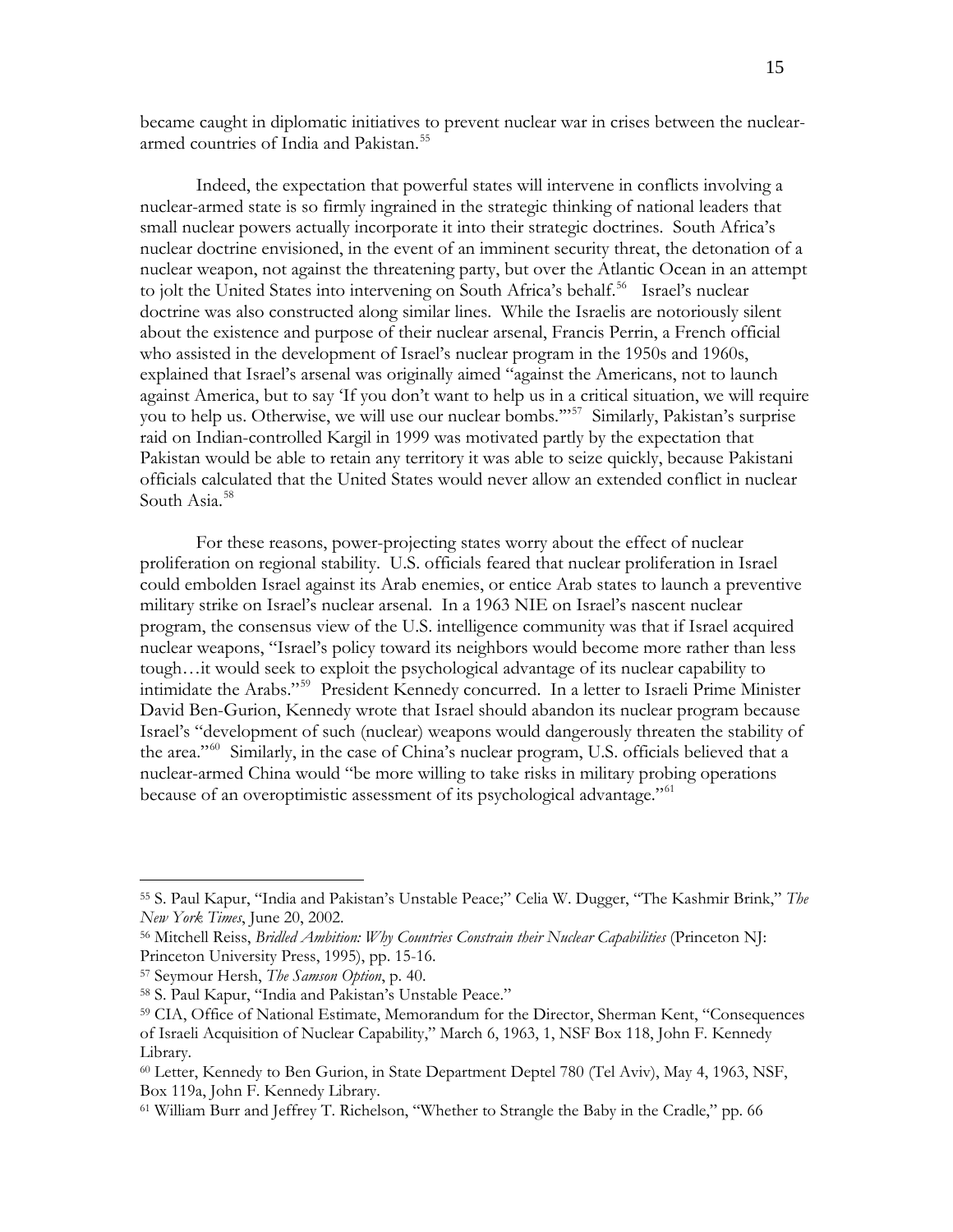More recently, U.S. officials have continued to fear the effect of nuclear prolifer ation on regional stability. In a 1986 Top Secret CIA Assessment, U.S. intelligence analysts predicted that a nuclear North Korea would have "a free hand to conduct paramilitary operations without provoking a response."<sup>[62](#page-19-0)</sup> Similarly, a U.S. expert testified before Congress in 2006 that "A nuclear arsenal in the hands of Iran's current theocratic regime will be a so[u](#page-19-1)rce of both regional and global instability."<sup>[63](#page-19-1)</sup>

[U.S. officials assessed that regional instability set off by nuclear proliferation coul](#page-19-1)d [States to intervene on its behalf in Middle Eastern crises.](#page-19-1)<sup>64</sup> [Similarly, in 1965,](#page-19-2) Henry Rowen, [an official in the Department of Defense, assessed that if India acquired nuclear weap](#page-19-2)ons, it [could lead to a conflict in South Asia "with a fair chance of spreading and involving th](#page-19-2)e [United States."](#page-19-2)<sup>65</sup> [At the time of writing, U.S. defense strategists are plan](#page-19-3)ning for the possibility that the United States may be compelled to intervene in regional conflicts involving a nuclear-armed Iran or North Korea and their neighbors.  $66$ [compel them to intervene directly in regional conflicts. In the early 1960s, U.S. officials](#page-19-1)  [speculated that Israel could potentially leverage its nuclear arsenal to compel the United](#page-19-1) 

to secure their own interests, entangling multiple great powers in a regional conflict. In a strategists at the time of writing are undoubtedly concerned by the possibility that China may feel compelled to intervene in any conflict involving a nuclear-armed North Korea, making the Korean Peninsula another dangerous flash-point in the uncertain Sino-American strategi c relationship. Leaders in power-projecting states also fear that regional instability set off by nuclear proliferation could entrap power-projecting states in a great power war. Other powerprojecting states, facing a mirror-image situation, may feel compelled to intervene in a crisis 1963 NIE, U.S. intelligence analysts assessed that "the impact of (nuclear proliferation in the Middle East) will be the possibility that hostilities arising out of existing or future controversies could escalate into a confrontation involving the major powers."<sup>[67](#page-19-5)</sup> President Johnson believed that a nuclear Israel meant increased Soviet involvement in the Middle East and perhaps superpower war.<sup>[68](#page-19-5)</sup> If historical experience provides a guide, U.S.

possibility that nuclear proliferation will generate regional instability that could potentially Power-projecting states, other than the United States, are also threatened by the require their intervention. During the Cold War Soviet intelligence estimated that a South African bomb, "would lead to a sharp escalation of instability and tension in southern

<span id="page-19-0"></span><sup>62</sup> Jeffrey T. Richelson, *Spying on the Bomb.* 

<sup>63</sup> Ilan Berman, "Confronting a Nuclear Iran," Testimony before the U.S. House of Representatives, Committee on Armed Services, February 1, 2006.

<span id="page-19-1"></span><sup>64</sup> Avner Cohen, *Israel and the Bomb.* 

<span id="page-19-2"></span><sup>&</sup>lt;sup>65</sup> H.S. Rowen, "The Indian Nuclear Problem," December 24, 1964, in National Security Archive, 01086, pp. 1, 5, as quoted in Jeffrey T. Richelson, Spying on the Bomb, pp. 228. *Nuclear Nonproliferation Policy, 1945-1990* (Alexandria: VA: Chadwyck-Healey, 1991), Document No.

<span id="page-19-3"></span><sup>&</sup>lt;sup>66</sup> On North Korea, see e.g., Kim Se-jeong, "North Korea Collapse May Trigger U.S.-China Clash," *The Korea Times*, May 5, 2009.

<span id="page-19-4"></span><sup>67</sup> NIE Number 4-63, June 28, 1963.

<span id="page-19-5"></span><sup>68</sup> Seymour Hersh, *The Samson Option,* pp. 128.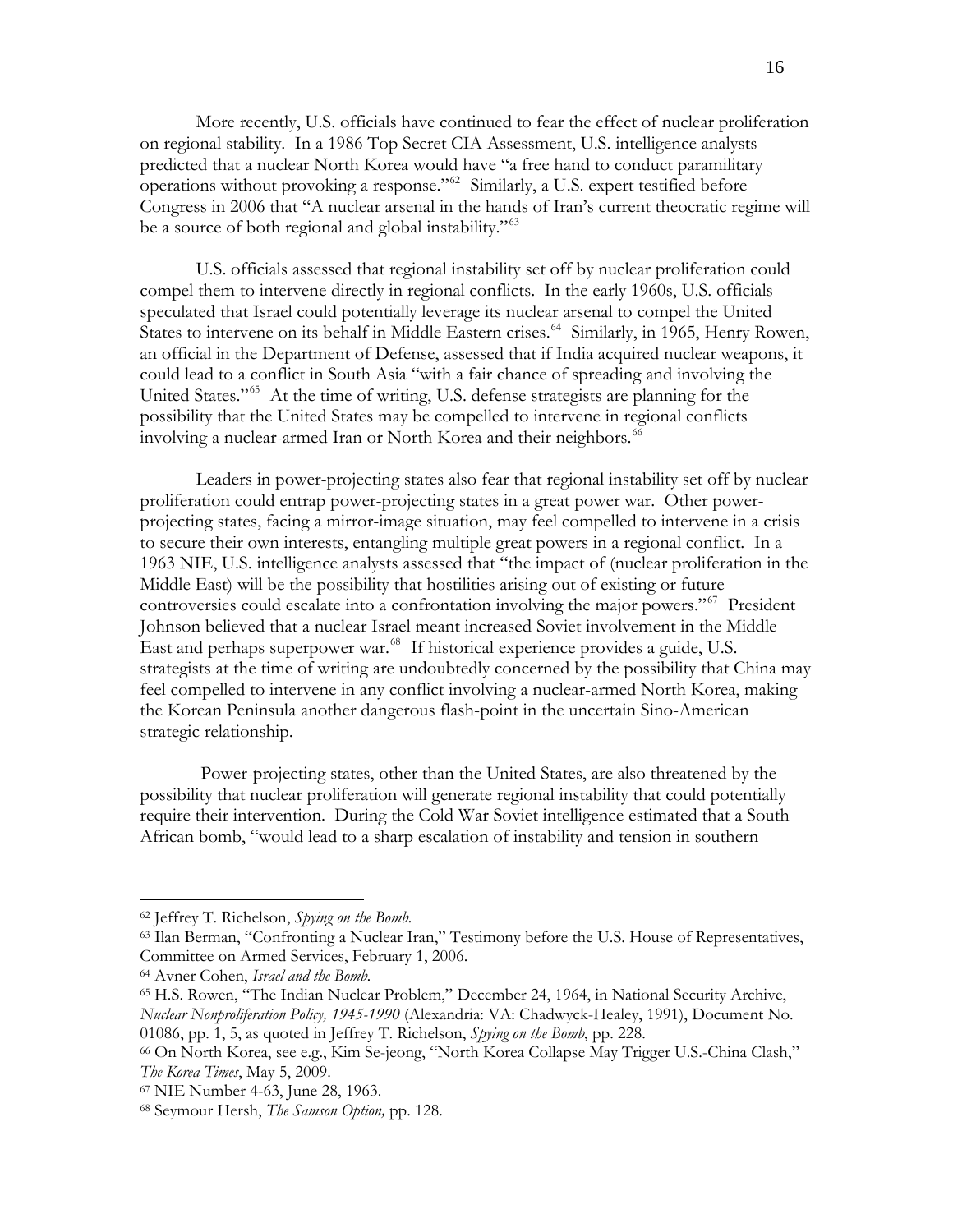Africa."<sup>[69](#page-20-0)</sup> The Soviet Union also assessed that nuclear proliferation in Israel could trigger regional instability that could lead to a broader war.For example, the USSR Ministry of Foreign Affairs notified the Soviet embassies in Egypt and Israel, "The establishment of nuclear weapons production in Israel will make the situation…even more unstable, and is liable to trigger a serious conflict that can spill over the borders of the region."<sup>[70](#page-20-1)</sup> More instability set off by nuclear proliferation in neighboring North Korea. In the mid-1990s, Korea's nuclear program advanced.<sup>[71](#page-20-2)</sup> In 2006, a Turkish analyst argued that nuclear proliferation in Iran could be a "spark (that) may be enough to 'explode' the entire region in almost every meaning of the word."<sup>72</sup> recently, South Korean officials believed that they could become entangled in regional Seoul prepared military forces for participation in a possible second Korean War as North

#### **Undermines Alliance Structures**

their survival, allowing power-projecting states influence over their clients' foreign policies. Power-projecting states can dangle, and threaten to retract, the security guarantee carrot to however, alliances held together by promises of military protection are weakened in two ways. First, client states may doubt the credibility of their patron's commitments to provide weapons themselves, making them less dependable allies. If client states have their own nuclear arsenal, their need for an external security guarantee is reduced, giving them greater security independence and making them less compliant to their patron's demands.<sup>[73](#page-21-0)</sup> Nuclear proliferation undermines the alliance structures of power-projecting states because the spread of nuclear weapons reduces the value of the security guarantees that power-projecting states extend to their allies. Power-projecting states use the promise of military protection as a way to cement their alliance structures and to cultivate patron-client relationships. The client states are asymmetrically dependent on a relationship that ensures prevent client states from acting contrary to their interests. As nuclear weapons spread, a military defense against nuclear-armed states, leading them to weaken ties with their patron. Second, nuclear proliferation could encourage client states to acquire nuclear

states and provides patron states with a strong incentive to extend the nuclear umbrella over reasons to be skeptical that the spread of nuclear weapons generally strengthens alliances, the face of nuclear proliferation, as allies may still question the patron's willingness to fight a One could argue that nuclear proliferation may also serve to strengthen alliances because the spread of nuclear weapons to a hostile state threatens both patron and client the heads of nonnuclear allies. While this may be true in some cases, there are at least three rather than innervates them. First, the very reason that the extension of a nuclear umbrella is necessary in these situations is precisely because client states are less confident in the ability of their power-projecting patrons to defend them against a nuclear-armed adversary. Second, even the extension of a nuclear umbrella may not be enough to repair an alliance in

1

<span id="page-20-0"></span>*th Africa: The Unnatural Alliance* (London: Quartet Books, 1984), pp. 182, 69 James Adams, *Israel and Sou* as quoted in Jeffrey T. Richelson, *Spying on the Bomb*, pp. 278.

<span id="page-20-1"></span><sup>70</sup> As quoted in Ibid, pp. 34.

<span id="page-20-2"></span>*l: The First North Korean Nuclear*  71 Joel S. Wit, Daniel B. Poneman, and Robert L. Gallucci, *Going Critica Crisis* (Washington, D.C.: Brookings, 2004), pp. 176-182

<sup>72</sup> Mustafa Kibaroglu, "Good for the Shah, Banned for the Mullahs."

<sup>73</sup> On nuclear weapons and security independence, see Steven Weber, "Cooperation and Interdependence," *Daedalus,* Vol. 120, No. 2 (1991), pp. 183-201.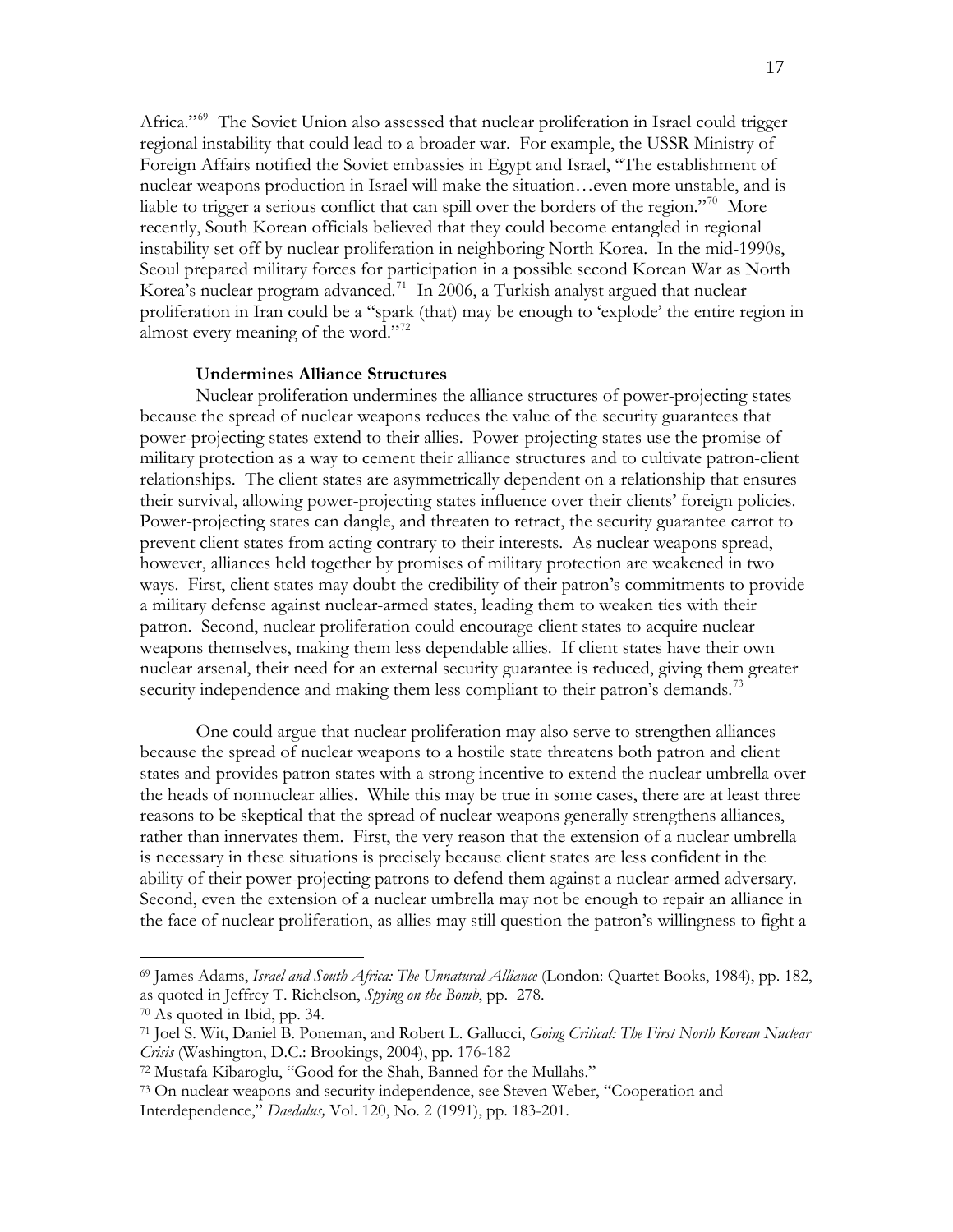nuclear war on their behalf.<sup>[74](#page-21-0)</sup> Third, the very fact that the extension of a nuclear umbrella, and not the direct transfer of nuclear weapons to allied states, is powerful states' preferr ed response to enemy nuclear proliferation strongly suggests that power-projecting states believe that they can better maintain their alliances by keeping their allies nonnuclear.

states can weaken alliance structures and shift the terms of dependence between patron and reliability of the United State's security guarantee. As Charles de Gaulle famously asked, in convince France to develop its own nuclear capability and, according to many scholars, the acquisition of the *force de frappe* was instrumental in permitting the French Fifth Republic under de Gaulle to pursue a foreign policy path independent from Washington.<sup>75</sup> There is direct evidence that the spread of nuclear weapons to both allied and enemy client states. The Soviet Union's nuclear arsenal forced French officials to question the the event of a Soviet invasion of Western Europe, would Washington be willing to trade New York for Paris? The uncertainty of America's promise of military protection helped to

with Washington. Indeed, since Israel's acquisition of the bomb in 1967, there is no doubt United States' greater willingness to accommodate Israeli demands, including the strength of has also increased Israel's influence over Washington in critical moments, including, as was explicated above, in the 1973 Yom Kippur War.<sup>76</sup> Similarly, Israel's nuclear arsenal has provided it a source of leverage its relationship that U.S. support for Israel has drastically increased. There are several reasons for the the pro-Israel lobby in the United States, but it is indisputable that Israel's nuclear arsenal

The ability of nuclear proliferation to change the nature of alliances to the detriment 1964 is considered to be a factor that contributed to the Sino-Soviet split.<sup>[77](#page-21-1)</sup> The spread of analysts pointed out that the development of a nuclear weapons arsenal in North Korea may already be driving a wedge between Washington and Seoul over defense policy in East Asia.<sup>78</sup> of powerful states is not unique to the Western world. In the Communist bloc during the Cold War, the impending development of a nuclear arsenal gave China the confidence to pursue an independent line from Moscow and China's acquisition of nuclear weapons in nuclear weapons continues to threaten alliances in the post-Cold War world. In 2008,

As we might expect, leaders in power-projecting states often worry that nuclear proliferation will weaken the integrity of their alliance structures. John McCloy, a top

<span id="page-21-0"></span><sup>74</sup> Thomas Schelling, *Arms and Influence*, outlined the potential steps that powerful states could take to increase the credibility of extended deterrent threats, but the fact that complicated mechanisms such as "trip wires" are required in situations of extended deterrence reinforce the fact that promises to defend a state against a nonnuclear weapon state are inherently more credible.

<sup>75</sup> See, e.g., Lawrence Scheinman, *Atomic Energy Policy in France under the Fourth Republic* (Princeton, NJ: Princeton University Press, 1965); Wilfred L. Kohl, *French Nuclear Diplomacy* (Princeton, NJ: Princeton University Press, 1971).

<sup>76</sup> On the strength of the Israeli Lobby, see John J. Mearsheimer and Stephen Walt, *The Israel Lobby and U.S. Foreign Policy* (New York: Farrar, Strauss, and Giroux, 2007).

<span id="page-21-1"></span><sup>77</sup> Ibid.

<sup>78</sup> Carin Zissis, "The Fragile U.S.-South Korea Alliance: Backgrounder," *Council on Foreign Relations*, September 2006; "Rocket Man v. Bulldozer," *The Economist* (5-11 April 2008), pp. 45.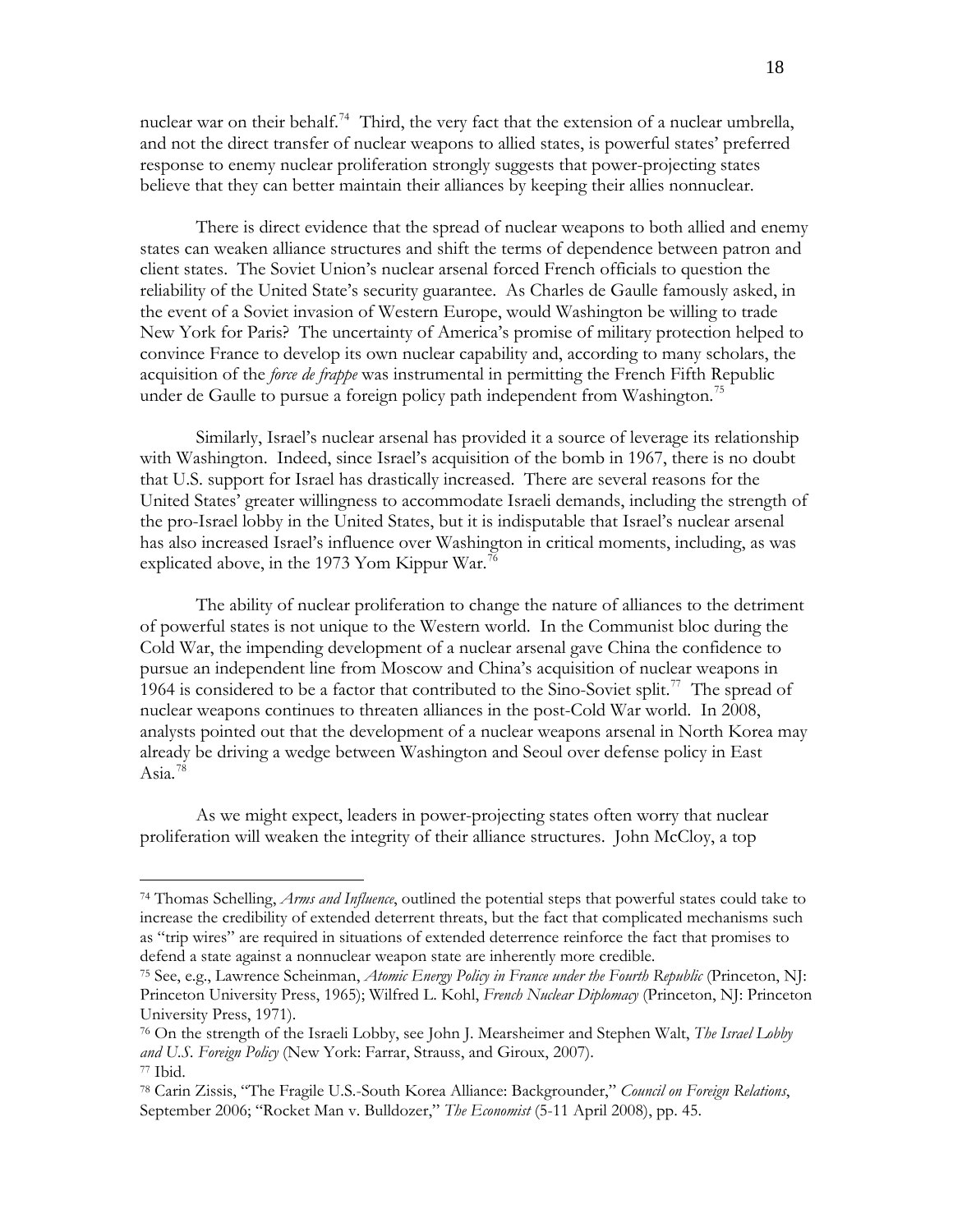advisor to the Johnson administration, argued that as nuclear weapons spread, the United States would be forced to offer security guarantees to more and more states. McCloy worried, "The character of our determination will be diluted if we have 20 such commitments and our fundamental image of capability to defend the free world might b e impaired."<sup>[79](#page-22-0)</sup> With U.S. credibility in question, weaker allies may decide that the best way to ensure their own security would be to abandon a close security relationship with the United States. The Gilpatric Committee speculated that if China acquired nuclear weapons, "a heightened sense of China's power could create a bandwagon effect, with greater political pressur es on states in the region to accommodate Beijing and loosen ties with Washington."<sup>[80](#page-22-1)</sup>

by encouraging weaker allies to acquire nuclear weapons themselves. One U.S. official pointed out, "European doubts about the credibility of our willingness to risk our destruction by using nuclear weapons" could "create the need for European independent Officials further worried that nuclear proliferation could threaten alliance cohesion capabilities."<sup>[81](#page-22-2)</sup>

states. For example, in a March 1963 intelligence memorandum, Sherman Kent argued that if Israel were to acquire nuclear weapons it would be detrimental to Washington's interests because Israel "would use all its means at its command to persuade the U.S. to acquiescence in and even to support" Israeli interests. $82$  Similarly, in recent years, U.S. officials have Moreover, analysts in power-projecting states fear that the spread of nuclear weapons will shift the terms of dependence, undermining their ability to influence friendly worried about how the development of nuclear programs in Taiwan and South Korea, among others could reduce U.S. influence over allies.<sup>[83](#page-23-0)</sup>

[Remez, the Soviet Union assessed that they could use their military](#page-23-0) might "to limit Israeli action against their Arab clients, thus reinforcing these clients' dependence on the USSR – as [The Soviet Union's threat assessments mirrored Washington's concerns about](#page-23-0)  [nuclear proliferation undermining alliance structures. The Soviet Union cut off nuclear](#page-23-0)  [assistance to China in 1960 partly because it feared that a nuclear-armed China would be a](#page-23-0)  less reliable ally.<sup>84</sup> The Soviet Union also assessed that nuclear proliferation in Israel would [jeopardize Moscow's Middle Eastern alliances. According to Isaballa Ginor and Gideon](#page-23-0) 

<span id="page-22-0"></span><sup>79</sup> William Bundy to Ambassador Thompson, "Nuclear Assurances to India," March 16, 1965, RG 59, lot 67D2, box 24, United States National Archives, College Park, Maryland (hereafter cited as USNA), quoted in Francis J. Gavin, "Blasts from the Past," pp. 119.

<sup>80</sup> Jeffrey T. Richelson, *Spying on the Bomb*, pp. 144.

<span id="page-22-1"></span><sup>&</sup>lt;sup>81</sup> "Europe, NATO, Germany, and the MLF," author and date unknown, NSF, Committee on Nuclear Proliferation, box 1, pp. 5, LBJL, quoted in Francis J. Gavin, "Blasts from the Past," pp. 119. 82 Avner Cohen, *Israel and the Bomb,* pp. 117.

<span id="page-22-2"></span><sup>83</sup> On U.S. concerns with nuclear programs in: Taiwan, see Jeffrey T. Richelson, Spying on the Bomb; South Korea, see Yoon Won-sup, "Park Sought to Develop Nuclear Weapons," *The Korea Times,*  January 15, 2008.

<span id="page-22-3"></span><sup>84</sup> Sergei Goncharenko, "Sino-Soviet Military Cooperation," in Odd Arne Westad, ed., *Brothers in Arms: The Rise and Fall of the Sino-Soviet Alliance, 1945-1963* (Washington, D.C.: Woodrow Wilson Center Press, 1998).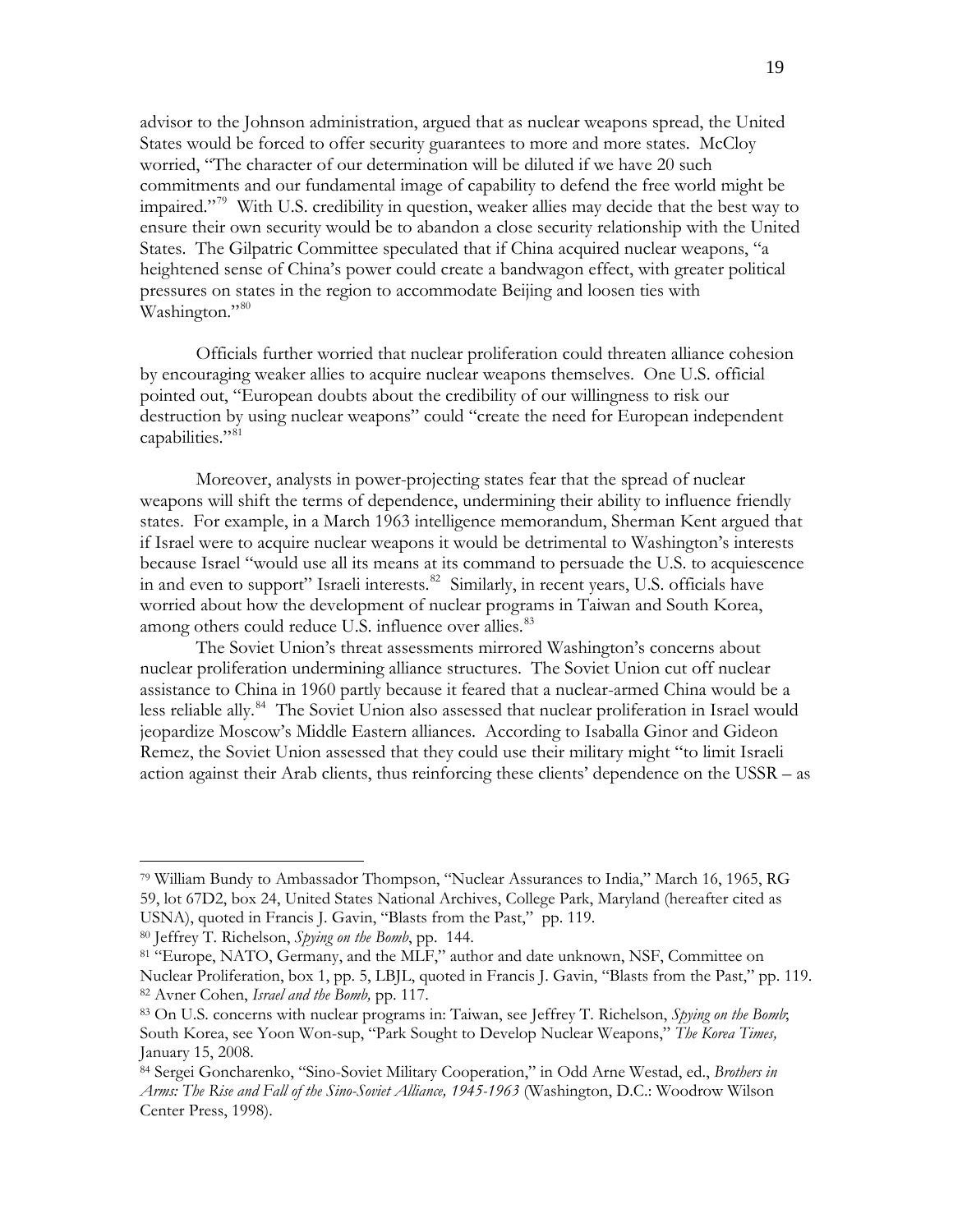long as Israel had no counter-deterrent. Preventing Israel from" acquiring nuclear weapons "thus became a central objective of Soviet Middle East policy."85

#### **Sets Off Further Proliferation**

proliferation. When a state acquires nuclear weapons, other states may seek to develop their own nuclear arsenal in response, setting of a chain reaction of nuclear proliferation. Powerprojecting states are disproportionately threatened by reactive proliferation. Because they have th e ability to project power over the initial nuclear proliferator, it is also likely that they The strategic consequences of nuclear proliferation listed above are reasons why power-projecting states are threatened by nuclear proliferation in and of itself. Because nuclear proliferation is so threatening to power-projecting states, nuclear proliferation imposes an additional, secondary cost on power-projecting states: further nuclear will be able to project power over any other regional states that proliferate in response, compounding the strategic costs enumerated above.

There is empirical support for the idea that proliferation begets proliferation. Many The U.S. Manhattan Project was inspired by reports of a nuclear research program in Nazi monopoly.<sup>[87](#page-23-2)</sup> Nuclear programs in Britain and France were intended to deter the Soviet Union's potential conventional and nuclear aggression.<sup>88</sup> China's nuclear arsenal was at least in part a response to American nuclear threats.<sup>89</sup> Furthermore, the Chinese bomb was a contributing cause to the development of nuclear weapons in India and, in turn, India's nuclear program led to nuclear proliferation in Pakistan.<sup>90</sup> countries have developed nuclear weapons as a response to nuclear programs in other states. Germany.<sup>[86](#page-23-1)</sup> The Soviet Union pursued nuclear weapons to undercut America's nuclear

The nuclear domino effect is far from automatic, of course, and there are many states that did not pursue nuclear programs in response to a rival's proliferation. Nevertheless, nuclear dominoes do sometimes fall.

that a Chinese nuclear test would set off a wave of nuclear proliferation in Asia. He assessed that there was a "fifty-fifty" chance that India would follow China down the nuclear path. Further proliferation is probably the most widely-cited, negative strategic consequence of nuclear proliferation recognized by analysts and policymakers in powerprojecting states. For example, in 1964, U.S. Undersecretary of State George Ball predicted

<span id="page-23-0"></span><sup>85</sup> Isaballa Ginor and Gideon Remez, *Foxbats over Dimona: The Soviets' Nuclear Gamble in the Six-Day War* (New Haven: Yale University Press, 2007), pp. 32

<span id="page-23-1"></span><sup>86</sup> Richard Rhodes, *The Making of the Atomic Bomb* (New York: Simon and Schuster, 1995).

<span id="page-23-2"></span><sup>87</sup> David Holloway, Stalin and the Bomb: The Soviet Union and Atomic Energy, 1939-1956 (New Haven: Yale University Press, 1994).

<sup>88</sup> On the nuclear programs in Britain and France, see Margaret Gowing, Independence and Deterrence: Britain and Atomic Energy 1945-1952, vols. 1and 2 (London: Macmillan, 1974), and Lawrence Scheinman, *Atomic Energy Policy in France under the Fourth Republic* (Princeton, NJ: Princeton University Press, 1965), respectively.

<sup>89</sup> John W. Lewis and Xue Litai, *China Builds the Bomb* (Stanford, CA: Stanford University Press, 1988).

<sup>&</sup>lt;sup>90</sup> George Perkovich, India's Nuclear Bomb.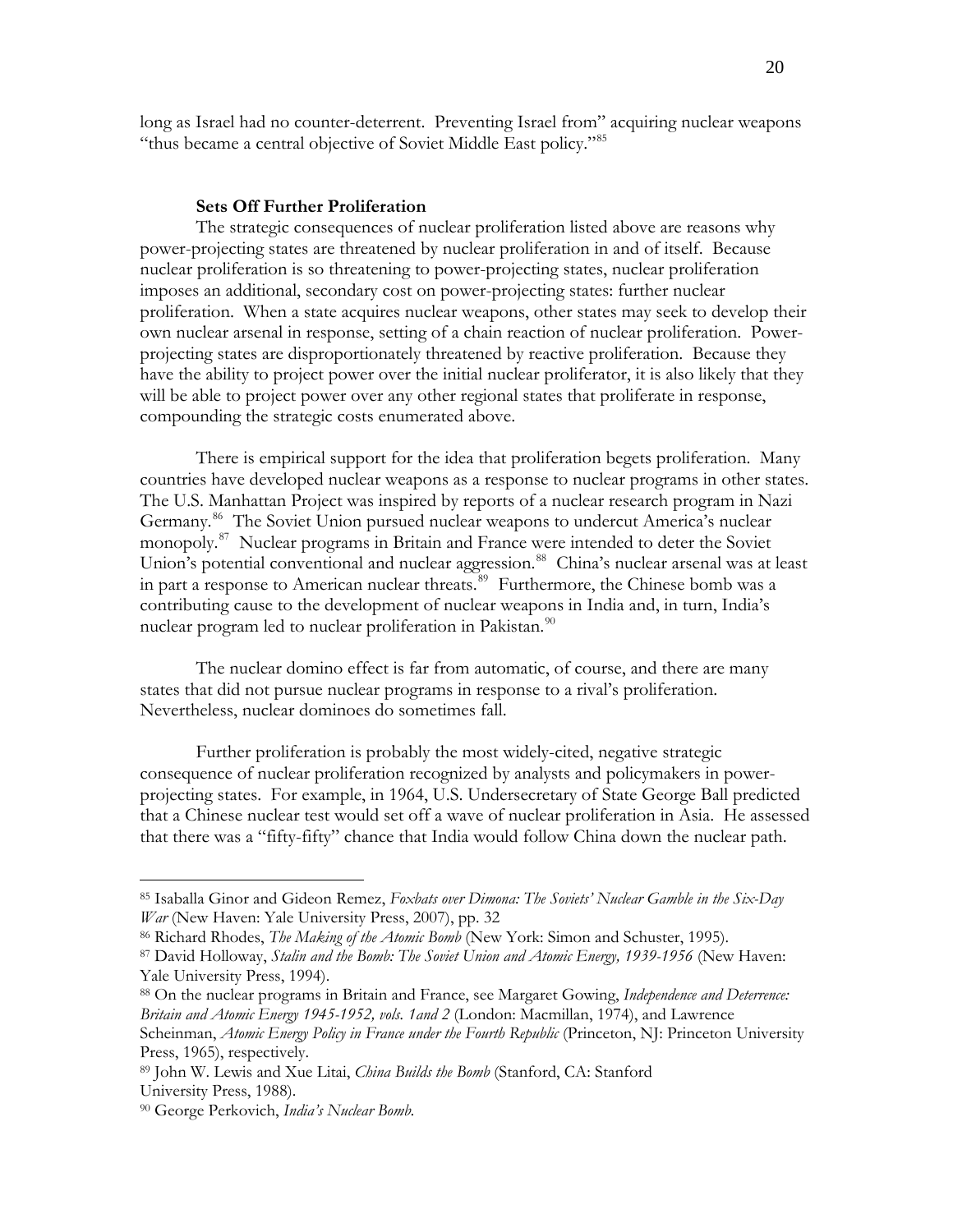According to Ball, Pakistan would likely respond to India's nuclear status by seeking its own nuclear arsenal. Ball further cited Japan, Indonesia, South Korea, and Taiwan as states th at could eventually develop nuclear weapons as a counter to the Chinese arsenal.<sup>[91](#page-24-0)</sup> U.S. State nuclear weapons, it could unleash "a chain reaction of similar decisions by other countries, such as Pakistan, Israel, and the United Arab Republic."<sup>92</sup> U.S. officials also feared that Israel's nuclear program would lead to further nuclear proliferation in the Middle East. In a letter to David Ben-Gurion, President Kennedy argued that if Israel acquired nuclear Department official George McGhee also noted in 1961 that if India were to develop weapons it would only encourage the Arab states to begin their own nuclear weapons programs.<sup>[93](#page-24-1)</sup>

North Korea could encourage a cascade of nuclear proliferation in the Middle East and East Jefferson Clinton argued that nuclear proliferation in North Korea could lead to a nuclear arms race in Asia and the potential for future nuclear weapons arsenals in South Korea, Taiwan and Japan.<sup>94</sup> Similarly, in 2004, John Edwards, the Democratic Party's Vice Presidential Nominee, stated, "A nuclear Iran is unacceptable for so many reasons, including In recent years, U.S. officials have stressed that nuclear proliferation in Iran and Asia. For example, nonproliferation officials in the administration of President William the possibility that it creates a gateway and the need for other countries in the region to develo[p](#page-24-2) nuclear capability – Saudi Arabia, Egypt, potentially others."<sup>[95](#page-24-2)</sup>

[and technology. As the number of nuclear weapon states increases, so too does the num](#page-24-2)ber [weapon states, contributing to the international spread of nuclear weapons. Scholars hav](#page-24-2)e officials working in nonproliferation policy.<sup>[96](#page-24-2)</sup> During World War II, Selby Skinner of the U.S. Strategic Services Unit warned, "French scientists have the formula and techniques [Policymakers and analysts in power-projecting states further fear that proliferation](#page-24-2)  [breeds proliferation by enhancing the supply of, not just the demand for, nuclear materials](#page-24-2) [of states that are able to provide sensitive nuclear material and technology to nonnuclear](#page-24-2)  [recently examined the causes and consequences of nuclear transfers, and the relationship](#page-24-2)  [between sensitive nuclear transfers and nuclear proliferation has long been suspected by](#page-24-2) 

<span id="page-24-0"></span><sup>91</sup> Memcon, Couve de Murville, Charles Lucet, George Ball, and Charles Bohlen, December 2, 1964, record group (RG) 59, lot 67D2, box 7, pp. 2, USNA, as cited in, "Blasts from the Past," pp. 100-135.

<sup>92</sup> Position Paper, author unknown, "A Report to the President by the Committee on Nuclear Proliferation," January 21, 1965, Personal Papers of Roswell Gilpatric, box 10, John F. Kennedy Library, as cited in Francis J. Gavin, "Blasts from the Past."

<sup>93</sup> Letter, Kennedy to Ben Gurion, in State Department Deptel 780 (Tel Aviv), May 4, 1963, NSF, Box 119a, John F. Kennedy Library.

<span id="page-24-1"></span><sup>94</sup> Joel S. Wit, Daniel B. Poneman, and Robert L. Gallucci. *Going Critical,* pp. 389.

<sup>95</sup> Glenn Kessler and Robin Wright, "Edwards Says Kerry Plans to Confront Iran on Weapons," *Washington Post,* August 30, 2004, pp. A01.

<span id="page-24-2"></span><sup>96</sup> Matthew Kroenig, "Exporting the Bomb: Sensitive Nuclear Assistance and Nuclear Proliferation, *American Political Science Review*, Vol. 103, No. 1 (February 2009), pp. 113-133; Matthew Kroenig, "Importing the Bomb;" Matthew Fuhrmann, "Spreading Temptation: Peaceful Nuclear Cooperation Agreements and Nuclear Proliferation," *International Security*, Vol. 34, No. 1 (Summer 2009), forthcoming; Matthew Fuhrmann, "Exporting Mass Destruction? The Determinants of Dual-Use Trade," Journal of Peace Research, Vol. 45, No. 5 (September 2008), pp. 633-652; Matthew Fuhrmann, Taking a Walk on the Supply Side: The Determinants of Civilian Nuclear Cooperation, *Journal of Conflict Resolution*, Vol. 53, No. 2, (April 2009), pp. 181-208.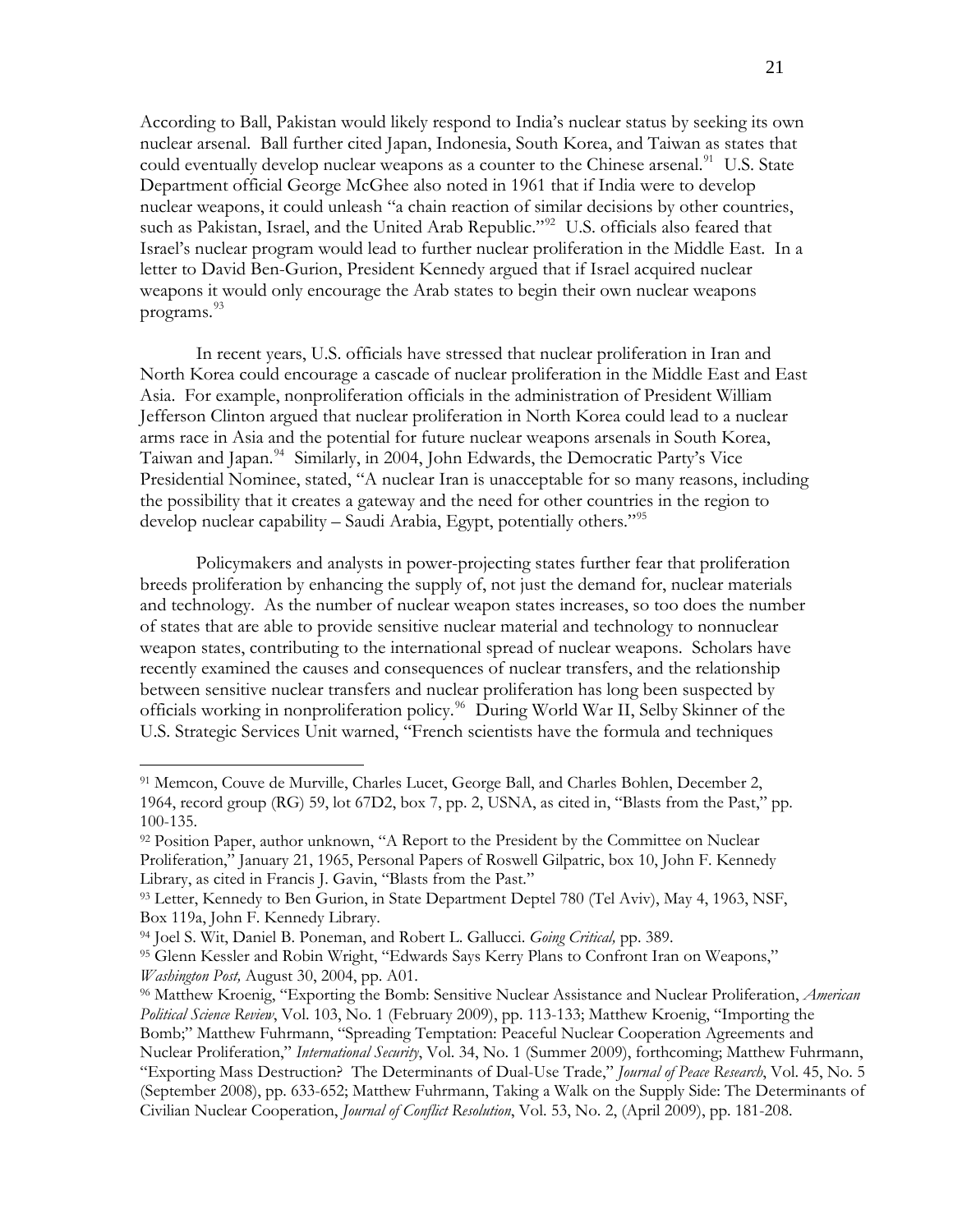[concerning atomic explosives, and they are now willing to sell this information…to one](#page-24-2) of [the smaller nations."](#page-24-2)<sup> $97$ </sup> In the early 1990s, U.S. officials worried that South Africa could [of such action."](#page-25-1)<sup>99</sup> [Similarly, P](#page-25-2)eter Brookes assessed that it is possible that, "Iran, as a nuclear weapons state, will involve itself in the dreaded 'secondary proliferation,' passing its nuclear know-h ow on to others."[100](#page-25-3) [transfer enriched uranium to other nations.](#page-25-0)<sup>98</sup> More recently, following North Korea's [nuclear test in October 2006, George W. Bush announced, "The transfer of nuclear weapons](#page-25-1)  [or material by North Korea to states or non-state entities would be considered a grave threat](#page-25-1)  [to the United States, and we would hold North Korea fully accountable of the consequences](#page-25-1)

The fear that proliferation will beget proliferation is not limited to the United States. Moscow feared that nuclear proliferation in Israel would lead Moscow's Arab allies to seek nuclear weapons.<sup>[101](#page-25-4)</sup> Presently, strategic thinkers in Turkey oppose nuclear proliferation in nuclear proliferation in their own region. Expressing the view from Turkey, Kibaroglu writes, "If Iran becomes a suspected or a *de facto* nuclear weapons state, it is feared that its neighbors such as Iraq, Saudi Arabia, Egypt, (and) Syria...may consider their nuclear neighboring Iran because they believe that an Iranian bomb could contribute to further options."102

#### **WHY MORE CAN BE BETTER FOR NON-POWER-PROJECTING STATES**

states will be more likely to actually benefit from nuclear proliferation because the spread of nuclear weapons imposes strategic costs on other, more powerful states. Next, I will provide empiric al evidence to support these theoretical claims. For non-power-projecting states, the story is different. States that lack the ability to project power against a potential target state incur fewer costs and can, in certain circumstances, accrue benefits when that target state acquires nuclear weapons. I will begin by laying out the deductive logic demonstrating that non-power-projecting states are less threatened by the spread of nuclear weapons. I will then argue that non-power-projecting

states lack the strategic advantages provided by conventional military power whether nuclear A simple exercise in deductive logic can begin to demonstrate that the spread of nuclear weapons is less threatening to non-power-projecting states. Non-power-projecting weapons are present or not, so nuclear proliferation does not further erode their strategic position. Logically, the problems that power-projecting states closely associate with the spread of nuclear weapons do not impinge upon non-power-projecting states in the same way. Non-power-projecting states will not be deterred from using military intervention to secure their interests as nuclear weapons spread; they are too weak to intervene militarily

<span id="page-25-0"></span><sup>97</sup> Lt. Col. S. M. Skinner to Col. W.R. Shuler, Subject: Atomic Experiments in France, February 18, 1946, RG 226, Entry 210, Box 431, Folder 2, National Archives and Records Administration (NARA)**,** as quoted in Jeffrey T. Richelson, *Spying on the Bomb: American Nuclear Intelligence from Nazi Germany to Iran and North Korea* (New York: W.W. Norton & Company, 2006), pp. 201.

<span id="page-25-1"></span><sup>98</sup> Jeffrey T. Richelson, *Spying on the Bomb*, pp. 380.

<span id="page-25-2"></span><sup>99</sup> President Bush's Statement on North Korea Nuclear Test, October 9, 2006, available at http://www.whitehouse.gov/news/releases/2006/10/20061009.html.

<sup>100</sup> Peter Brookes, "Iran Emboldened."

<span id="page-25-3"></span><sup>101</sup> Isaballa Ginor and Gideon Remez, *Foxbats over Dimona,* pp. 33.

<span id="page-25-4"></span><sup>102</sup> Mustafa Kibaroglu, "Good for the Shah, Banned for the Mullahs."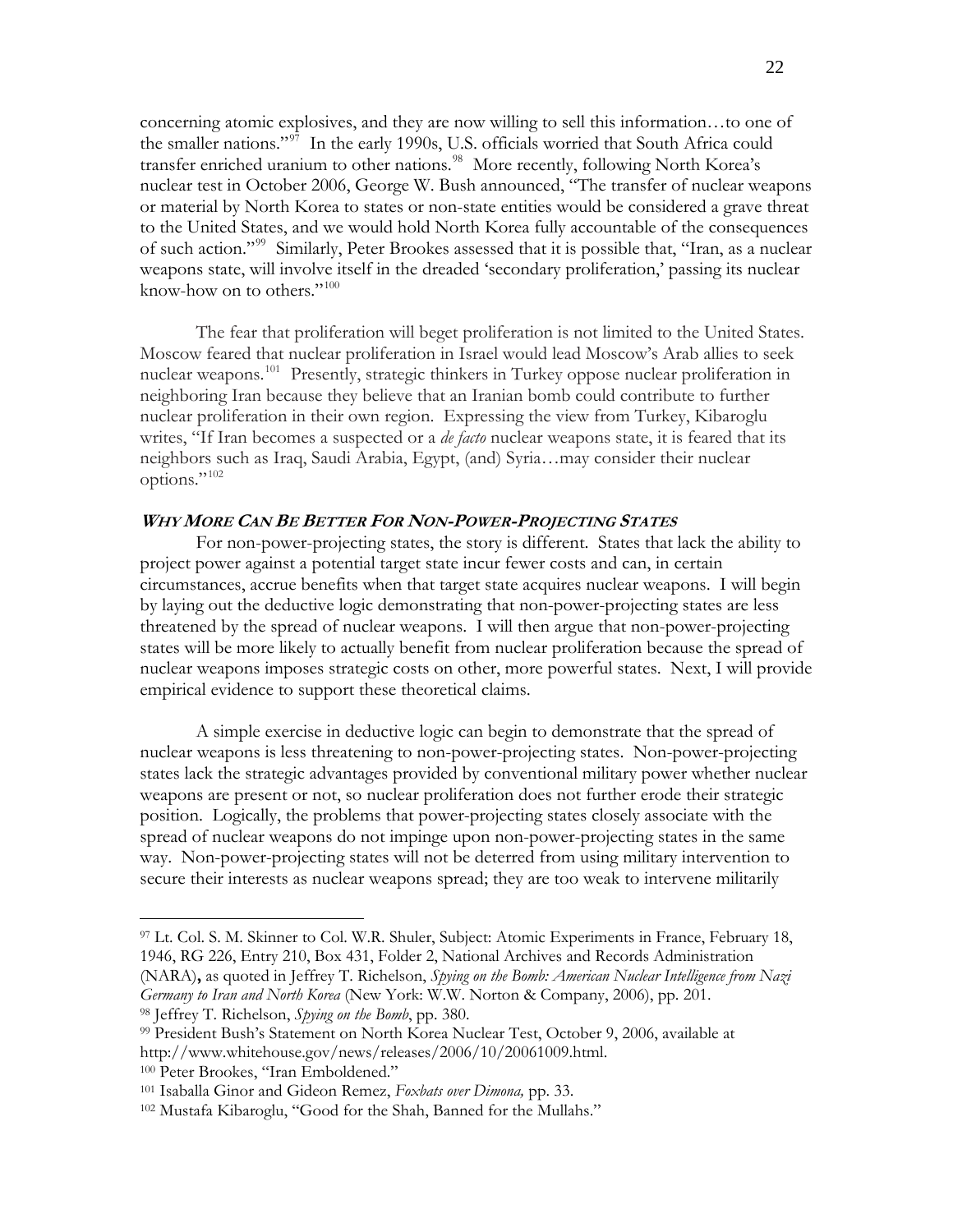whether nuclear weapons are present or not. The effectiveness of their coercive diplomacy will not be reduced against new nuclear states; they lack the conventional military power that could have allowed them to use threats of military force to their advantage in the first plac e. Non-power-projecting states will not be compelled to intervene in costly conflicts involving regional nuclear powers; they lack the ability to operate their military forces in and around new nuclear weapon states. Nuclear proliferation will not weaken the security guarantees of non-power-projecti ng states; they are too weak to promise military protection as a way to cement their alliances. Finally, non-power-projecting states are less threatened by the prospec t that proliferation could spur further proliferation. Since they lack the ability to its neighbors down the nuclear path, it is likely that the non-power-projecting state will not project power over a potential nuclear weapon state, if that state's nuclearization also sends be able to project power over, and will not be threatened by nuclear proliferation to, the neighbors either.

states. It is possible that states could become the victims of an attack from a nuclear-armed state. Nuclear proliferation could cause instability in their own geographic region that threatens their interest in some way whether or not they have the ability to project power over th e potential proliferators. Allies could be deterred from coming to their defense if they are attacked by a nuclear power. Especially in more recent years, states may increasingly This is not to say that nuclear proliferation does not threaten non-power-projecting fear that they could become the victims of nuclear terrorism. Indeed, for these reasons and others many small powers have historically opposed the international spread of nuclear weapons.

Nevertheless, in contrast to power-projecting states, leaders in non-power-projecting states do not need to fear that nuclear proliferation will constrain their own conventional military power. For this reason, the spread of nuclear weapons, on average, threatens nonpower-projecting states less than it threatens power-projecting states. A summary of these differential effects of nuclear proliferation is provided in Table 1.

| <b>Nuclear Proliferation Effects</b>             | Power-<br><b>Projecting State</b> | Non-Power-<br><b>Projecting State</b> |
|--------------------------------------------------|-----------------------------------|---------------------------------------|
| Deters military intervention                     | Yes                               | $\rm No$                              |
| Reduces effectiveness of military coercion       | Yes                               | $\rm No$                              |
| Triggers regional instability that could require | <b>Yes</b>                        | $\rm No$                              |
| intervention                                     |                                   |                                       |
| Undermines alliance structures                   | <b>Yes</b>                        | No                                    |
| Sets off further nuclear proliferation within a  | Yes                               | $\rm No$                              |
| relevant sphere of influence                     |                                   |                                       |

**Table 1. The Differential Effects of Nuclear Proliferation**

Not only are non-power-projecting states less threatened as nuclear weapons spread, in certain situations, nuclear proliferation can actually improve the strategic environment of non-power-projecting states. Of course, non-power-projecting states may be able to bene fit from possessing nuclear weapons themselves, but the argument here is that the spread of nuclear weapons to other states in the international system can benefit non-power-proj ecting states. Nuclear proliferation constrains the military freedom of action of power-projecting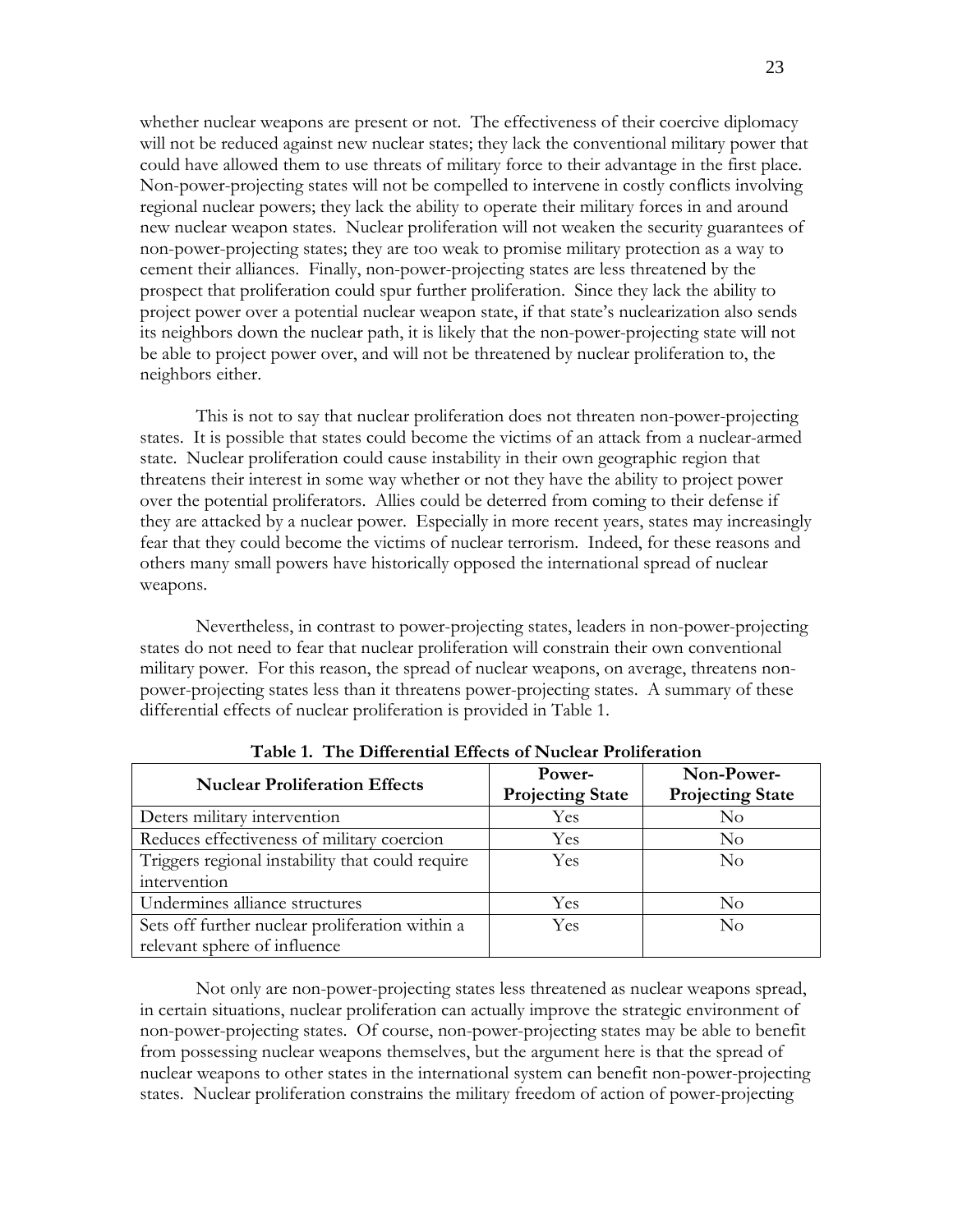states. As nuclear weapons spread, power-projecting states are less able to use conventional military power in a manner that potentially threatens the interest of non-power-projecting states. To the degree that the strategic costs of nuclear proliferation are concentrated on more powerful states, non-power-projecting states can exploit the payoff structure to their advantage. Statesmen in non-power-projecting states can even promote the spread of nuclear weapons with the intention of imposing strategic costs on power-projecting states.

proliferation will disproportionately constrain more powerful states is merely one strategic benefit that exists among many other potential costs and benefits of nuclear proliferation. It is far fr om the lone determining factor. Nevertheless, this strategic benefit is an important, and often overlooked, effect of nuclear proliferation for non-power-projecting states. When Again, the benefits that non-power-projecting states can reap from the spread of nuclear weapons to additional states should not be overstated. The fact that nuclear a new state acquires nuclear weapons, power-projecting states will suffer more than nonpower-projecting states, and non-power-projecting states may sometimes welcome this effect.

To illustrate how nuclear proliferation is less threatening to, and can sometimes even cases, we find that the concern that nuclear proliferation could constrain conventional military power rarely appears in the internal strategic assessments of non-power-projecting states. Furthermore, we find that non-power-projecting states sometimes believe that they can ben efit from the spread of nuclear weapons to additional states. Indeed, in these cases non-power-projecting states either promoted, or considered the promotion of, the spread of nuclear weapons to additional states with the intention of imposing strategic costs on powerbenefit, non-power-projecting states, I will briefly examine four dyads of non-powerprojecting states and potential nuclear weapon states: France and Israel (1959-1965); China and Pakistan (1981-1986); Pakistan in relation to Iran, Libya, and North Korea (1987-2002), and India vis-à-vis Vietnam and Taiwan (2009). To supplement the deductive logic presented above, I will provide evidence about how these non-power-projecting states assessed the threat of, and responded to, the prospect of nuclear proliferation. In these projecting states:

#### **France and Israel (1959-1965).**

 $\overline{a}$ 

the French lacked nearby air bases, the French navy had been almost completely destroyed in World War II and had yet to be reconstituted, and France never developed the specialized capabilities required for an amphibious invasion.<sup>104</sup> When French forces did partake in other France is a non-power-projecting state in relation to Israel. While France is a localpower-projecting state, and even has the ability to project power against some geographically-distant states, it lacked the ability to project power against Israel in the late 1950s and early 1960s. France's nearest military bases were located in Djibouti and Algeria, rendering a ground invasion of Israel impossible.<sup>[103](#page-27-0)</sup> Putting French troops into a Middle Eastern theatre against a hostile opponent would have required an amphibious invasion, but

<span id="page-27-0"></span><sup>103</sup> Frederick Quinn, *The French Overseas Empire* (New York: Praeger, 2001).

<sup>104</sup> On French military capabilities in this period, see e.g., Thomas R. Christofferson, with Michael S. Chrisotfferson, France during World War II: From Defeat to Liberation (New York: Fordham University Press, 2006); Michel L. Martin, *Warriors to Managers* (Chapel Hill: University of North Carolina Press, 1981); Sten Rynning, *Changing Military Doctrine: Presidents and Military Power in Fifth Republic France*,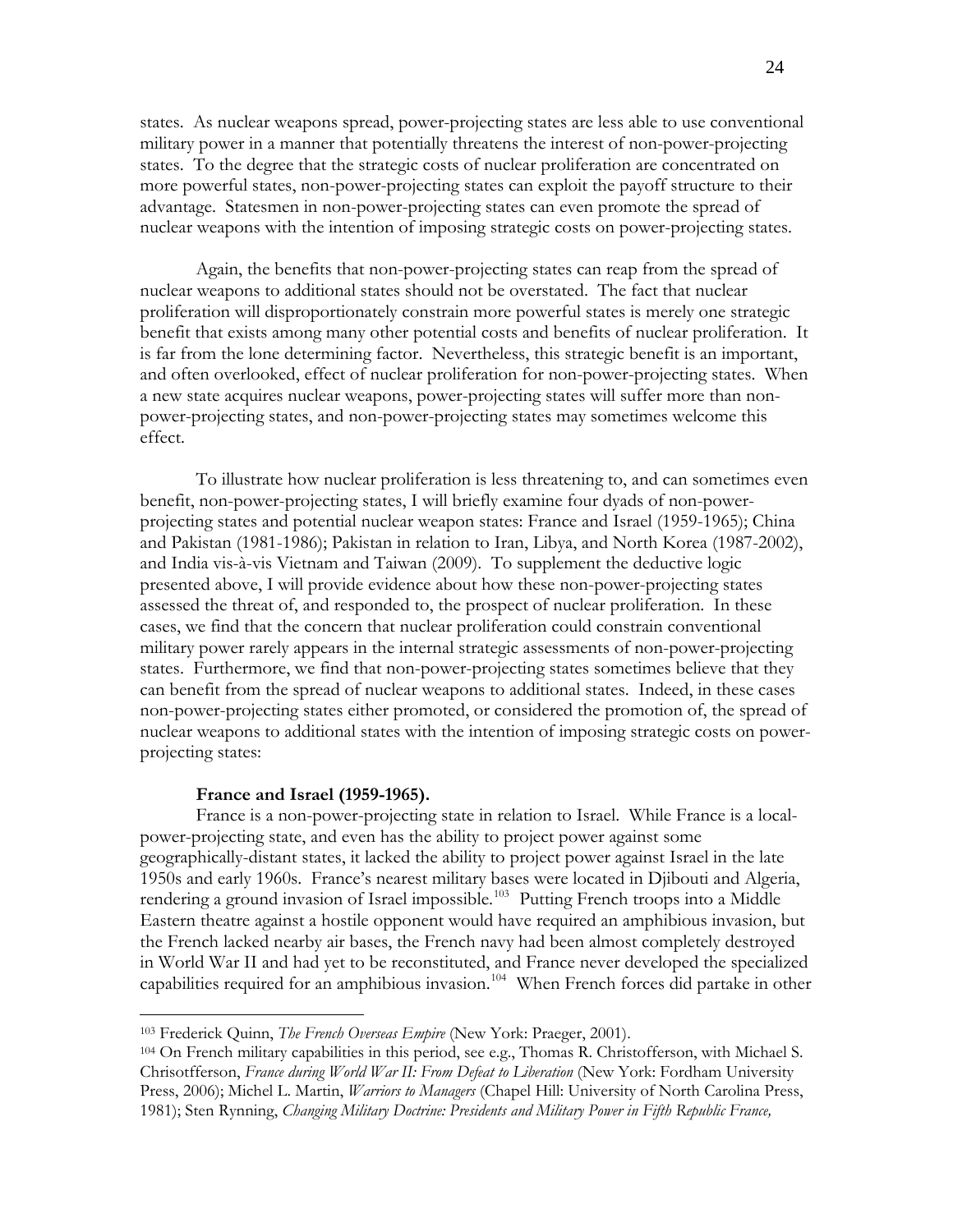military actions in roughly the same geographical region in this time period, it was only a ble to do so under special circumstances. French forces were only able to participate in the Sue z War of 1956, for example, because they relied heavily on British basing, air and naval pow er, and specialized, amphibious invasion capabilities.<sup>105</sup> France was able to fight the war in Algeria because French Algeria was a department of France, giving France local basing and substantial time to build up a French military presence without organized resistance.<sup>[106](#page-28-0)</sup>

Because France lacked the military capabilities that would have allowed it to project concern that nuclear proliferation in Israel would threaten France's conventional military assessments of power-projecting states simply did not occur to French officials. Available single, negative repercussion from France's nuclear assistance to Israel: displeasure from the international community. French President Charles de Gaulle is reported to have worried in impossible international situation."<sup>[107](#page-28-0)</sup> While France considered the diplomatic costs of an Israeli bomb, French officials did not consider the possibility that nuclear weapons in Israel would d irectly constrain French military freedom of action. France's inability to project power against Israel, officials in Paris did not believe that nuclear proliferation in Israel would threaten France's strategic position. From 1958 to 1965, French officials carefully considered the likely ramifications of a nuclear-armed Israel, but they never expressed freedom of action. The primary concerns that appear over and over again in the strategic evidence indicates that French officials never once expressed concern that nuclear proliferation in Israel could: deter French military intervention in the Middle East, reduce France's strategic influence in the region, generate regional instability that could require French intervention, prevent France from promising military protection to French allies in the region, or spur further nuclear proliferation. In fact, French officials recognized only a 1960, "If France was the only country to help Israel, while neither the United States, Britain, or the Soviet Union has helped anyone else [get the bomb], she would put herself in an power in the region precluded any such assessment.

believed that by helping Israel acquire nuclear weapons they could constrain another state military equipment to help the FLN wage the insurgency against France. French officials, Not only were French officials not threatened by nuclear proliferation in Israel; they also saw a potential upside to the spread of nuclear weapons in this case. French officials better able to project power over Israel: Egypt. In the mid-1950s, France was engaged in a counterinsurgency campaign in French Algeria against the rebels of the National Liberation Front (FLN). Nasser was the key external supporter of the FLN, providing funds and

1

*<sup>1958-2000</sup>* (London: Praeger, 2002); James F. Dunnigan, *How to Make War: A Comprehensive Guide to Warfare in the Twenty-First Century,* 4<sup>th</sup> edition. (New York: Harper, 2003).

<span id="page-28-0"></span><sup>105</sup> On French participation in the Suez War, see e.g., A.J. Barker, *Suez: The Seven Day War* (London: Faber and Faber LTD, 1964); Jean-Paul Cointet, "Guy Mollet, the French Government and the SFIO," in Selwyn Ilan Troen and Moshe Shemesh, eds., *The Suez-Sinai Crisis 1956:Retrospective and Reappraisal* (New York: Columbia University Press, 1990); André Martin, "The Military and Political Contradictions of the Suez Affair: A French Perspective" in Selwyn Ilan Troen and Moshe Shemesh, eds., *The Suez Crisis 1956: Retrospective and Reappraisal* (New York: Columbia University Press, 1990). 106 For a careful military analysis of French force posture and military capabilities in the Middle East in this time period, see Matthew Kroenig, *Exporting the Bomb: Technology Transfer and the Spread of Nuclear Weapons* (Cornell University Press, forthcoming 2010). 107 Seymour Hersh, *The Samson Option,* p. 69.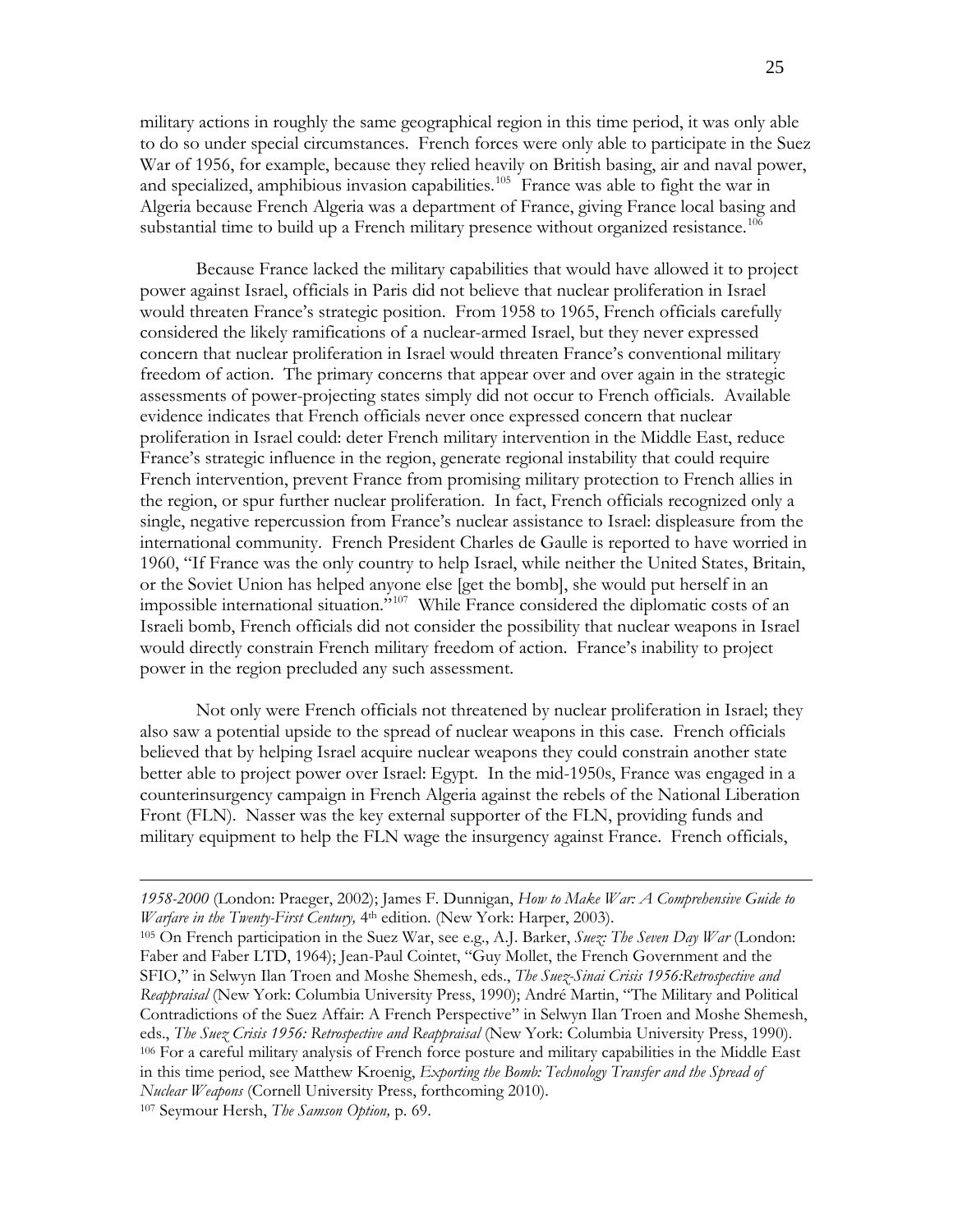eager to sever Nasser's ties to Algeria, believed that a nuclear-armed Israel would constrain Nasser's military freedom of action and divert his strategic attention away from Algeria and toward his nuclear-armed neighbor. From 1958 to 1965, France aided Israel's nuclear program, building the Dimona reactor and an underground plutonium reprocessing facility , transferring nuclear weapon designs, and allowing Israeli officials to view French nuclear tests.<sup>[108](#page-29-0)</sup> Describing his motivations in later years, French Defense Minister Bourgès-Maunoury explained, "I gave [the Israelis] the atom…so that Israel could face its enemies in the Middle East."<sup>[109](#page-29-1)</sup> According to Shimon Peres, the Israeli official responsible for acquiring [French] leaders, notably those responsible for defence matters, held that clipping Nasser's nuclear assistance from France, France was willing to help Israel primarily because "Some wings would limit his ambitions and impact on the Algerian front."<sup>[110](#page-29-1)</sup>

The understanding that nuclear proliferation could benefit France by constraining other states was also occasionally reflected in French rhetoric. During the Cold War, French Preside nt Charles de Gaulle occasionally made statements, advocating the international spread of nuclear weapons as a way to redistribute power in international politics and reduce the international influence of the superpowers.<sup>[111](#page-29-2)</sup>

#### **China and Pakistan (1981-1986)**

Historically, other non-power-projecting states have adopted policies that promote nuclear proliferation with the expectation that the spread of nuclear weapons would improve their own security because it would constrain more powerful states. China is certainly a localpower-projecting state, but it lacks the ability to project conventional military power outside of its region. For this reason, China is a non-power-projecting state in relation to much of the world and has in the past held a rhetorical policy in favor of nuclear proliferation.<sup>[112](#page-30-0)</sup> Beginning in the 1960s, Chinese foreign policymakers explicitly advocated nuclear proliferation because they saw the spread of nuclear weapons "as limiting U.S. and Soviet power."<sup>[113](#page-30-1)</sup>

state acquire nuclear weapons. A close analysis of Chinese nuclear assistance to Pakistan in of the Himalayan Mountains, China could not conceivably fight a full-scale, conventional, China also provided sensitive nuclear assistance with the intent of helping another the 1980s reveals that Beijing was likely motivated to provide sensitive nuclear assistance in this case by the desire to constrain other power-projecting states. Given its lack of amphibious invasion capabilities and a shared border along a particularly treacherous stretch

<span id="page-29-0"></span><sup>108</sup> See e.g., Avner Cohen, *Israel and the Bomb*; Seymour Hersh, *The Samson Option*; and Pierre Péan, *L es Deux Bombes* (Paris: Fayard, 1981).

<sup>109</sup> Benjamin Pinkus, "Atomic Power to Israel's Rescue: French-Israeli Nuclear Cooperation 1949-1957," Israel Studies, Vol. 7, No. 1 (2002), pp. 118.

<sup>&</sup>lt;sup>110</sup> Shimon Peres, *David's Sling* (London: Weidenfeld and Nicolson, 1970), pp. 46. <sup>111</sup> Kohl, *French Nuclear Diplomacy*.

<span id="page-29-1"></span>

<span id="page-29-2"></span> $112$  On China's force-projection capability, see e.g., Office of the Secretary of Defense, The Military Power of the People's Republic of China 2005, Annual Report to Congress, available at http://www.defenselink.mil/news/Jul2005/d20050719china.pdf.

<sup>&</sup>lt;sup>113</sup> Rodney W. Jones and Mark.G. McDonough with Toby F. Dalton and Gregory D. Koblentz, Tracking Nuclear Proliferation: A Guide in Maps and Charts (Washington, D.C. Carnegie Endowment for International Peace, 1998), pp. 49.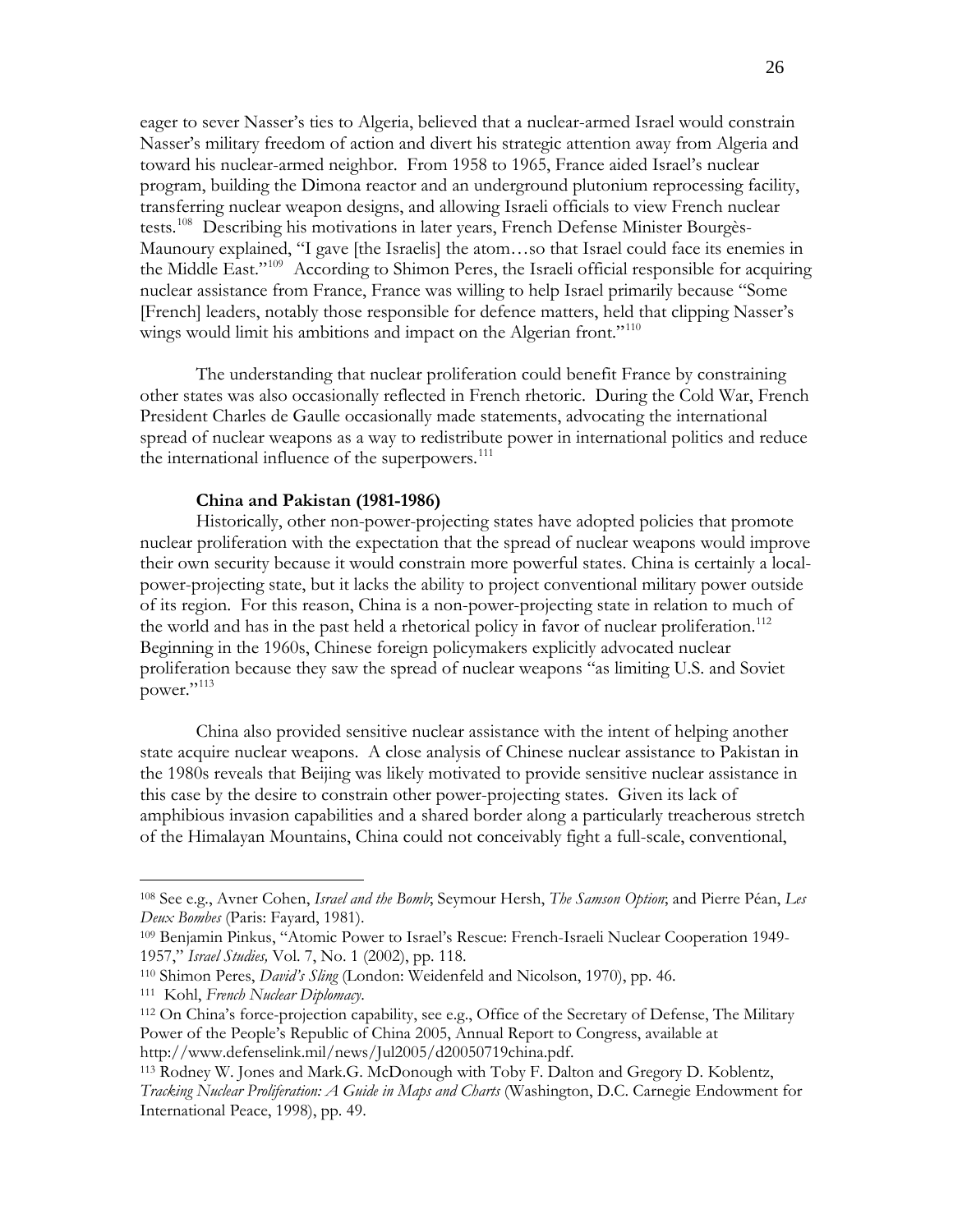military, ground war in Pakistan.<sup>[114](#page-30-2)</sup> But China was able to provide sensitive nuclear assistance to Pakistan to constrain two other states, India and the Soviet Union, that were able to operate their conventional military forces against Pakistan. It is likely that the primary motivation behind China's assistance to Pakistan was to constrain India and div ert New Delhi's strategic attention away from Beijing.<sup>[115](#page-30-2)</sup> China was also threatened by growing Soviet influence in South Asia, following the Soviet invasion of Afghanistan, and may have hoped that a nuclear-armed Pakistan would contain the Soviet Union's presence in the region. In sum, according to Gordon Corera, China engaged in these sensitive nuclear transfers because, for strategic reasons, Beijing "was keen to see more nuclear powers in the world."<sup>[116](#page-30-3)</sup>

#### **Pakistan In Relation To Iran, Libya, and North Korea (1987-2002).**

these countries would not constrain Pakistan's own military might. For example, when asked how the acquisition of nuclear weapons by North Korea (a country against which Pakistan could not conceivably project military power) would affect Pakistan's own security, In recent years, other non-power-projecting states have encouraged nuclear proliferation to constrain more powerful states. From 1987 to 2002, Pakistan, with assistance from nuclear scientist A.Q. Khan, distributed sensitive nuclear materials and technology to Iran, Libya, and North Korea. With the exception of Iran, Pakistan lacked the ability to project power against any of these states, meaning that nuclear proliferation in Jehangir Karamat, Pakistan's ambassador to the United States, replied, "North Korean nuclear [c](#page-30-4)apability does not threaten us directly."<sup>117</sup>

[Moreover, some of the key players involved in Pakistan's sensitive nuclear export](#page-30-4)s . [thought that nuclear proliferation could improve Pakistan's security by constraining U.S](#page-30-4) [military power. General Mirza Azlam Beg was Pakistan's Vice Chief of the Army Staff fro](#page-30-4)m [1987 to 1988, and the Chief of the Army Staff from 1988 to 1991. As the head of th](#page-30-4)e [against the United States.](#page-30-6)<sup>120</sup> [A.Q. Khan, the nuclear scientist often considered the key act](#page-31-0)or [military, he was a powerful figure in Pakistani politics. In this role, Beg was a key player](#page-30-4)  [promoting Pakistan's nuclear exports.](#page-30-4)<sup>118</sup> Beg believed that the global spread of nuclear [weapons could lead to a multipolar world that would better suit Pakistan's interest than a](#page-30-5)  [bipolar or unipolar world dominated by the United States.](#page-30-5)<sup>119</sup> In particular, Beg was [concerned about growing U.S. influence in the Middle East and South Asia following the](#page-30-6)  [collapse of the Soviet Union. Beg hoped that a band of nuclear-armed states hostile to](#page-30-6)  [Washington, supported by Pakistan and China, could form an alliance of "strategic defiance"](#page-30-6) 

<span id="page-30-0"></span><sup>114</sup> On China's inability to project conventional military power against Pakistan, see Kroenig, *Exporting the Bomb.*<br><sup>115</sup> See, for instance, T.V. Paul, "Chinese-Pakistani Nuclear/Missile Ties and Balance of Power

<span id="page-30-1"></span>Shopping for Bombs: Nuclear Proliferation, Global Insecurity, and the Rise and Fall of the A.Q. Khan Network (Oxford: Oxford University Press, 2006), pp. 45. Politics," *The Nonproliferation Review,* Vol. 10, No. 2 (Summer 2003), pp. 21-29; Gordon Corera,

<span id="page-30-2"></span><sup>116</sup> Gordon Corera, *Shopping for Bombs,* pp. 45.

<span id="page-30-3"></span>capability poses many problems for East Asian security and was adamant that Pakistan is opposed to 117 Interview with author, April 2006. Mr. Karamat made it clear that a North Korean nuclear the international spread of nuclear weapons.

<span id="page-30-4"></span><sup>&</sup>lt;sup>118</sup> See Frantz and Collins, *The Nuclear Jihadist*; Gordon Corera, *Shopping for Bombs*.

<span id="page-30-5"></span>*Shopping for Bombs*, pp. 74. 119 See Gordon Corera,

<span id="page-30-6"></span><sup>120</sup> Ibid, pp. 75.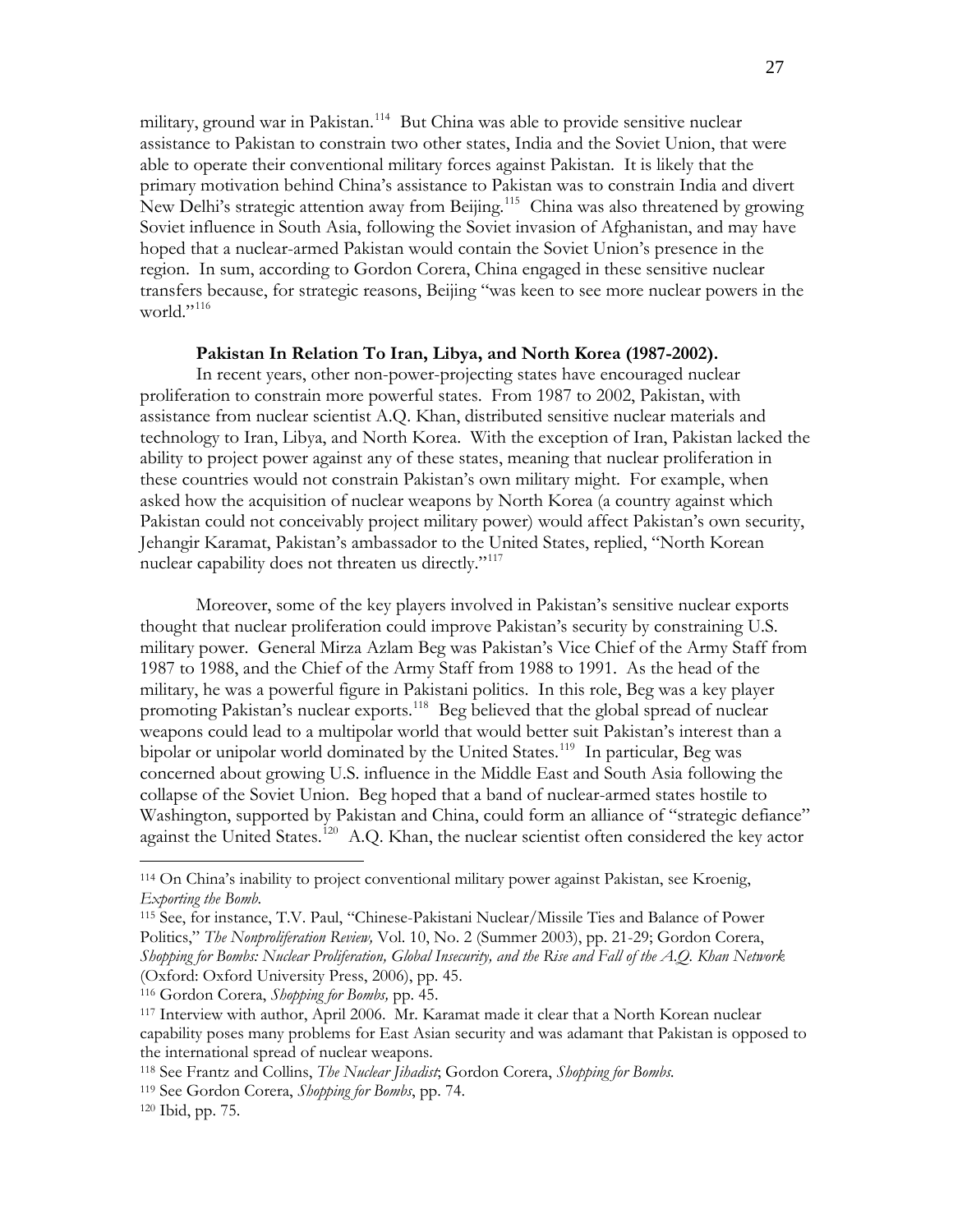[behind Pakistan's nuclear transfers, agreed with these sentiments. Khan, referring to the](#page-31-0)  [United States, proudly proclaimed, "I disturbed all their strategic plans, the balance](#page-31-0) of power and blackmailing potential in this part of the world."<sup>[121](#page-31-0)</sup> Corera concurs, concluding that one of the primary motivations for Pakistan's sensitive nuclear exports was the belief among select m embers of the Pakistani elite that it was in "Pakistan's national interest for more countries to have bombs, thereby... reducing the power of the United States."<sup>[122](#page-31-1)</sup>

#### **India Vis-À-Vis Vietnam and Taiwan (2009)**

by its structural position to advocate nuclear proliferation, there are signs that the weight of nuclear weapons and missile-equipped Pakistan by arming Vietnam with strategic weapons" and by "cooperating with Taiwan in the nuclear and missile fields."124 While Karnad's views may not be representative of India's foreign policy establishment, they are further evidence that a pro-nuclear proliferation doctrine remains attractive for strategic thinkers in non-There are signs that the promotion of nuclear proliferation by non-power-projecting states to constrain more powerful states could continue in the future. Indeed, the understanding that nuclear proliferation constrains powerful states is endemic among strategists in non-power-projecting states. India, at present, lacks the means to project conventional military power beyond South Asia and while India has not yet been compelled this strategic logic is being felt in foreign-policy making circles in New Delhi.<sup>[123](#page-31-2)</sup> Bharat Karnad, a Professor of National Security Studies at the Centre for Policy Research in India, argues that New Delhi should provide sensitive nuclear assistance to Vietnam and Taiwan to impose strategic costs on China. According to Karnad, "India should, likewise, create precisely the kind of dilemmas for China that Beijing has created for it with respect to a power-projecting states.<sup>125</sup>

#### **COUNTERARGUMENTS**

point, one could grant the overall argument that nuclear proliferation has differential effects, but challenge the assertion that the differential consequences of nuclear proliferation depend primarily on power. Some may point to prominent counterexamples to question whether the empirical evidence supports the argument that power-projecting states are truly more threatened by the spread of nuclear weapons. Others may wonder whether there are other variable s that determine the degree to which a state suffers as nuclear weapons spread. In I have argued that nuclear proliferation has differential effects and that the consequences of nuclear proliferation depend on a state's ability to project power. At this this section, I will consider these counterarguments.

#### **CONSIDERING COUNTEREXAMPLES**

Some may question whether power-projecting states are truly threatened by nuclear proliferation. There are, after all, counterexamples in which power-projecting states

 $\overline{a}$ 

<span id="page-31-2"></span>124 Bharat Karnad, *Nuclear Weapons and Indian Security: The Realist Foundations* 

<span id="page-31-0"></span><sup>121</sup> As quoted in ibid, pp. 123. 122 Ibid, pp. 79.

<span id="page-31-1"></span><sup>123</sup> On the limits of India's force-projection capabilities, see e.g., Sudha Ramachandran, "India's Blue Water Dreams May Have to Wait," *Asia Times*, August 21, 2007.

*of Strategy* (New Delhi: Macmillan India Limited, 2002), pp. xvii-xviii.

<sup>125</sup> India is a rising power, however, and as Indian power grows, it is likely that India will become more threatened by the prospect of nuclear proliferation in distant states.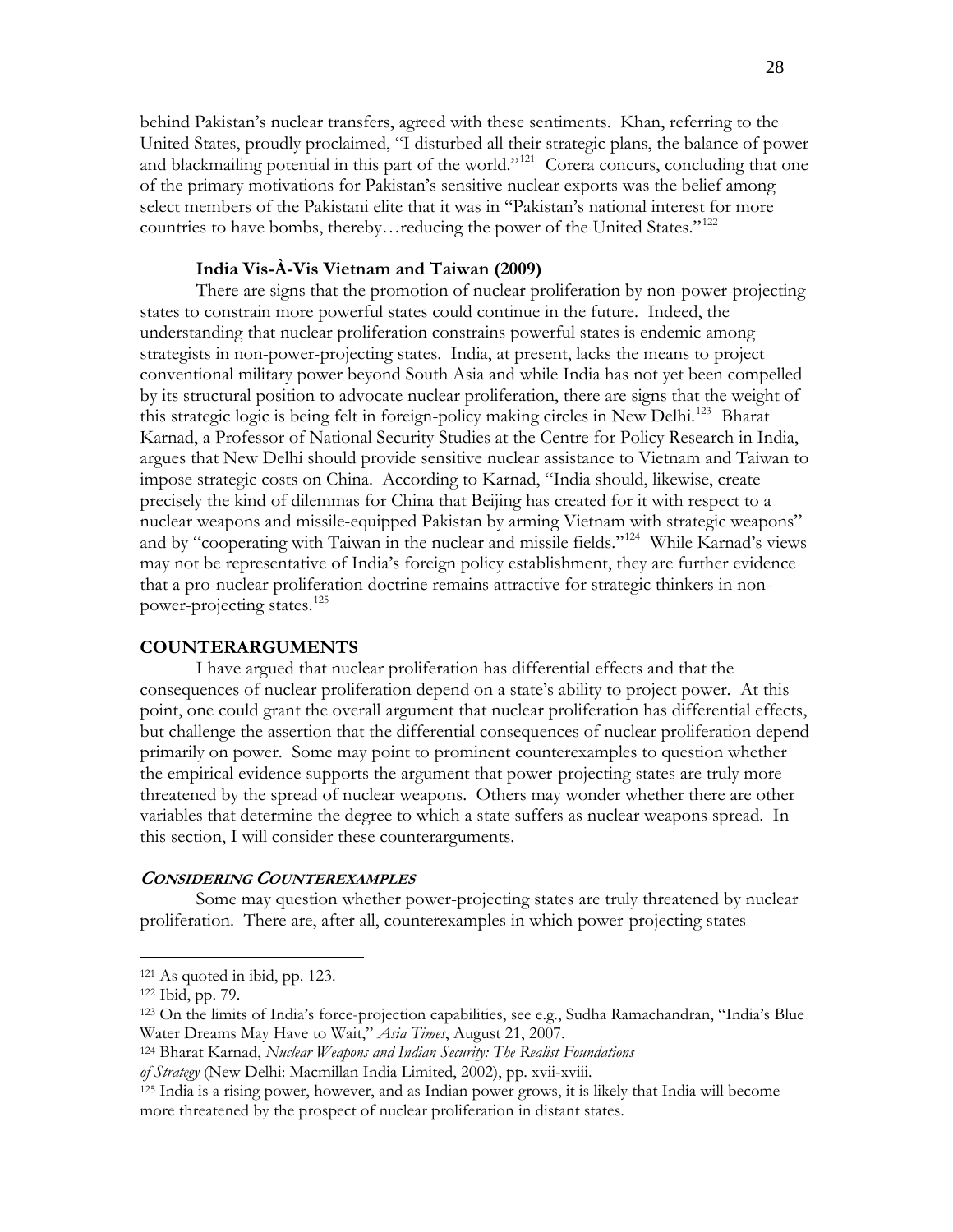appeared to support the spread of nuclear weapons to additional states. For example, the United States assisted Britain and France with their nuclear weapons programs during the Cold War. The Soviet Union provided sensitive nuclear assistance to China from 1958 to 1960, a nd Pakistan helped neighboring Iran with its nuclear program from 1987 to 1995. If power-projecting states are disproportionately threatened by the spread of nuclear weapons, one might ask, why would these states promote nuclear proliferation to states over which they have the ability to project military power?

There are a number of answers to this question. First, the argument of this article is threatened by nuclear proliferation, and less likely to benefit from it, than are non-powerprojecting states will always vigorously oppose the spread of nuclear weapons. A few counterexamples cannot undermine a probabilistic argument. The argument can be falsified only if it can be shown that power-projecting states are less threatened by nuclear relationship whatsoever between power-projection capability and the threat posed by nuclear probabilistic, not deterministic, in nature. I argue that power-projecting states are more projecting states. I do not claim that power-projecting states will always be severely threatened by every instance of nuclear proliferation, nor would I maintain that powerproliferation than non-power-projecting states, or if it can be demonstrated that there is no proliferation.

initially denied repeated requests for nuclear assistance from Beijing. When the Soviet Union eventually decided to help China's nuclear program with much reluctance, it only provided outmoded technologies. Moreover, the Soviet Union's assistance to China was cut prospect of nuclear weapons in China that the Kremlin seriously considered a preventative Second, a careful look at the evidence demonstrates that instances of powerprojecting states warmly welcoming nuclear proliferation are few and far between. Moscow, for example, was very concerned about the prospect of nuclear weapons in neighboring China and this apprehension was reflected in the Soviet Union's behavior.<sup>[126](#page-32-0)</sup> Moscow very off soon after it started. Indeed, Moscow eventually became so threatened by the military strike to eliminate China's nuclear facilities.

systematically prohibited British scientists from access to the most sensitive nuclear research, while selectively drawing on British expertise in nuclear physics.<sup>[128](#page-32-2)</sup> The United States was even less willing to engage France in nuclear cooperation.<sup>129</sup> It was only after these countries acquired nuclear weapons, despite Washington's efforts to the contrary, that the United States decided to help its allies with the safety, security, survivability, and reliability of their Similarly, the United States, despite a widespread misconception to the contrary, opposed the spread of nuclear weapons to both Britain and France. In fact, it was official U.S. government policy to maintain a nuclear monopoly and to deny the bomb to other states, including its closest allies.<sup>[127](#page-32-1)</sup> Even during the Manhattan Project, the United States

<span id="page-32-0"></span><sup>126</sup> See e.g,, John W. Lewis and Xue Litai, *China Builds the Bomb.*

<span id="page-32-1"></span><sup>&</sup>lt;sup>127</sup> For more on the limits on U.S.-British nuclear cooperation, see e.g., Margaret Gowing Independence and Deterrence, Richard Rhodes, *The Making of the Atomic Bomb*.

<span id="page-32-2"></span><sup>128</sup> Ibid.

<sup>129</sup> On the development of France's nuclear program, see e.g., Lawrence Scheinman, *Atomic Energy Policy in France under the Fourth Republic.*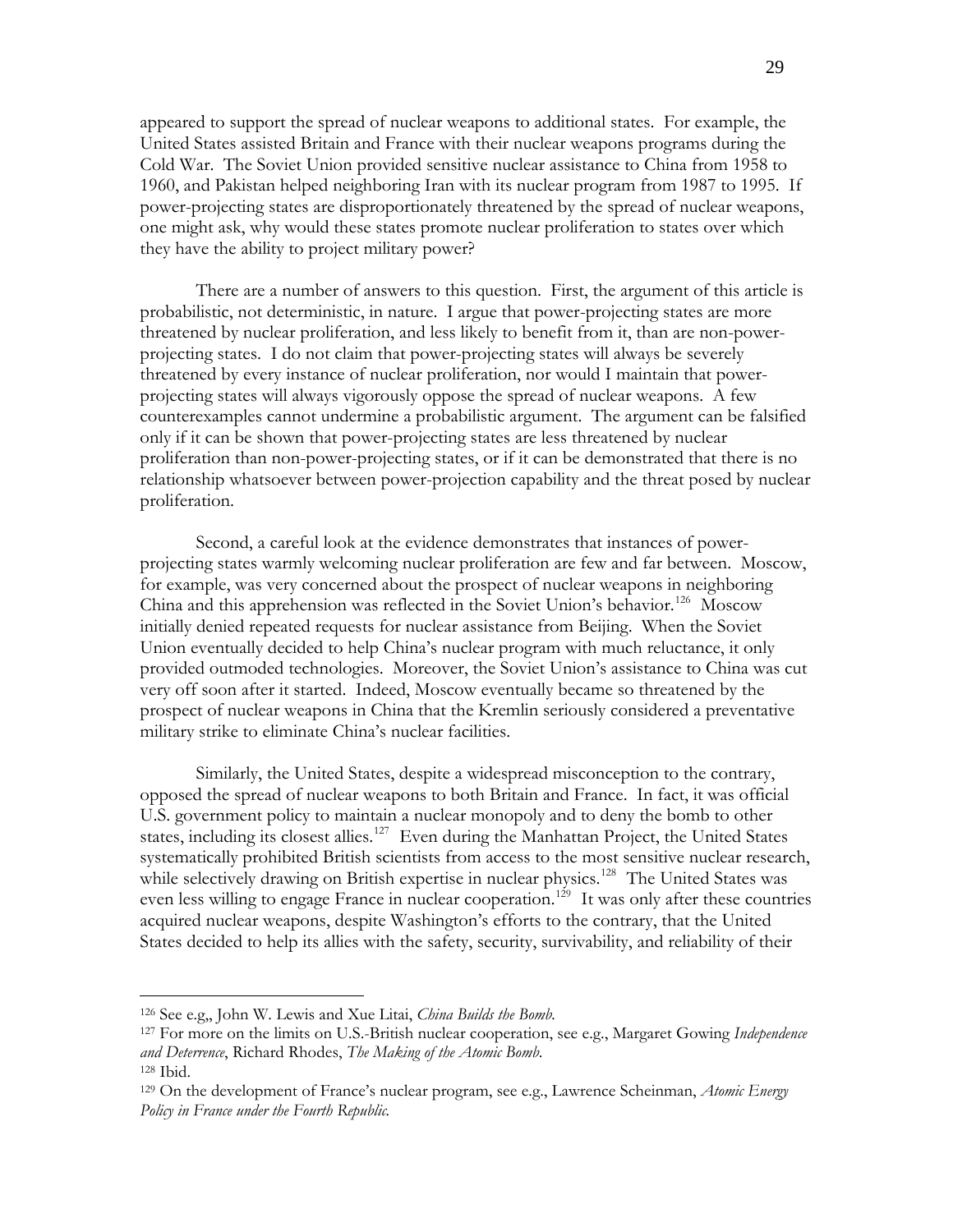nuclear arsenals.<sup>130</sup> In short, there is very little evidence to suggest that power-projecting states are likely to welcome the spread of nuclear weapons to additional states.

#### **FORCE OR FRIENDSHIP?**

1

double standard for U.S. nuclear nonproliferation policy because he claims that the United States is more threatened by nuclear-armed foes than it is by nuclear-armed friends.<sup>132</sup> While it is true that the nature and the degree of the threat posed by nuclear proliferation varies depending on who possess them, the friend/enemy distinction overlooks the fact that nuclear proliferation to friends still causes many problems for power-projecting states and that no n-power-projecting states are not necessarily threatened when nuclear weapons One could argue that the effects of nuclear proliferation depend, not on power-projection capabilities, but on whether nuclear weapons spread to friends or enemies.<sup>[131](#page-33-0)</sup> Richard Haas, President of the Council on Foreign Relations, has argued in favor of a spread to nonallies.

friends, they only have permanent interests. Nuclear proliferation does not provide an exception to this rule. For power-projecting-states, nuclear proliferation to both friends and weapons. Nuclear proliferation leading to regional instability and potentially requiring costly intervention could occur whether the new nuclear state is an ally or an enemy. In fact, as we projecting states that nuclear proliferation will undermine alliance relationships is primarily a almost invariably opposed the proliferation of nuclear weapons to allied states. Examples in As Great Britain's Lord Palmerston famously remarked, nations have no permanent enemies entails substantial strategic costs, though the type of cost is different in each case. States will not worry much that nuclear proliferation to an ally will deter them from launching a military invasion, since it is highly unlikely that states would want to invade an allied state. This does not mean, however, that nuclear proliferation to a friendly state is cost free. Power-projecting states incur many other strategic costs when allies acquire nuclear saw above, the fear of regional instability in the Middle East was a principal reason why both the United States and the Soviet Union opposed nuclear proliferation to Israel in the 1960s.<sup>[133](#page-33-2)</sup> Further, nuclear proliferation to an allied state can encourage rivals to seek their own nuclear deterrent, contributing to further nuclear proliferation. Officials in Washington feared, for example, that nuclear proliferation in Israel could lead Arab states to develop their own nuclear programs in response. Moreover, the concern often expressed by powerfear about the spread of nuclear weapons to allied states. Indeed, the United States has which Washington attempted to prevent nuclear proliferation to allies include: Argentina,

<sup>130</sup> For U.S. assistance to Britain and France after they acquired nuclear weapons, see Margaret Gowing, Independence and Deterrence, and Richard H. Ullman, "The Covert French Connection," Foreign *Policy*, No. 75 (Summer 1989), pp. 3-33.

<span id="page-33-0"></span><sup>131</sup> For a theoretical treatment of friendship and the friend/enemy distinction in international politics see Alexander Wendt, Social Theory of International Politics (Cambridge: Cambridge University Press, 1999); Carl Schmitt, *The Concept of the Political* (Chicago: University of Chicago Press, 1996). 132 Richard N. Haas, "India, Iran, and the Case for Double Standards," *Project Syndicate*, May 14, 2006, available at

<span id="page-33-2"></span><span id="page-33-1"></span>http://www.cfr.org/publication/10685/india\_iran\_and\_the\_case\_for\_double\_standards.html 133 While the United States and Israel had yet to develop the extremely close relationship that they share in 2009, by this time Israel had adopted a decidedly pro-western orientation. See John Mearsheimer and Stephen Walt, *The Israel Lobby.*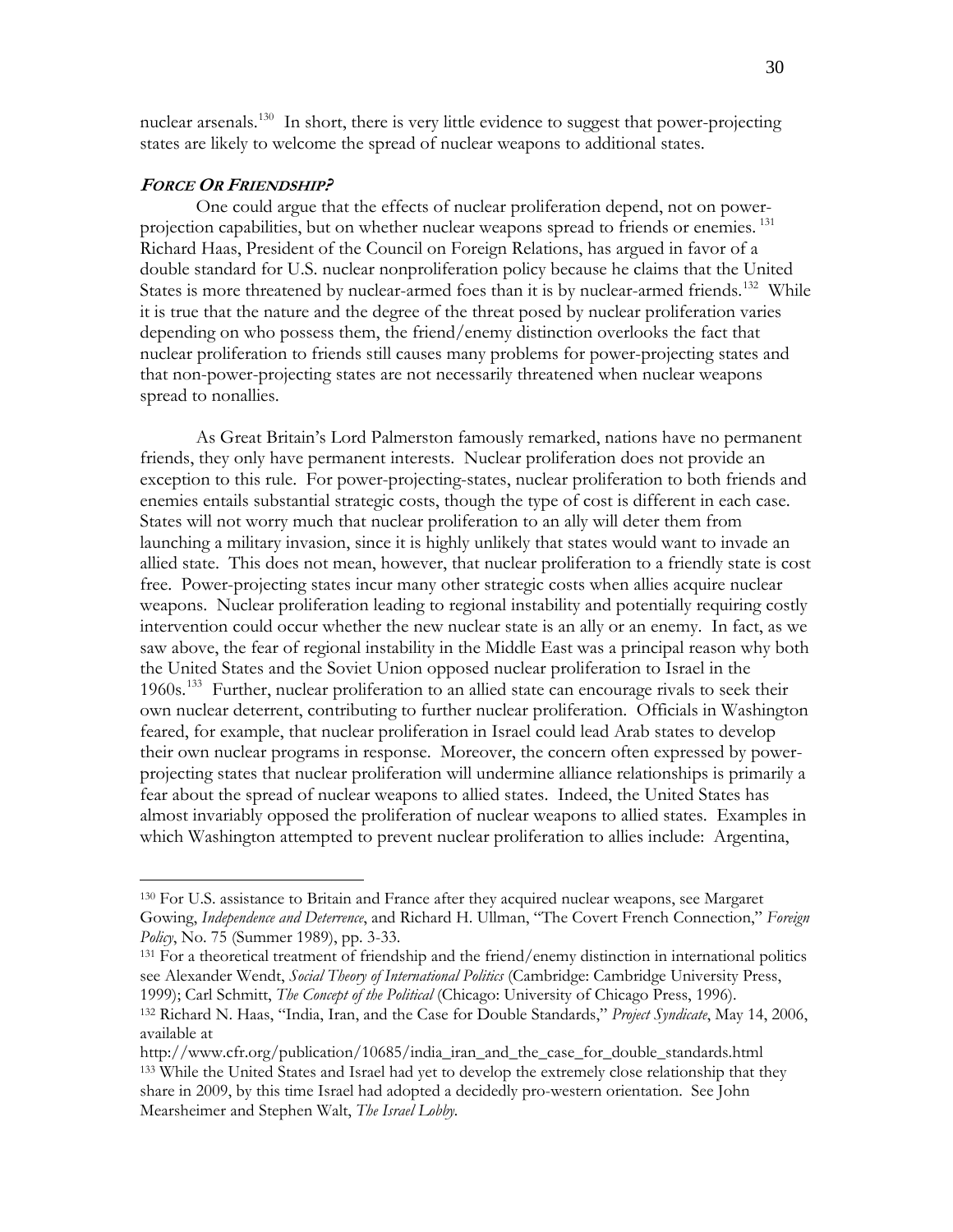Brazil, Britain, France, Israel, Japan, South Korea, Taiwan, and others.<sup>[134](#page-34-0)</sup> The United States is not alone in this regard. Moscow prohibited its allies from acquiring nuclear weapons and had even greater success: no member of the Warsaw Pact ever acquired the bomb.<sup>135</sup>

projecting states are not necessarily threatened when nuclear weapons spread to unfriendly sensitive nuclear assistance to nonnuclear weapon states.<sup>[136](#page-34-1)</sup> This study reveals that states late 1950s and early 1960s, but, nevertheless, Paris helped Tel Aviv acquire nuclear weapons. but it did not help any of its NATO allies develop a nuclear weapons capability. Similarly, programs. Thus, it appears that states provide sensitive nuclear assistance more according to whom they are constraining and less according to whom they are helping. Furthermore, the deductive argument laid out above demonstrated that non-powerstates. Indeed, recent scholarship has examined the factors that lead states to provide have never provided sensitive nuclear assistance to a country with which they shared a formal alliance.<sup>[137](#page-34-2)</sup> As we saw above, France did not share a formal alliance with Israel in the On the other hand, France was a formal member of the NATO alliance in this time period, China enjoyed friendly relations with Pakistan, but was not its formal ally. Nevertheless, Beijing provided sensitive nuclear assistance to Islamabad. Furthermore, Pakistan was not a formal ally of Iran, Libya, or North Korea, but it helped all three countries with their nuclear

. projecting states are not negatively affected even when nuclear weapons spread to nonallies The evidence suggests that the effects of nuclear proliferation do not depend primarily on whether the nuclear proliferator is a friend or enemy. In sum, power-projecting states are threatened when nuclear weapons spread to friends or enemies (though for slightly different reasons in each case), but non-power-

#### **POWER OR POSSESSION?**

 $\overline{a}$ 

effects of nuclear proliferation. Some scholars have argued that nuclear weapon states are Neither does whether a state possesses nuclear weapons determine the differential particularly harmed by the spread of nuclear weapons because they have an interest in

<span id="page-34-1"></span>136 Matthew Kroenig, "Exporting the Bomb."

<span id="page-34-0"></span><sup>134</sup> On U.S. opposition to nuclear proliferation in: Argentina, see e.g., Rodney W. Jones and Mark G. McDonough with Toby F. Dalton and Gregory D. Koblenz, *Tracking Nuclear Proliferation,* pp. 223; Brazil see, e.g., Norman Gall, "Atoms for Brazil, Dangers for All," *Foreign Policy* 23 (Summer 1976), pp. 155-201; France, see e.g., Kohl, *French Nuclear Diplomacy*; Germany, see e.g., Marc Trachtenberg, *A Constructed Peace*; Great Britain, see e.g., Margaret Gowing, *Britain and Atomic Energy 1945-1952 vol. 2.* (New York: St. Martin's Press, 1974), pp. 499-501;

Politics of Nuclear Nonproliferation (New York: Columbia University Press, 1988); South Korea, see e.g., , Yoon Won-sup, "Park Sought to Develop Nuclear Weapons;" Taiwan, see e.g., Jeffrey T. Richelson Israel, see e.g., Avner Cohen, *Israel and the Bomb;* Japan, see e.g., Mitchell Reiss, *Without the Bomb: The* 

Spying on the Bomb.<br><sup>135</sup> On the Soviet Union's nuclear proliferation policy, see Gloria Duffy, "Soviet Nuclear Export," *International Security*, Vol. 3, No. 1 (Summer 1978), pp. 83-111.

<span id="page-34-2"></span>defense pact, entente, neutrality agreement, or no alliance. Of the 79 dyad-years of sensitive nuclear from 1958 to 1960 qualifies as sensitive nuclear transfer within the context of a formal alliance. 137 The Correlates of War (COW) alliance variable measures three types of alliance relationship: assistance, all 79 are between states in the no alliance category. Not even Soviet assistance to China According to COW, the Soviet Union and China did not share a formal alliance in this time period. Kroenig, "Exporting the Bomb."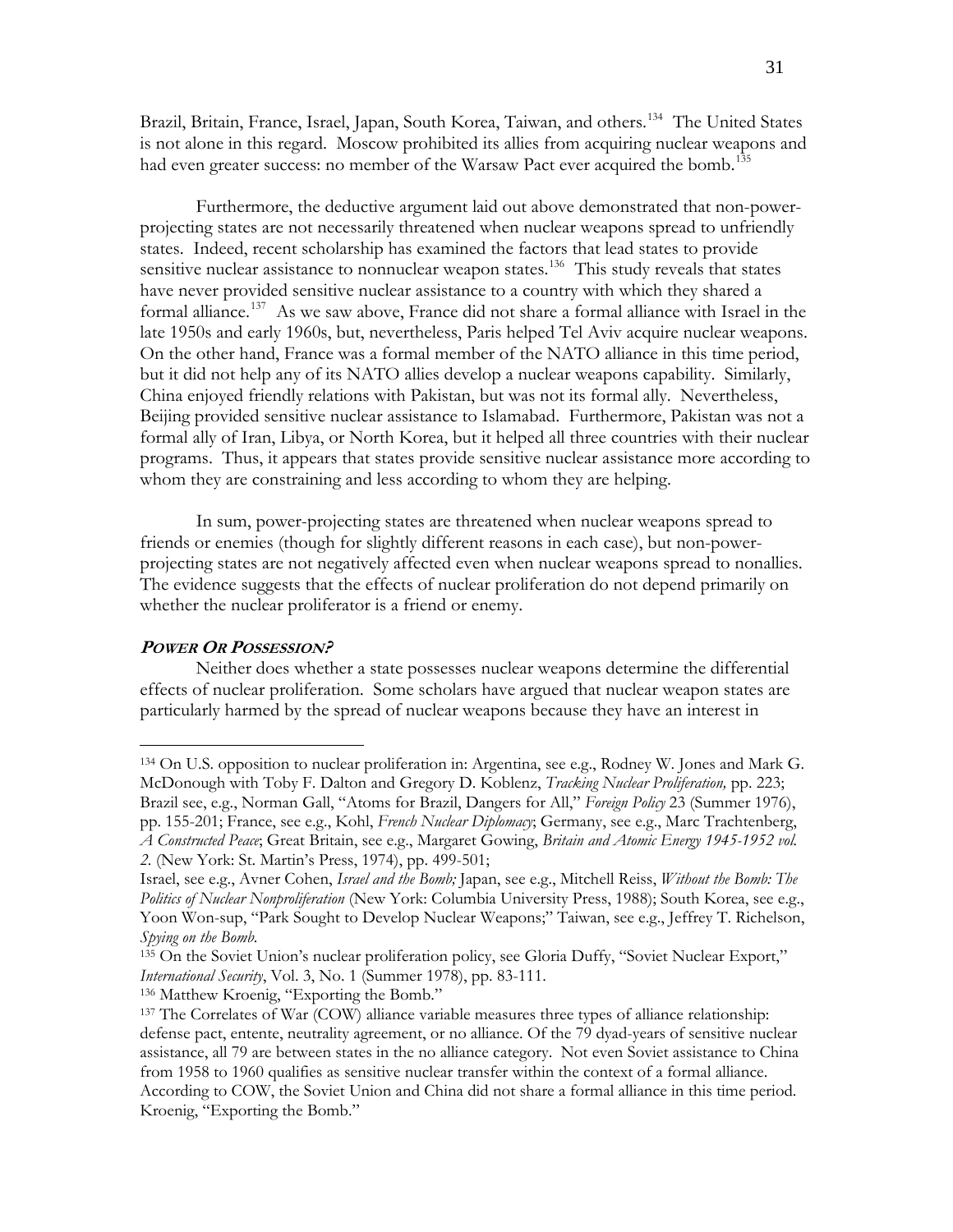maintaining the exclusivity of the nuclear club. George Quester has claimed that a nuclear weapon state has "an interest in shutting the [nuclear] door behind itself." <sup>138</sup> Joseph Pilat has similarly argued that "France, as a nuclear weapons state, does have...a strategic interest in [non] proliferation."<sup>139</sup>

support. As we saw above, France, China, and Pakistan all openly advocated the spread of nuclear weapons to other states at a time when they possessed nuclear weapons themselves. There is a certain intuitive element to this argument, but it is not met with empirical

states are threatened by nuclear proliferation. According to the logic of the argument, if a proliferation to states against which they have the option to use conventional military force. For example, Egypt was adamantly opposed to the bomb project in neighboring Israel despite the fact that Egypt itself lacked a nuclear arsenal.<sup>140</sup> Further, the nuclear exclusivity argument cannot explain why nonnuclear weapons state lacks nuclear weapons itself, it should have an interest in devaluing a currency in which it is not invested. But nonnuclear weapons states almost invariably oppose nuclear

Finally, internal strategic assessments detail in black and white the very reasons that proliferation will undermine their conventional military advantages. But, according to the available evidence, no state has ever opposed nuclear proliferation primarily because it wanted to keep the *hoi polloi* out of its private nuclear club. power-projecting states are threatened by nuclear proliferation. Over and over again, policymakers and intelligence analysts in power-projecting states fret about how nuclear

states. As evidence, one could point to the three case studies presented above in which three states, like the United States and the Soviet Union, have vigorously fought to combat nuclear variation on this variable. It is power-projection capability, not nuclear weapons possession that best distinguishes whether countries are threatened as nuclear weapons spread.<sup>141</sup> One could perhaps make the opposite claim and argue that nuclear weapon states are less threatened by nuclear proliferation because they could deter attacks from new nuclear nuclear weapon states, France, China, and Pakistan, provided sensitive nuclear assistance. This argument is undermined by the fact, however, that nuclear-armed, power-projecting proliferation. Nuclear weapons possession is not a good determinant of whether a country is advantaged or disadvantaged as nuclear weapons spread because there is too much

# **CONCLUSION**

<sup>138</sup> George Quester, "The Statistical 'N' of the 'Nth' Nuclear Weapons States," *Journal of Conflict Resolution*, Vol. 27, No. 1 (March 1983), pp. 175.

<sup>139</sup> Joseph F. Pilat, "The French, Germans, and Japanese and the Future of the Nuclear Supply Regime," in Rodney W. Jones, Cesare Merlini, Joseph F. Pilat, and William C. Potter, eds., *The Nuclear Suppliers and Nonproliferation: International Policy Choices* (Lexington MA: Lexington Books, 1985), pp. 88. 140 Isaballa Ginor and Gideon Remez, *Foxbats over Dimona*. 141 Perhaps, a more compelling set of explanations for why all of the examples of countries exporting

nuclear weapons technologies come from nuclear weapon states is not because they are less threatened by proliferation, but because they are better able to provide weapons-related assistance and are less vulnerable to pressure from power-projecting states.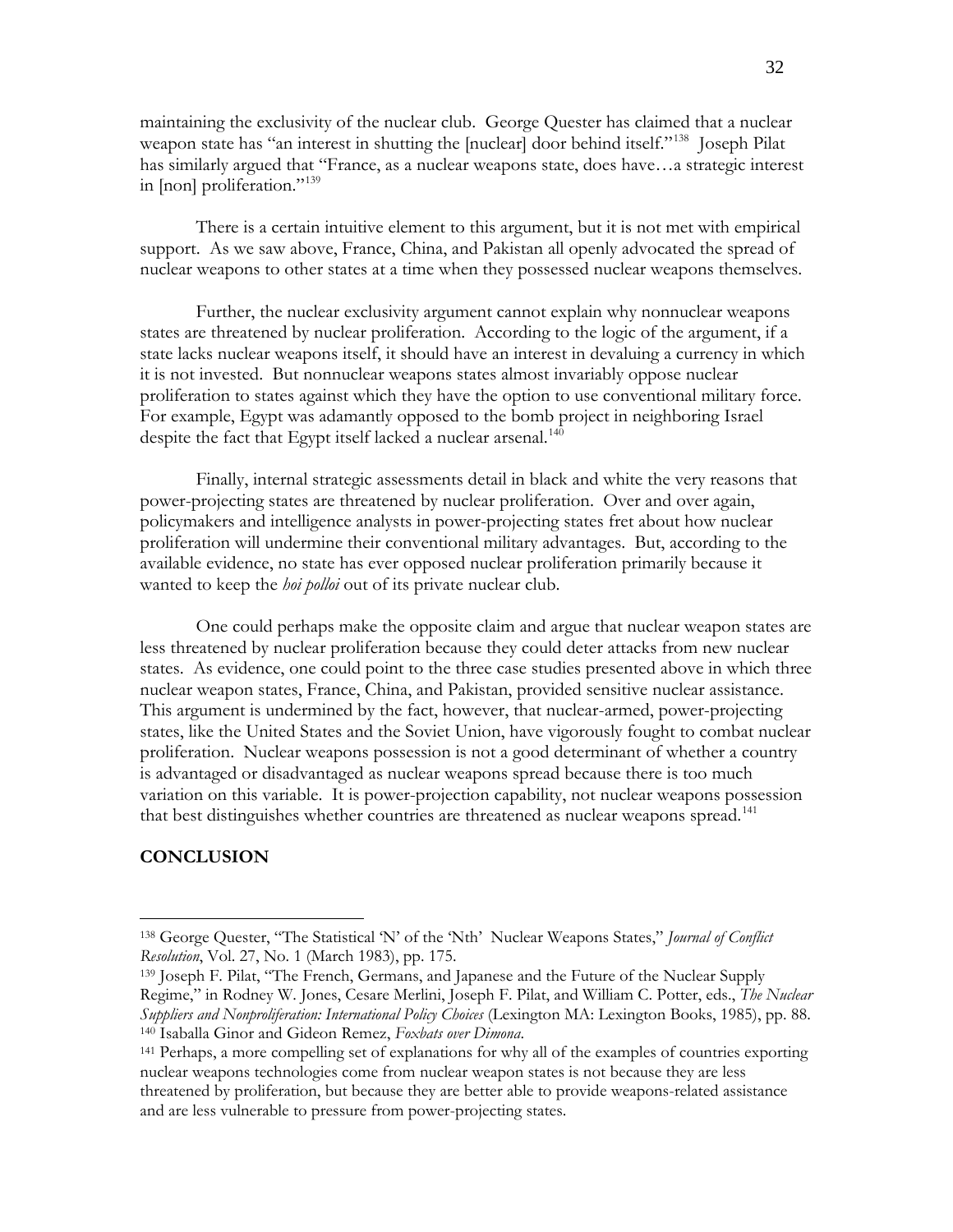In the ongoing debate about the consequences of nuclear proliferation, there has been a preoccupation with examining the aggregate effects of the spread of nuclear weapo ns. In particular, scholars have asked whether the net impact of nuclear proliferation on international and regional stability is positive or negative. The argument offered here supplements this debate with an analysis of the differential effects of nuclear proliferatio n. Nuclear proliferation threatens some states more than others. The hypothesis explored in this article is that the effects of nuclear proliferation depend on a state's ability to project military power over a potential target state. States with the ability to project power over a potential target state incur many costs and accrue few, if any, benefits when that target state acquires nuclear weapons. The spread of nuclear weapons constrains the conventional military freedom of action of power-projecting states. On the other hand, states that lack the ability to project power over a particular target state incur fewer costs and can accrue some benefits when that target state acquires nuclear weapons. These non-power-projectin g states will not find their own ability to project power constrained by nuclear proliferation. Furthermore, the international spread of nuclear weapons can actually improve the security of non-power-projecting states because it imposes strategic costs on other, power-projectin g states. Non-power-projecting states are not likely to benefit as nuclear weapons spread, but they are more lik ely to benefit than are power-projecting states. In sum, Waltz argues that the spread of nuclear weapons is good, Sagan argues that it is bad, but the evidence present ed here demonstrates that it depends: the spread of nuclear weapons is bad for power-projecting states and can be good for non-power-projecting states. This argument emphasizes the differential, as opposed to the aggregate, consequences of nuclear proliferation.

Other factors are less able to explain nuclear proliferation's differential effects. This less important than power-projection capability in determining how a country will be affected by the spread of nuclear weapons. Power-projecting states are disadvantaged by nuclear proliferation to both friends and enemies, while non-power-projecting states are not necessarily affected even when nuclear weapons spread to unfriendly states. In short, while power-projection capability cannot tell you everything about how a state will be affected by article found little support for the idea that the effects of nuclear proliferation depend on whether a state possesses nuclear weapons itself. I did find that alliances influence the nature and degree of the proliferation threat, but I also showed that political relationships are the spread of nuclear weapons, it is the best place to start.

sensitive nuclear assistance, voting on nuclear proliferation measures in international bodies, the five permanent members of the United Nations Security Council, it has been the United States, t he state best able to project power over Iran, which has consistently pushed for The analysis presented here also suggests a theory to explain variation in state responses to nuclear proliferation in other states: A state's ability to project conventional military power over a particular target state should determine the degree to which it will oppose nuclear proliferation to that state. Future research could examine the applicability of this theory to specific nuclear nonproliferation issue areas including: the provision of state willingness to approve sanctions against nuclear proliferators, and state decisions to support the use of military force against other states' nuclear programs.<sup>[142](#page-36-0)</sup> For example, of tougher sanctions against Iran's nuclear program. In contrast, Britain, China, France, and

1

<span id="page-36-0"></span><sup>142</sup> On why states provide sensitive nuclear assistance, see Kroenig, *Exporting the Bomb*.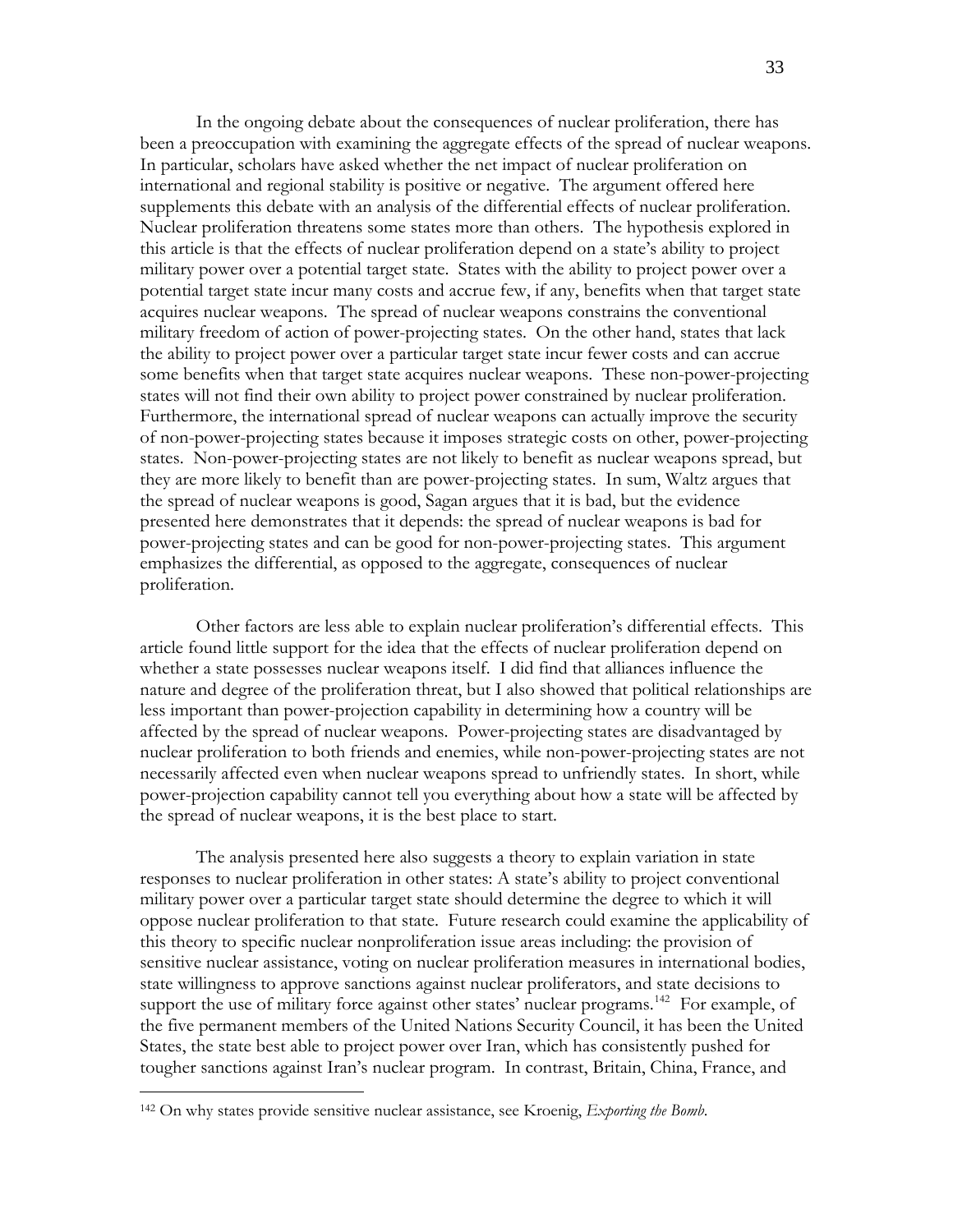Russia, states less able to project power over Iran, have been less willing to support the strongest measures against Iran in the United Nations Security Council.

The argument of this article helps us to better understand the consequences of other important real-world nuclear proliferation challenges. At the time of writing in 2009, Iran was on the verge of mastering the uranium-enrichment capabilities that it could use to develop nuclear weapons.<sup>[143](#page-37-0)</sup> Proliferation optimists contend that the United States should learn to live with a nuclear-armed Iran.<sup>[144](#page-37-1)</sup> They claim that an Iranian bomb does not directly U.S. strategists are quite confident that nuclear deterrence will work in Iran; they are only security services could lead to some kind of nuclear accident.<sup>[145](#page-37-2)</sup> A nuclear accident may be one concern of U.S. strategists, but if so, it is at the bottom of the list. As we saw above, it is likely that the United States fears nuclear proliferation in Iran for the same reasons that it has been threatened by nuclear proliferation to other states in the past. A nuclear Iran could: deter th e United States from using military force in the Middle East, reduce the effectiveness threaten the United States because Tehran can be deterred. This analysis misses the point. concerned that it is the United States that might be deterred. Presently, the United States has the option to use military power to its advantage in its relationship with Iran. Against a nuclear-armed Tehran, however, Washington's military freedom of action is greatly constrained, undermining the U.S.'s strategic position in the region. On the other side of the debate, proliferation pessimists argue that a nuclear Iran threatens the United States primarily because an unstable Iranian regime and loose government control over the Iranian of American coercive diplomacy against Iran, trigger instability in the region that could require U.S. intervention, undermine U.S. alliance relationships in the region and beyond, and lead to further nuclear proliferation in the region compounding these strategic costs.

This realization has important policy implications for the United States as it seeks to weapons in Tehran or Pyongyang. When China and Russia are unwilling to press other states on their nuclear programs, officials in Washington often assume that foreign officials do not fully understand the threat posed by nuclear proliferation.<sup>146</sup> Or, Washington chalks elicit international support to put pressure on nuclear programs in Iran and elsewhere. Policymakers in Washington are often puzzled as to why it is so difficult to get international cooperation on nuclear nonproliferation issues. Living in a world, the Washington, D.C. beltway, in which nuclear proliferation is demonized, they cannot imagine how officials in other capitals, like Beijing and Moscow, cannot be horrified by the thought of nuclear

1

<span id="page-37-0"></span><sup>143</sup> On Iran's nuclear program, see e.g., William J. Broad and David E. Sanger, "Iran Has More Enriched Uranium than Thought," *New York Times*, February 19, 2009.

<span id="page-37-1"></span><sup>144</sup> Scott D. Sagan and Kenneth N. Waltz, "Nuclear Iran: Promoting Stability or Courting Disaster," *Journal of International Affairs,* Vol. 60, No. 2 (Spring/Summer 2007), pp. 135-15; Barry R. Posen, "A Nuclear-Armed Iran: A Difficult, but not Impossible Policy Problem," *A Century Foundation Report*, 2006.

<span id="page-37-2"></span><sup>145</sup> Scott D. Sagan and Kenneth N. Waltz, "Nuclear Iran: Promoting Stability or Courting Disaster;" Scott D. Sagan, "Keeping the Bomb Away from Tehran," *Foreign Affairs,* Vol. 85, No. 5 (September/October 2006), pp. 45-59.

<sup>146</sup> It is interesting to note, and consistent with the argument of this article, that when the Soviet Union enjoyed global force projection capabilities, it promoted a strict nuclear nonproliferation policy. Moscow's concern with nuclear proliferation collapsed with the Soviet Union, however. Russia, a state much less able to project power beyond its near abroad, has demonstrated much less interest in preventing the international spread of nuclear weapons.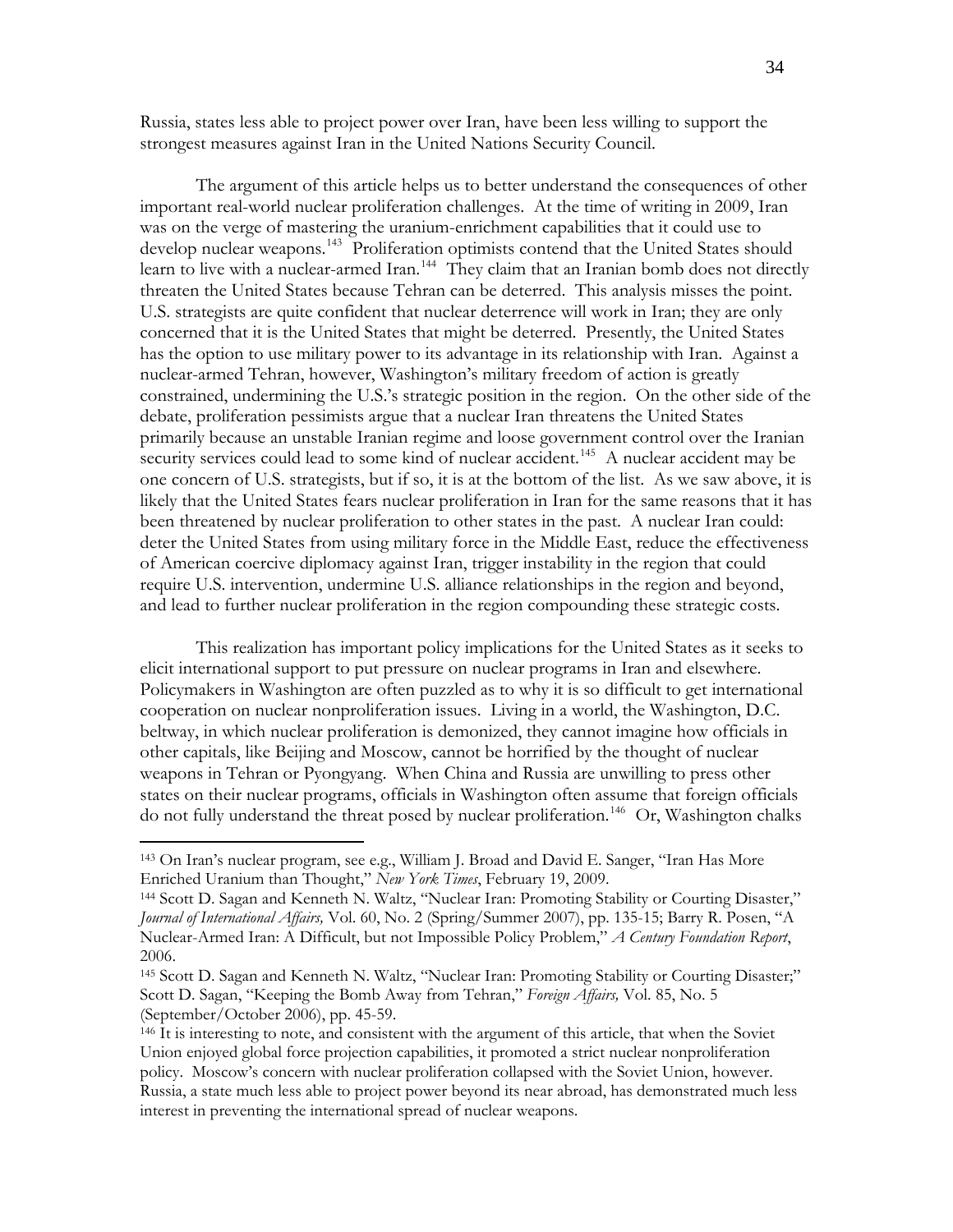it up to economic incentives. They assume that foreign governments are unwilling to push a potential proliferator because they do not want to jeopardize their trade relationship with that country.

In fact, Russia and China have not been willing to authorize tough sanctions against Iran's nuclear program, not primarily because they have important economic interests in the unlikely that these countries will have the capability to do so for the foreseeable future. For this reason, they do not need to worry that nuclear proliferation in Iran will constrain their pressure on Tehran and are willing to continue economic relations with the country, not because the economic benefits are so high, but because the strategic costs are so low. Indeed , given that many strategic thinkers in Russia and China believe that what is bad for country as many analysts believe, but because they are not particularly threatened by Iran's nuclear development. Russia and China are not currently operating military forces in the Middle East and, given the degradation of Russia's military since the end of the Cold War and China's military modernization focusing on a Taiwan Straits contingency, it is very military freedom of action. They might be concerned that Iran could attack them in the bolt-out-of-the-blue nuclear strike, or provide nuclear weapons to terrorists who might target them, but such scenarios are extremely unlikely. In sum, Beijing and Moscow have very little to fear from nuclear proliferation in Iran. They are unwilling to place serious Washington must be good for Moscow and Beijing, some foreign officials undoubtedly welcome Iranian nuclear development as a means of tying down the United States.

In short, U.S. officials need to understand the difficulty to get international nuclear States. Foreign governments' reluctance to bear a burden to stop proliferation in a distant region is not the result of their failure to understand the strategic consequences of nuclear proliferation; it is because they understand them perfectly well. The failure of understanding is on the U.S. side. Washington will continue to struggle to convince other states to join in a fight against nuclear proliferation that disproportionately threatens the United States. nonproliferation cooperation for what it is: *nuclear proliferation threatens the United States more than any other state on the globe*. The United States is a global superpower and nuclear proliferation anywhere threatens America's dominant strategic position. For other states, with more limited spheres of influence, nuclear proliferation in a distant region is not a threat. In fact, these countries may even see a significant upside to the spread of nuclear weapons – because nuclear proliferation means a constrained and thus weakened United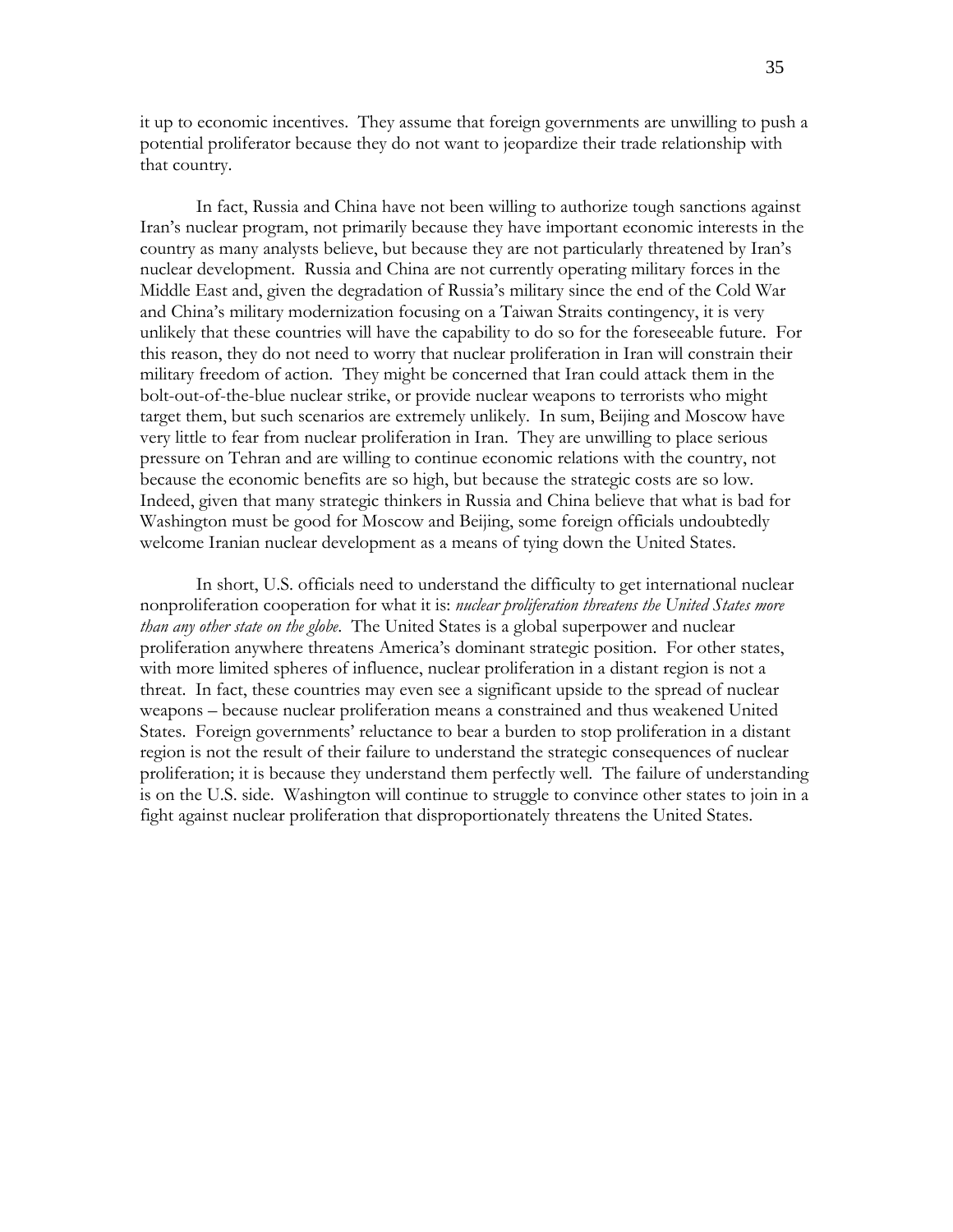# **ABOUT THE AUTHOR**

**Matthew Kroenig** is an assistant professor in the Department of Government at Georgetown University and a research affiliate with The Project on Managing the Atom at Harvard University.

He is the author of *Exporting the Bomb: Technology Transfer and the Spread of Nuclear Weapons (Cornell University Press, forthcoming 2010)* and co-author of *The Handbook of National Legislatures (Cambridge University Press, 2009).* His writings on international politics have appeared in such publications as *American Political Science Review, Democratization, Foreign Affairs, Foreign Policy, Journal of Conflict Resolution, Perspectives on Politics, Security Studies, USA Today, and The Washington Post.*

He has held academic fellowships from the National Science Foundation, the Belfer Center for Science and International Affairs at Harvard University, the Center for International Security and Cooperation at Stanford University, and the Institute on Global Conflict and Cooperation at the University of California.

Dr. Kroenig has also served as a strategist on the policy planning staff in the Office of the Secretary of Defense where he authored the first-ever, U.S. government-wide strategy for deterring terrorist networks. For his work, Dr. Kroenig received the Office of the Secretary of Defense's Award for Outstanding Achievement. He is a term member of the Council on Foreign Relations.

Dr. Kroenig can be contacted by email at [mhk32@georgetown.edu.](mailto:mhk32@georgetown.edu)